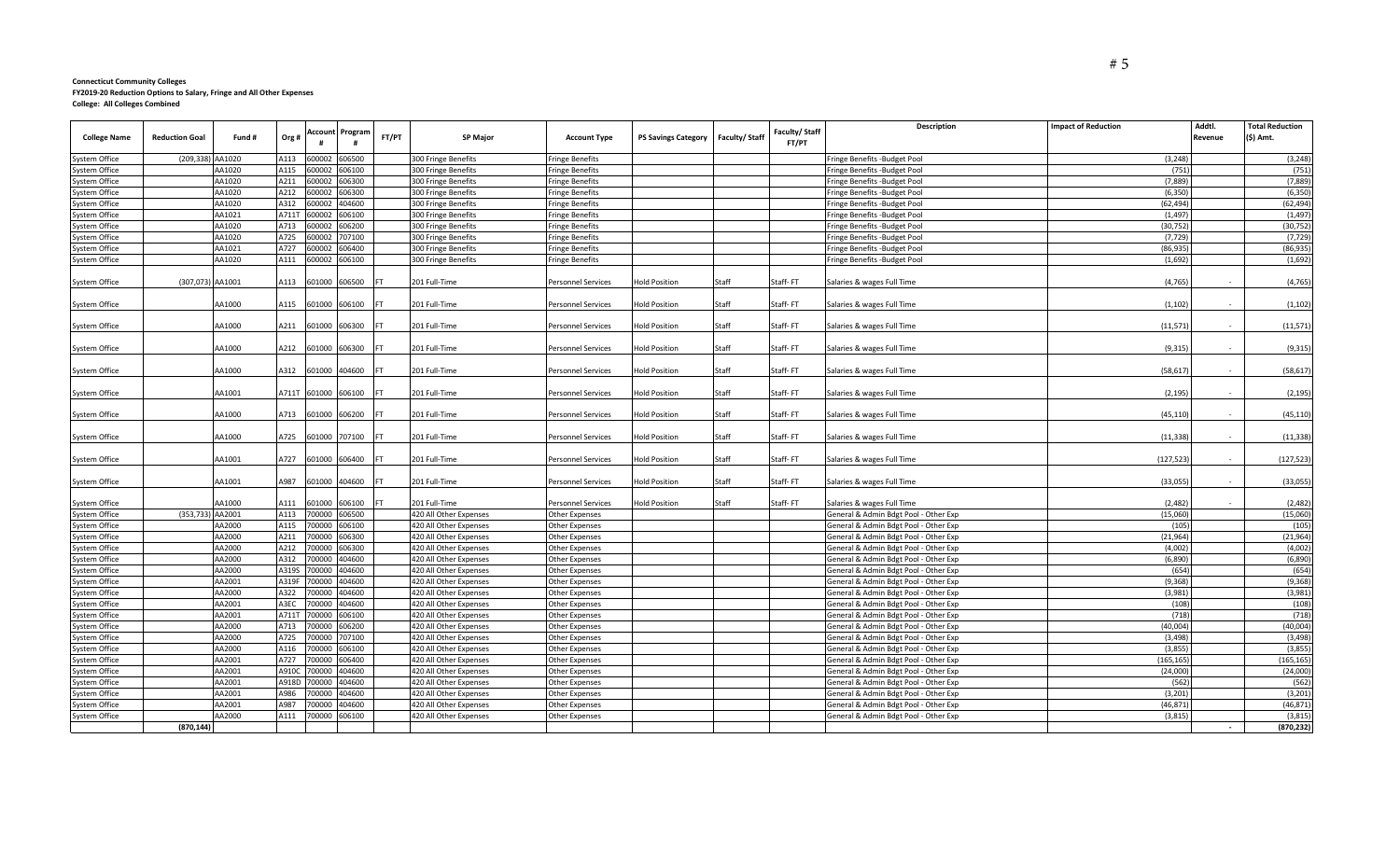|                     |                       |               |             |               | <b>Account Program</b> | FT/PT      |                                 |                           |                            | Faculty/Staff | Faculty/ Staff | <b>Description</b>                                              | <b>Impact of Reduction</b>                | Addtl.  | <b>Total Reduction</b><br>$(5)$ Amt. |               |
|---------------------|-----------------------|---------------|-------------|---------------|------------------------|------------|---------------------------------|---------------------------|----------------------------|---------------|----------------|-----------------------------------------------------------------|-------------------------------------------|---------|--------------------------------------|---------------|
| <b>College Name</b> | <b>Reduction Goal</b> | Fund #        | Org #       |               | <b>H</b>               |            | <b>SP Maior</b>                 | <b>Account Type</b>       | <b>PS Savings Category</b> |               | FT/PT          |                                                                 |                                           | Revenue |                                      |               |
| Manchester          |                       | BA2000        | B999        | 518000        | 101100                 |            | 150 All Other Revenue           | Revenue                   |                            |               |                | Projected increase in interest income                           | <b>Additional Revenue</b>                 | 60,789  |                                      | (60, 789)     |
|                     |                       |               |             |               |                        |            |                                 |                           |                            |               |                |                                                                 |                                           |         |                                      |               |
| Manchester          | (779,713) BA2000      |               | <b>B337</b> | 601000        | 101100                 |            | 201 Full-Time                   | <b>Personnel Services</b> | <b>Hold Position</b>       | Faculty       | Faculty-FT     | Biology Professor - Hold position vacant                        | Further reduction of FT:PT Faculty Ratio. |         |                                      | (76, 700)     |
|                     |                       |               |             |               |                        |            |                                 |                           |                            |               |                |                                                                 | Duties will be transferred to existing    |         |                                      |               |
|                     |                       |               |             |               |                        |            |                                 |                           |                            |               |                |                                                                 | staff and department will report to the   |         |                                      |               |
|                     |                       |               |             |               |                        |            |                                 |                           |                            |               |                |                                                                 | CEO. Reduction of resources could         |         |                                      |               |
|                     |                       |               |             |               |                        |            |                                 |                           |                            |               |                | Director of First Year and New Student Programs - Hold position | adversely impact these programs and       |         |                                      |               |
|                     |                       |               |             |               |                        |            |                                 |                           |                            |               |                |                                                                 |                                           |         |                                      |               |
| Manchester          |                       | <b>BA2000</b> | <b>B312</b> |               | 601000 505100          |            | 201 Full-Time                   | <b>Personnel Services</b> | <b>Hold Position</b>       | Staff         | Staff-FT       | vacant                                                          | defer new initiatives.                    |         |                                      | (79, 169)     |
|                     |                       |               |             |               |                        |            |                                 |                           |                            |               |                |                                                                 | Additional workload will transfer to      |         |                                      |               |
|                     |                       |               |             |               |                        |            |                                 |                           |                            |               |                | Facilities Quality Craft Worker QCW(Plmn&Stmfr) - Eliminate     | existing staff and costs of contracted    |         |                                      |               |
| Manchester          |                       | <b>BA2000</b> | B735        |               | 601000 707200          |            | 201 Full-Time                   | <b>Personnel Services</b> | <b>Eliminate Position</b>  | Staff         | Staff-FT       | Position                                                        | services may increase.                    |         |                                      | (69, 198)     |
|                     |                       |               |             |               |                        |            |                                 |                           |                            |               |                |                                                                 | This position supports Marketing &        |         |                                      |               |
|                     |                       |               |             |               |                        |            |                                 |                           |                            |               |                |                                                                 | Public Relations. Responsibilities may be |         |                                      |               |
| Manchester          |                       | BA2000        | B715        | 601000        | 606300                 |            | 201 Full-Time                   | <b>Personnel Services</b> | <b>Eliminate Position</b>  | Staff         | Staff-FT       | Marketing Assistant - Professional 2 - Eliminate Position       | transferred to existing staff.            |         |                                      | (68,086)      |
|                     |                       |               |             |               |                        |            |                                 |                           |                            |               |                | Anticipated Vacancy Savings through the end of the fiscal year  |                                           |         |                                      |               |
| Manchester          |                       | <b>BA2000</b> | <b>B02</b>  | 601000        | 404600                 | <b>IFT</b> | 201 Full-Time                   | <b>Personnel Services</b> | <b>Hold Position</b>       | Staff         | Staff-FT       | not reflected in the original budget                            | None                                      |         |                                      | (150,000)     |
|                     |                       |               |             |               |                        |            |                                 |                           |                            |               |                | Temporary Full-Time Educational Assistant - Institutional       | Responsibilities will be allocated to     |         |                                      |               |
|                     |                       |               |             |               |                        |            |                                 |                           |                            |               |                | Advancement<br>Development Assistant - Eliminate                | existing staff. Development support       |         |                                      |               |
| Manchester          |                       | <b>BA2000</b> | B211        |               | 601200 606500          | <b>PT</b>  | 205 Temporary Part-time         | <b>Personnel Services</b> | <b>Eliminate Position</b>  | Staff         | Staff-PT       | Position                                                        | services may be impacted.                 |         |                                      | (45, 612)     |
|                     |                       |               |             |               |                        |            |                                 |                           |                            |               |                |                                                                 | Responsibilities will be absorbed by      |         |                                      |               |
|                     |                       |               |             |               |                        |            |                                 |                           |                            |               |                | Temporary Part-Time Educational Assistant -Continuing           | existing staff. CE support services may   |         |                                      |               |
| Manchester          |                       | <b>BA2000</b> | <b>B511</b> |               | 601200 404600 PT       |            | 205 Temporary Part-time         | <b>Personnel Services</b> | <b>Eliminate Position</b>  | Staff         | Staff-PT       | <b>Education Program Assistant - Eliminate Position</b>         | be impacted.                              |         |                                      | (26, 935)     |
|                     |                       |               |             |               |                        |            |                                 |                           |                            |               |                |                                                                 | Responsibilities will be absorbed by      |         |                                      |               |
|                     |                       |               |             |               |                        |            |                                 |                           |                            |               |                | Temporary Part-Time Educational Assistant - Bursar Project      | existing staff. Bursar support services   |         |                                      |               |
| Manchester          |                       | <b>BA2000</b> | B720        |               | 601200 606200          | <b>IPT</b> | 205 Temporary Part-time         | <b>Personnel Services</b> | <b>Eliminate Position</b>  | Staff         | Staff-PT       | Coordinator - Eliminate Position                                | may be impacted.                          |         |                                      | (23, 258)     |
|                     |                       |               |             |               |                        |            |                                 |                           |                            |               |                |                                                                 |                                           |         |                                      |               |
| Manchester          |                       | <b>BA2000</b> | <b>B02</b>  | 601505        | 101100                 |            | 210 All Other Personal Services | <b>Personnel Services</b> | <b>SP Correction</b>       | Staff         | Staff          | Adjustment to Accumulated Leave Payouts Budget                  | None                                      |         |                                      | (100,000)     |
|                     |                       |               |             |               |                        |            |                                 |                           |                            |               |                | Fringe Benefits associated with the salary reductions listed    |                                           |         |                                      |               |
| Manchester          | (475,262) BA2000      |               | <b>B02</b>  | 602001        | 101100                 |            | 300 Fringe Benefits             | <b>Fringe Benefits</b>    |                            |               |                | above.                                                          | None                                      |         |                                      | (273, 665)    |
| Manchester          | (79,405) BA2000       |               |             | 701001        | 606500                 |            | 420 All Other Expenses          | Other Expenses            |                            |               |                |                                                                 |                                           |         |                                      | $\sim$ $-$    |
|                     |                       |               |             |               |                        |            |                                 |                           |                            |               |                | Transfer In from SO for temporary transfer of Dean of Student   | Responsibilities of position will be      |         |                                      |               |
| Manchester          |                       | <b>BA2000</b> | B999        | 801100        | ZB0003                 |            | 902 Transfers In                | Transfers                 |                            |               |                | Affairs to the SO.                                              | reallocated.                              |         |                                      | (100, 468)    |
|                     |                       |               |             |               |                        |            |                                 |                           |                            |               |                | Transfer In from SO for faculty working at the SO on Guided     | Reduction of experienced faculty          |         |                                      |               |
| Manchester          |                       | <b>BA2000</b> | B999        | 801100        | ZB0003                 |            | 902 Transfers In                | Transfers                 |                            |               |                | Pathways project.                                               | resources at MCC.                         |         |                                      | (20,000)      |
|                     |                       |               |             |               |                        |            |                                 |                           |                            |               |                |                                                                 |                                           |         |                                      |               |
|                     |                       |               |             |               |                        |            |                                 |                           |                            |               |                | Anticipated Transfers In from SO for Professional Development   | Reflects revenue to offset expenses       |         |                                      |               |
| Manchester          |                       | <b>BA2000</b> | B999        | 801100 ZB0003 |                        |            | 902 Transfers In                | Transfers                 |                            |               |                | CFT, SNAP, Merit, and Promotions                                | already included in the original budget.  |         |                                      | (240, 500)    |
|                     | (1,334,380)           |               |             |               |                        |            |                                 |                           |                            |               |                |                                                                 |                                           | 60.789  |                                      | (1, 334, 380) |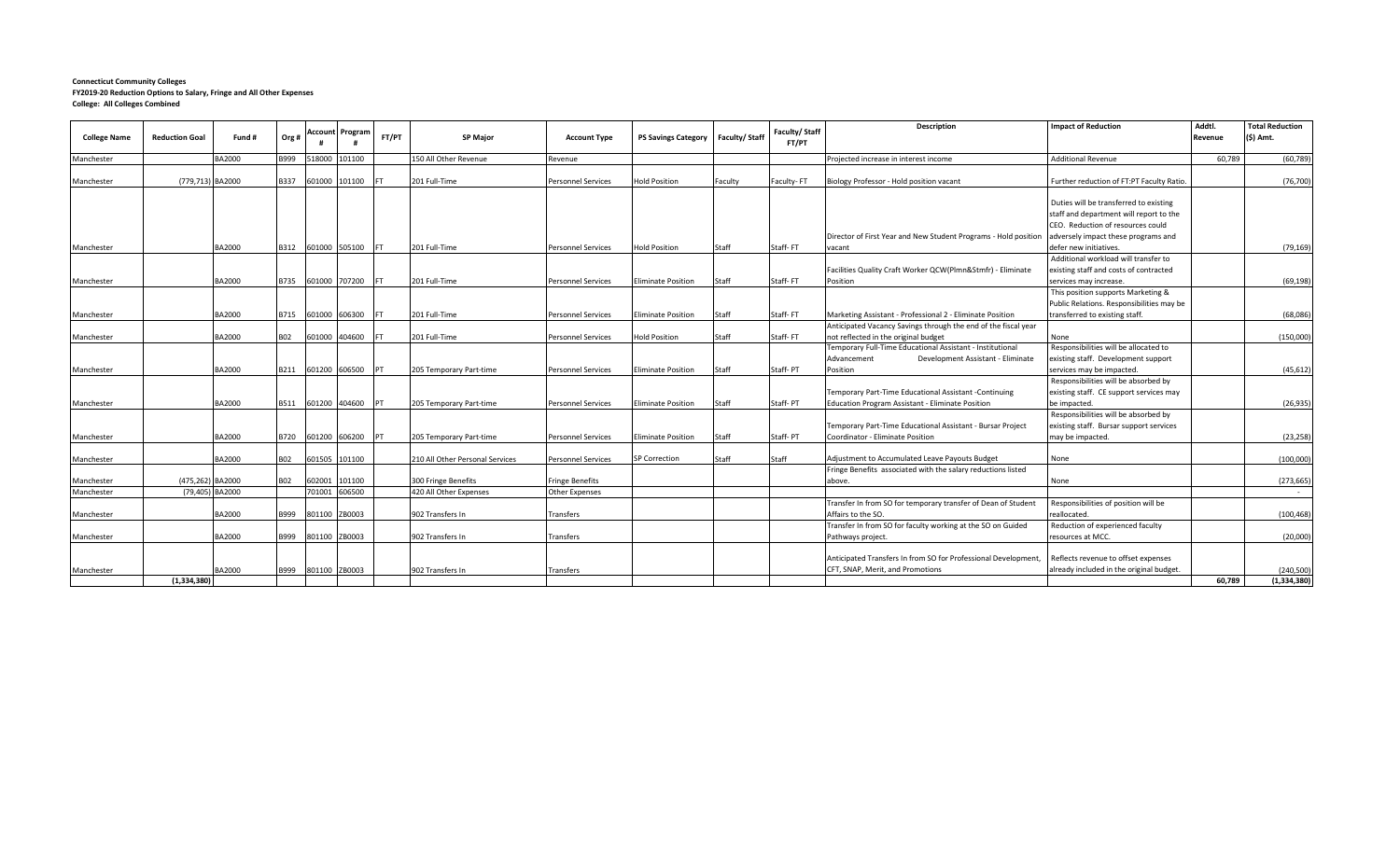|                     |                       |        |       |               | <b>Account Program</b> |           |                         |                           |                                      |         | Faculty/ Staff | Description                                                   | <b>Impact of Reduction</b>                | Addtl.    | <b>Total Reduction</b> |
|---------------------|-----------------------|--------|-------|---------------|------------------------|-----------|-------------------------|---------------------------|--------------------------------------|---------|----------------|---------------------------------------------------------------|-------------------------------------------|-----------|------------------------|
| <b>College Name</b> | <b>Reduction Goal</b> | Fund # | Org # |               |                        | FT/PT     | <b>SP Maior</b>         | <b>Account Type</b>       | PS Savings Category   Faculty/ Staff |         | <b>FT/PT</b>   |                                                               |                                           | Revenue   | (\$) Amt.              |
|                     |                       |        |       |               |                        |           |                         |                           |                                      |         |                |                                                               | Inability to recruit at HS & hold         |           |                        |
| Northwestern        | (203,301) CA2000      |        | C614  |               | 601200 505500          | <b>PT</b> | 205 Temporary Part-time | <b>Personnel Services</b> | <b>Eliminate Position</b>            | Staff   | Staff-PT       | Eliminate Salary -Admin Counselor - Karissa Smith             | recruitment events on campus              |           | (48, 117)              |
| Northwestern        |                       | CA2000 | C114  |               | 601200 606500          |           | 205 Temporary Part-time | <b>Personnel Services</b> | <b>Eliminate Position</b>            | Staff   | Staff-PT       | Elimate Salary - Web Designer - Jim Revillni                  | Website maintenance                       |           | (1, 114)               |
| Northwestern        |                       | CA2000 | C114  | 601200        | 606500 PT              |           | 205 Temporary Part-time | <b>Personnel Services</b> | <b>Eliminate Position</b>            | Staff   | Staff-PT       | Elimate Fringe - Web Designer - Jim Revillni                  | Website maintenance                       |           | (802)                  |
|                     |                       |        |       |               |                        |           |                         |                           |                                      |         |                |                                                               |                                           |           |                        |
|                     |                       |        |       |               |                        |           |                         |                           |                                      |         |                |                                                               | Reduction in the amount of student        |           |                        |
|                     |                       |        |       |               |                        |           |                         |                           |                                      |         |                |                                                               | activity events held during the semester. |           |                        |
|                     |                       |        |       |               |                        |           |                         |                           |                                      |         |                |                                                               | Will impede student's ability to spend    |           |                        |
| Northwestern        |                       | CA2000 | C622  |               | 601200 505100 PT       |           | 205 Temporary Part-time | <b>Personnel Services</b> | <b>Eliminate Position</b>            | Staff   | Staff-PT       | Eliminate Salary - Student Activity Assistant - Kelley George | their funds.                              |           | (19, 681)              |
|                     |                       |        |       |               |                        |           |                         |                           |                                      |         |                |                                                               |                                           |           |                        |
|                     |                       |        |       |               |                        |           |                         |                           |                                      |         |                |                                                               | Assumes: Eliminate 13 courses at \$599    |           |                        |
|                     |                       |        |       |               |                        |           |                         |                           |                                      |         |                | Eliminate - 39 PTL credits (salary & fringe) - a 13 Course    | tuition and CSF x avg of 8 students/class |           |                        |
| Northwestern        |                       | CA2000 | C321  |               | 601302 101100 PT       |           | 202 Lecturers (PTLs)    | <b>Personnel Services</b> | <b>Eliminate Position</b>            | Faculty | Faculty-PT     | reduction on the schedule                                     | = \$62.296 in lost revenue                | (62, 296) | (55, 363)              |
|                     |                       |        |       |               |                        |           |                         |                           |                                      |         |                |                                                               | Inability to recruit at HS & hold         |           |                        |
| Northwestern        | (144,669) CA2000      |        | C614  |               | 602300 505500          |           | 300 Fringe Benefits     | <b>Fringe Benefits</b>    |                                      |         |                | Eliminate Fringe -Admin Counselor -                           | recruitment events on campus              |           | (34, 644)              |
|                     |                       |        |       |               |                        |           |                         |                           |                                      |         |                |                                                               | No open ART lab hours for students to     |           |                        |
| Northwestern        |                       | CA2000 | C318  | 602300 404600 |                        |           | 300 Fringe Benefits     | <b>Fringe Benefits</b>    |                                      |         |                | Eliminate Salary - Art Lab Tech                               | work on their projects                    |           | (7,051)                |
|                     |                       |        |       |               |                        |           |                         |                           |                                      |         |                |                                                               |                                           |           |                        |
|                     |                       |        |       |               |                        |           |                         |                           |                                      |         |                |                                                               | Reduction in the amount of student        |           |                        |
|                     |                       |        |       |               |                        |           |                         |                           |                                      |         |                |                                                               | activity events held during the semester. |           |                        |
|                     |                       |        |       |               |                        |           |                         |                           |                                      |         |                |                                                               | Will impede student's ability to spend    |           |                        |
| Northwestern        |                       | CA2000 | C622  |               | 602300 505100          |           | 300 Fringe Benefits     | <b>Fringe Benefits</b>    |                                      |         |                | Eliminate Fringe - Student Activity Assistant                 | their funds.                              |           | (14, 170)              |
|                     |                       |        |       |               |                        |           |                         |                           |                                      |         |                |                                                               | Eliminate all advertising in print, radio |           |                        |
| Northwestern        | (14,912) CA2000       |        | C114  |               | 701001 606500          |           | 420 All Other Expenses  | Other Expenses            |                                      |         |                | Increase Marketing reduction from 50% to 75%                  | and tv                                    |           | (14, 472)              |
| Northwestern        |                       | CA2000 | C324  |               | 702103 404100          |           | 420 All Other Expenses  | Other Expenses            |                                      |         |                | Decrease library budget for materials                         | Reduce library materials                  |           | (12,068)               |
|                     | (362.882)             |        |       |               |                        |           |                         |                           |                                      |         |                |                                                               |                                           | (62.296)  | (207, 483)             |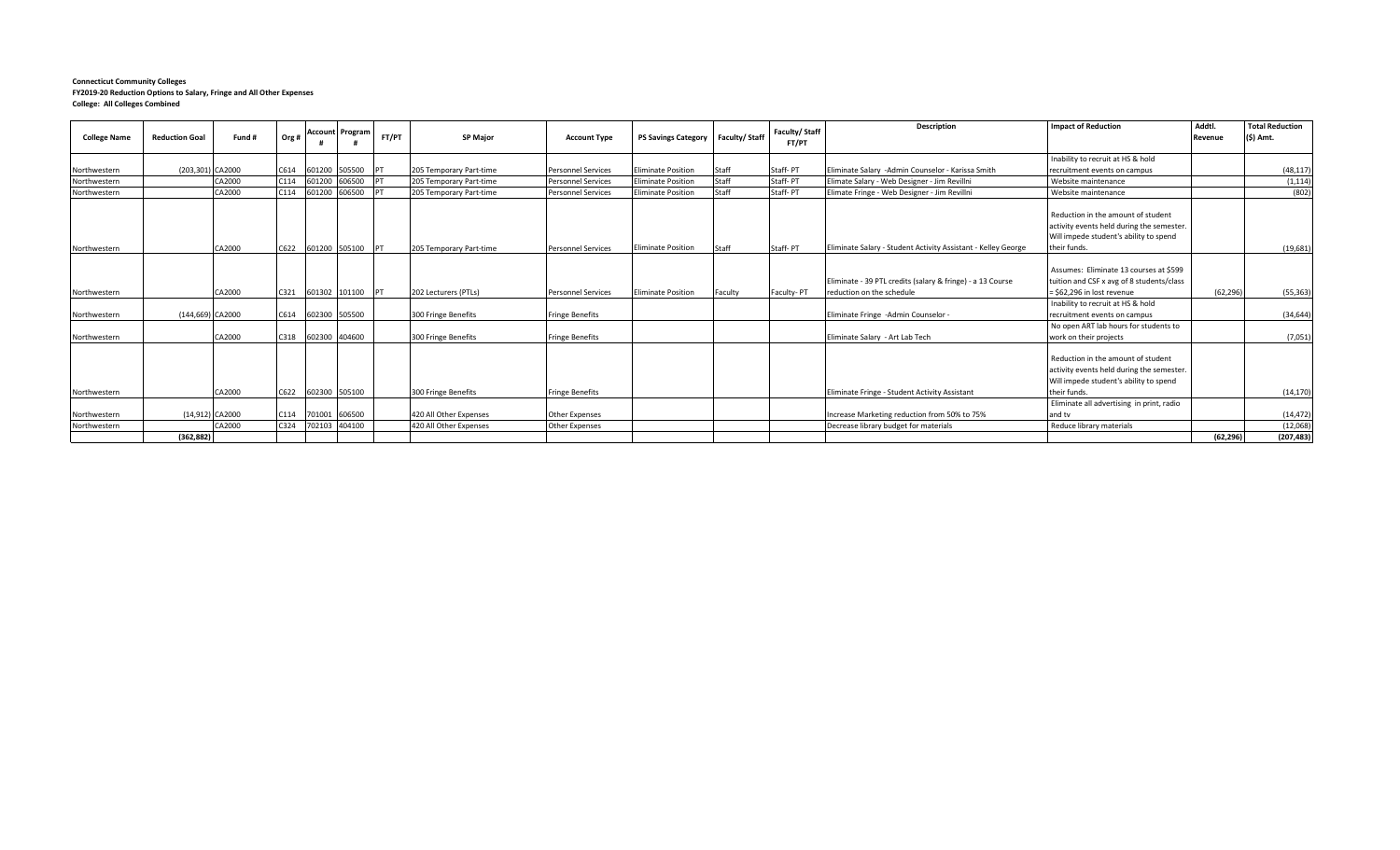|                     |                       |          |       |              |                        |       |                               |                           |                                   |       | Faculty/ Staff | Description                                            | <b>Impact of Reduction</b>         | Addtl.  | <b>Total Reduction</b> |
|---------------------|-----------------------|----------|-------|--------------|------------------------|-------|-------------------------------|---------------------------|-----------------------------------|-------|----------------|--------------------------------------------------------|------------------------------------|---------|------------------------|
| <b>College Name</b> | <b>Reduction Goal</b> | Fund #   | Org # |              | <b>Account Program</b> | FT/PT | <b>SP Major</b>               | <b>Account Type</b>       | PS Savings Category Faculty/Staff |       | <b>FT/PT</b>   |                                                        |                                    | Revenue | $(5)$ Amt.             |
| Norwalk             |                       | DA2000   | D999  |              | 501004 101100          |       | 101 Tuition (FT and PT Gross) | Revenue                   |                                   |       |                | Norwalk HS agreement for Ptech Fall/Spring             |                                    | 100.000 | (100,000)              |
| Norwalk             |                       | DA2000   | D999  |              | 501006 101100          |       | 101 Tuition (FT and PT Gross) | Revenue                   |                                   |       |                | Norwalk HS agreement for Ptech Fall/Spring             |                                    | 100,000 | (100,000)              |
|                     |                       |          |       |              |                        |       |                               |                           |                                   |       |                |                                                        |                                    |         |                        |
| Norwalk             |                       | DA2000   |       |              | D513C 501240 101100    |       | 115 Student Fees              | Revenue                   |                                   |       |                | Summer college service fee revenue highter than budget |                                    | 11,036  | (11,036)               |
| Norwalk             |                       | DA2000   |       | D513C 501270 | 101100                 |       | 115 Student Fees              | Revenue                   |                                   |       |                | Norwalk HS agreement for Ptech Summer                  |                                    | 70,000  | (70,000)               |
| Norwalk             |                       | DA2000   |       | D513C 501270 | 101100                 |       | 115 Student Fees              | Revenue                   |                                   |       |                | Summer ext credit revenue higher than budget           |                                    | 141,171 | (141, 171)             |
| Norwalk             | (787,056              | ) DA1000 | D744  | 601000       | 707200                 |       | 201 Full-Time                 | <b>Personnel Services</b> | <b>Hold Position</b>              | Staff | Staff-FT       | Skilled maintainer vacancy, salary                     | campus maintenance                 |         | (46, 035)              |
| Norwalk             |                       | DA1000   | D614  |              | 601000 505500          |       | 201 Full-Time                 | <b>Personnel Services</b> | <b>Hold Position</b>              | Staff | Staff-FT       | Dir of admissions 20 pay periods, salary               |                                    |         | (89, 721)              |
| Norwalk             |                       | DA2000   | D394  | 601000       | 404500                 |       | 201 Full-Time                 | <b>Personnel Services</b> | <b>Hold Position</b>              | Staff | Staff-FT       | Dir of ECE community Educ 22 pay periods, salary       |                                    |         | (77, 719)              |
| Norwalk             |                       | DA1000   | D631  | 601000       | 505400                 |       | 201 Full-Time                 | <b>Personnel Services</b> | Retirement                        | Staff | Staff-FT       | Counselor, Admissions, salary                          | 3/1/20 retirement                  |         | (26, 920)              |
| Norwalk             |                       | DA2000   | D360  | 601100       | 404600                 |       | 204 Permanent Part-time       | <b>Personnel Services</b> | Retirement                        | Staff | Staff-PT       | Academic support, science Perm PT pos, salary          | 1/1/20 retirement                  |         | (20,000)               |
|                     |                       |          |       |              |                        |       |                               |                           |                                   |       |                |                                                        |                                    |         |                        |
| Norwalk             |                       | DA2000   | D382  | 601200       | 101200                 |       | 205 Temporary Part-time       | <b>Personnel Services</b> | Fill with EA vs FTE               | Staff | Staff-PT       | Nursing clinical supervisor, salary                    | use EA appointment, pt appointment |         | (76, 916)              |
| Norwalk             |                       | DA2000   | D720  | 601200       | 606300                 |       | 205 Temporary Part-time       | <b>Personnel Services</b> | Fill with EA vs FTE               | Staff | Staff-PT       | HR assistant EA Contract, Salary                       |                                    |         | (32, 584)              |
| Norwalk             |                       | DA2000   | D213  |              | 601200 606500          |       | 205 Temporary Part-time       | <b>Personnel Services</b> | Fill with EA vs FTE               | Staff | Staff-PT       | Marketing support EA contract, salary                  |                                    |         | (35, 448)              |
|                     |                       |          |       |              |                        |       |                               |                           |                                   |       |                |                                                        |                                    |         |                        |
| Norwalk             |                       | DA2000   | D111  |              | 601200 606100          |       | 205 Temporary Part-time       | <b>Personnel Services</b> | Fill with EA vs FTE               | Staff | Staff-PT       | Government relations PT EA contract                    |                                    |         | (24, 693)              |
| Norwalk             |                       | DA2000   | D720  |              | 602000 606300          |       | 300 Fringe Benefits           | <b>Fringe Benefits</b>    |                                   |       |                | HR assistant EA Contract, fringe                       |                                    |         | (7, 374)               |
| Norwalk             |                       | DA2000   | D111  | 602000       | 606100                 |       | 300 Fringe Benefits           | <b>Fringe Benefits</b>    |                                   |       |                | Government relations PT EA contract                    |                                    |         | (1,728)                |
| Norwalk             |                       | DA2000   | D213  | 602000       | 606500                 |       | 300 Fringe Benefits           | <b>Fringe Benefits</b>    |                                   |       |                | Marketing support EA contract, salary                  |                                    |         | (8,018)                |
| Norwalk             | (385.361)             | ) DA1000 | D744  | 602001       | 707200                 |       | 300 Fringe Benefits           | <b>Fringe Benefits</b>    |                                   |       |                | Skilled maintainer vacancy, fringe                     |                                    |         | (18, 414)              |
| Norwalk             |                       | DA1000   | D614  | 602001       | 505500                 |       | 300 Fringe Benefits           | <b>Fringe Benefits</b>    |                                   |       |                | Dir of admissions 20 pay periods, fringe               |                                    |         | (70, 476)              |
| Norwalk             |                       | DA2000   | D394  | 602001       | 404500                 |       | 300 Fringe Benefits           | <b>Fringe Benefits</b>    |                                   |       |                | Dir of ECE community Educ 22 pay periods, fringe       |                                    |         | (33, 971)              |
| Norwalk             |                       | DA2000   | D382  | 602001       | 101200                 |       | 300 Fringe Benefits           | <b>Fringe Benefits</b>    |                                   |       |                | Nursing clinical supervisor, fringe                    |                                    |         | (71, 715)              |
| Norwalk             |                       | DA2000   | D360  | 602001       | 404600                 |       | 300 Fringe Benefits           | <b>Fringe Benefits</b>    |                                   |       |                | Academic support, science Perm PT pos, fringe          |                                    |         | (10, 950)              |
| Norwalk             |                       | DA1000   | D631  | 602001       | 505400                 |       | 300 Fringe Benefits           | <b>Fringe Benefits</b>    |                                   |       |                | Counselor, Admissions, fringe                          |                                    |         | (25, 574)              |
| Norwalk             |                       | DA2000   | D311  | 602001       | 404600                 |       | 300 Fringe Benefits           | <b>Fringe Benefits</b>    |                                   |       |                | fringe reduction                                       |                                    |         | (38, 714)              |
| Norwalk             |                       | DA2000   | D386  | 702103       | 404100                 |       | 420 All Other Expenses        | <b>Other Expenses</b>     |                                   |       |                | Reduce library budget                                  |                                    |         | (10,000)               |
| Norwalk             |                       | DA2000   | D749  | 706000       | 707400                 |       | 415 Utilities                 | Other Expenses            |                                   |       |                | Reduction to Electricity budget, energy mgt impr       |                                    |         | (25,000)               |
| Norwalk             |                       | DA2000   | D743  | 706603       | 707700                 |       | 420 All Other Expenses        | Other Expenses            |                                   |       |                | Reduction of security personnel                        |                                    |         | (81,700)               |
| Norwalk             | (128,460) DA2000      |          | D392  | 707100       | 404400                 |       | 420 All Other Expenses        | Other Expenses            |                                   |       |                | Renegociate Eliminate Eportfolio subscription          | temporary agreement with vendor    |         | (25,000)               |
| Norwalk             |                       | DA2000   | D392  | 707200       | 404400                 |       | 420 All Other Expenses        | Other Expenses            |                                   |       |                | Reduce IT budget                                       |                                    |         | (20,000)               |
|                     | (1,300,877)           |          |       |              |                        |       |                               |                           |                                   |       |                |                                                        |                                    | 422,207 | (1,300,877)            |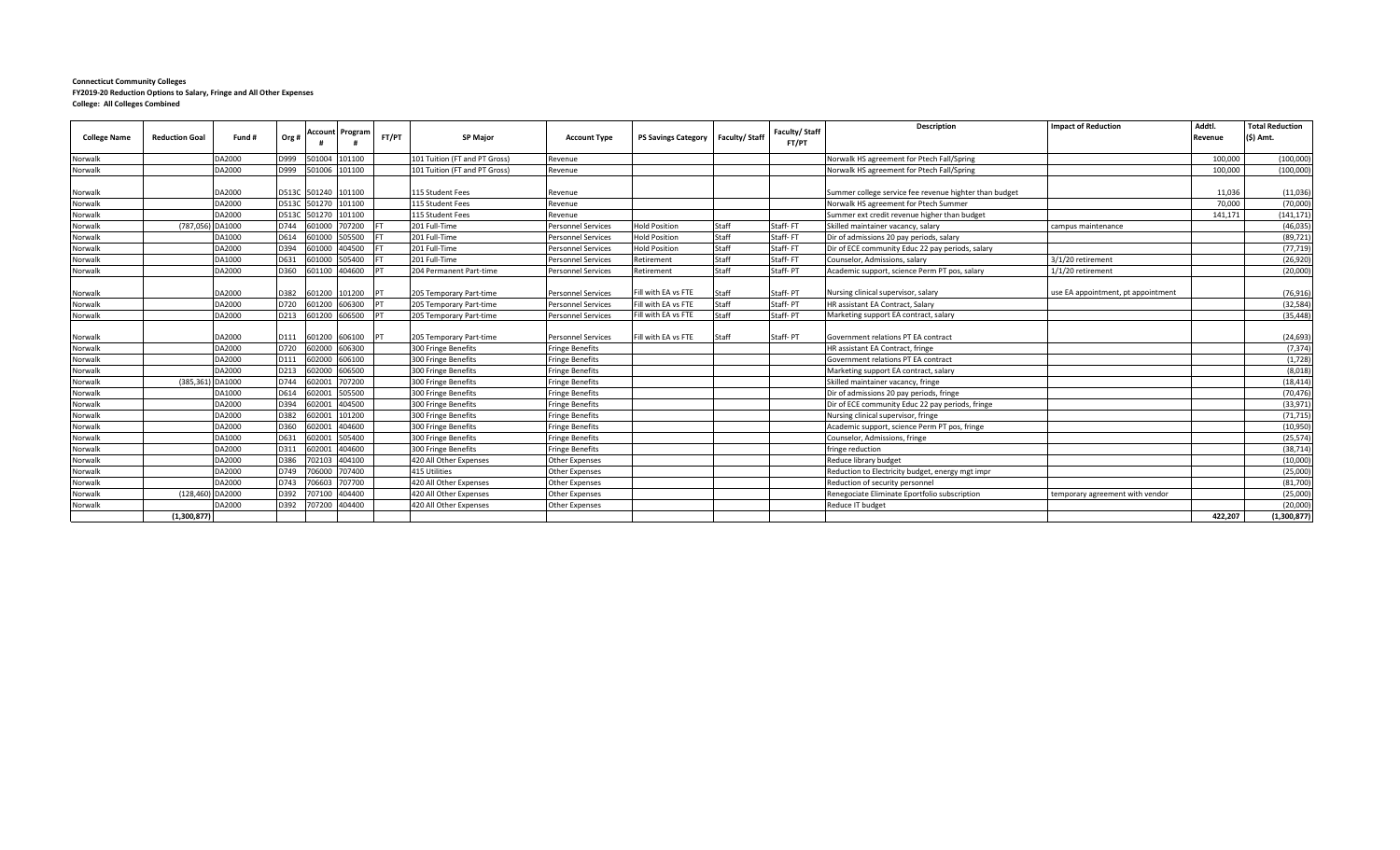| <b>College Name</b> | <b>Reduction Goal</b> | Fund # | Org# |        | <b>Account Program</b> | FT/PT | <b>SP Major</b>        | <b>Account Type</b>       | PS Savings Category   Faculty/ Staff |       | Faculty/ Staff<br><b>FT/PT</b> | <b>Description</b>                                  | <b>Impact of Reduction</b> | Addtl.<br>Revenue | <b>Total Reduction</b><br>(\$) Amt. |
|---------------------|-----------------------|--------|------|--------|------------------------|-------|------------------------|---------------------------|--------------------------------------|-------|--------------------------------|-----------------------------------------------------|----------------------------|-------------------|-------------------------------------|
|                     |                       |        |      |        |                        |       |                        |                           |                                      |       |                                |                                                     |                            |                   |                                     |
|                     |                       |        |      |        |                        |       |                        |                           | Employee transfer to                 |       |                                |                                                     |                            |                   |                                     |
| Housatonic          | (780,757) EA1000      |        |      | 601000 |                        |       | 201 Full-Time          | <b>Personnel Services</b> | other CC                             | Staff | Staff-FT                       | Rose Ellis to QBCC Eff 7/1/19 Salary                |                            |                   | (74, 127)                           |
|                     |                       |        |      |        |                        |       |                        |                           | Employee transfer to                 |       |                                |                                                     |                            |                   |                                     |
| Housatonic          |                       | EA2000 |      | 601000 |                        |       | 201 Full-Time          | <b>Personnel Services</b> | other CC                             | Staff | Staff-FT                       | to GCC Effective 7/5/19 Salary                      |                            |                   | (83, 033)                           |
|                     |                       |        |      |        |                        |       |                        |                           | Employee transfer to                 |       |                                |                                                     |                            |                   |                                     |
| Housatonic          |                       | EA2000 |      | 601000 |                        |       | 201 Full-Time          | <b>Personnel Services</b> | other CC                             | Staff | Staff-FT                       | to GCC Effective 7/5/19 Salary                      |                            |                   | (44, 558)                           |
| Housatonic          |                       | EA2000 |      | 601000 |                        |       | 201 Full-Time          | <b>Personnel Services</b> | <b>Hold Position</b>                 | Staff | Staff-FT                       | Sec 1- Advising Salary                              |                            |                   | (42, 684)                           |
| Housatonic          |                       | EA1020 |      | 602001 |                        |       | 300 Fringe Benefits    | <b>Fringe Benefits</b>    |                                      |       |                                | Rose Ellis to QBCC Eff 7/1/19 Fringe                |                            |                   | (31,708)                            |
| Housatonic          |                       | EA2000 |      | 602001 |                        |       | 300 Fringe Benefits    | <b>Fringe Benefits</b>    |                                      |       |                                | to GCC Effective 7/5/19 Fringe                      |                            |                   | (59, 784)                           |
| Housatonic          |                       | EA2000 |      | 602001 |                        |       | 300 Fringe Benefits    | <b>Fringe Benefits</b>    |                                      |       |                                | to GCC Effective 7/5/19 Fringe                      |                            |                   | (35, 247)                           |
| Housatonic          | (358,384) EA2000      |        |      | 602001 |                        |       | 300 Fringe Benefits    | <b>Fringe Benefits</b>    |                                      |       |                                | Sec 1- Advising Fringe                              |                            |                   | (28, 385)                           |
| Housatonic          |                       | EA2000 |      | 700001 |                        |       | 415 Utilities          | Other Expenses            |                                      |       |                                | Utility savings due to installation of solar panels |                            |                   | (100,000)                           |
| Housatonic          | (135,000) EA2000      |        |      | 702200 |                        |       | 420 All Other Expenses | <b>Other Expenses</b>     |                                      |       |                                | Reduction in Other Expenditures                     |                            |                   | (83, 503)                           |
| Housatonic          |                       | EA2000 |      | 706000 |                        |       | 415 Utilities          | Other Expenses            |                                      |       |                                | Closing Beacon Hall in July and August              |                            |                   | (82, 232)                           |
| Housatonic          |                       | EA2000 |      | 706001 |                        |       | 415 Utilities          | Other Expenses            |                                      |       |                                | Closing Beacon Hall in July and August              |                            |                   | (3,642)                             |
| Housatonic          |                       | EA2000 |      | 706005 |                        |       | 415 Utilities          | Other Expenses            |                                      |       |                                | Closing Beacon Hall in July and August              |                            |                   | (4,827)                             |
| Housatonic          |                       | EA2000 |      | 706006 |                        |       | 415 Utilities          | Other Expenses            |                                      |       |                                | Closing Beacon Hall in July and August              |                            |                   | (1,935)                             |
| Housatonic          |                       | EA2000 |      | 706603 |                        |       | 420 All Other Expenses | <b>Other Expenses</b>     |                                      |       |                                | Closing Beacon Hall in July and August              |                            |                   | (80, 278)                           |
| Housatonic          |                       | EA2000 |      | 706605 |                        |       | 420 All Other Expenses | <b>Other Expenses</b>     |                                      |       |                                | Closing Beacon Hall in July and August              |                            |                   | (68, 584)                           |
|                     | (1, 274, 141)         |        |      |        |                        |       |                        |                           |                                      |       |                                |                                                     |                            |                   | (824, 528)                          |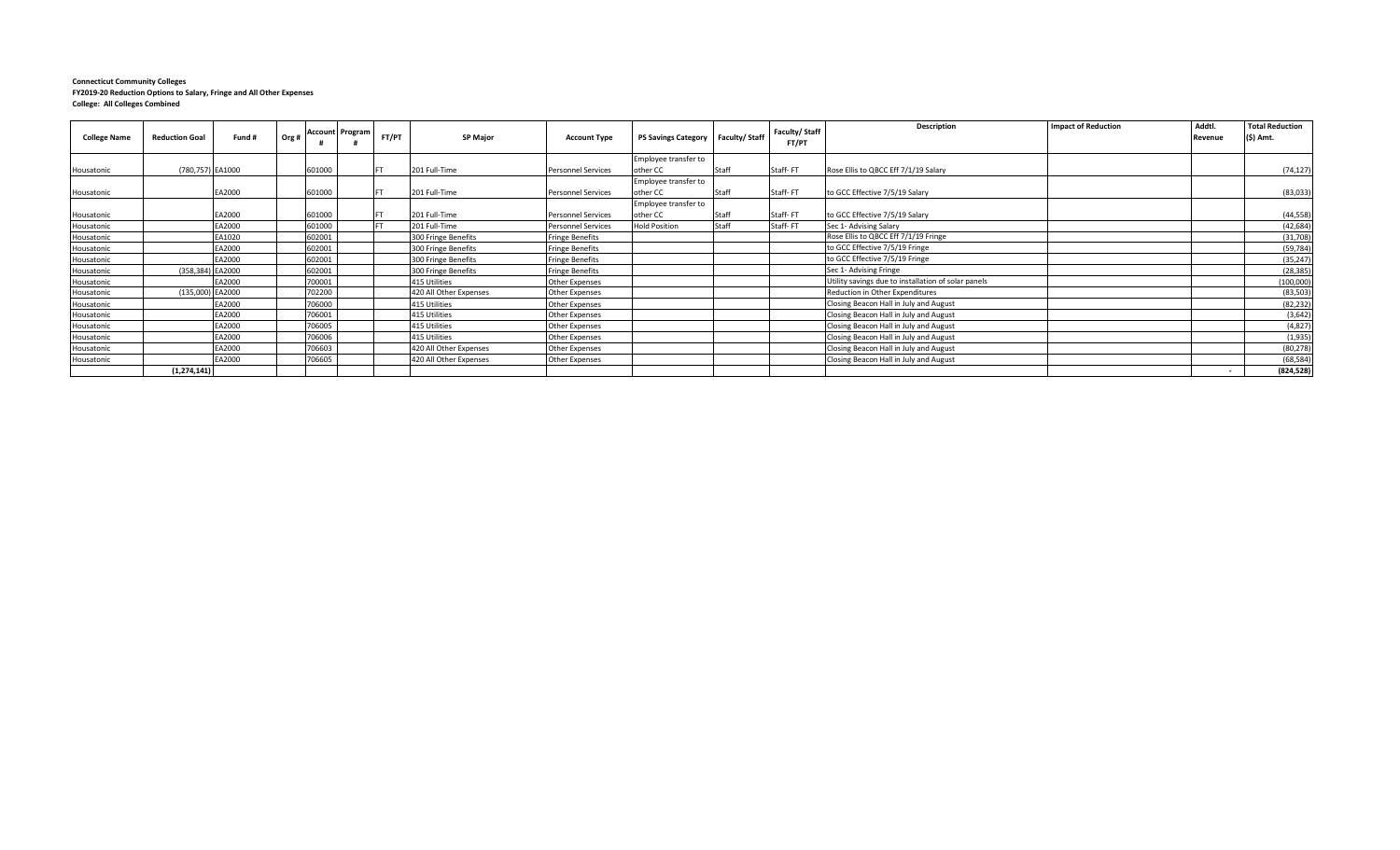|                     |                       |        |            | <b>Account Program</b> |            |                         |                           |                                      |         | Faculty/Staff | Description                                                | <b>Impact of Reduction</b>                                                     | Addtl.  | <b>Total Reduction</b> |
|---------------------|-----------------------|--------|------------|------------------------|------------|-------------------------|---------------------------|--------------------------------------|---------|---------------|------------------------------------------------------------|--------------------------------------------------------------------------------|---------|------------------------|
| <b>College Name</b> | <b>Reduction Goal</b> | Fund # | Org#       |                        | FT/PT      | <b>SP Major</b>         | <b>Account Type</b>       | PS Savings Category   Faculty/ Staff |         | <b>FT/PT</b>  |                                                            |                                                                                | Revenue | (\$) Amt.              |
| Middlesex           |                       | FA2000 |            | 601000 404100          | -lF1       | 201 Full-Time           | <b>Personnel Services</b> | <b>Hold Position</b>                 | Staff   | Staff-FT      | System Librarian - delayed start                           | delayed start                                                                  |         | (5, 449)               |
| Middlesex           |                       | FA2000 |            | 601000 606100          |            | 201 Full-Time           | <b>Personnel Services</b> | <b>Hold Position</b>                 | Staff   | Staff-FT      | Assocoate Dean of Students delay refill by 9 months        | Delayed Refill                                                                 |         | (62, 737)              |
| Middlesex           |                       | FA2000 | F06        | 601000 101100          |            | 201 Full-Time           | <b>Personnel Services</b> | <b>Hold Position</b>                 | Faculty | Faculty-FT    | Continue Freeze on hiring Microbiology Professor           | Continued PTL usage                                                            |         | (58, 403)              |
| Middlesex           | (314,067) FA2000      |        | <b>F06</b> | 601000 606100          | - IFT      | 201 Full-Time           | <b>Personnel Services</b> | <b>SP Correction</b>                 | Staff   | Staff-FT      | Acoociate Dean of Academic Affairs                         | accepted Position less than midpoint                                           |         | (5,400)                |
| Middlesex           |                       | FA2000 | <b>F06</b> | 601000 101100          | <b>IFT</b> | 201 Full-Time           | <b>Personnel Services</b> | Fill with FTL vs FTE                 | Faculty | Faculty-FT    | Professor/Program Coordinator Environmental Science        | Fill with Full Time Lecturer; backfill<br>savings adjusted for FTL replacement |         | (33, 539)              |
|                     |                       |        |            |                        |            |                         |                           | Employee assigned to                 |         |               |                                                            | Net Reorganization of Enrollment                                               |         |                        |
| Middlesex           |                       | FA2000 | <b>F06</b> | 601000 505500          | - I FT     | 201 Full-Time           | <b>Personnel Services</b> | SO                                   | Staff   | Staff-FT      | Gayle Barrett Assigned to BOR Office                       | Services; see narative                                                         |         | (91, 417)              |
| Middlesex           |                       | FA2000 | <b>F06</b> | 601100 404600          | <b>IPT</b> | 204 Permanent Part-time | <b>Personnel Services</b> | <b>SP Correction</b>                 | Staff   | Staff-PT      | Error in original personnel count - employee counted twice | Salary Savings                                                                 |         | (87, 987)              |
| Middlesex           |                       | FA2000 | F714       | 601200 404600 PT       |            | 205 Temporary Part-time | <b>Personnel Services</b> | <b>Reduce Hours</b>                  | Staff   | Staff-PT      | 5% Reduction to EA Salary                                  | Less EA hours                                                                  |         | (29, 926)              |
| Middlesex           | (177,354) FA2000      |        | <b>F06</b> | 602001 606100          |            | 300 Fringe Benefits     | <b>Fringe Benefits</b>    |                                      |         |               | Fringe                                                     | Fringe                                                                         |         | (4,590)                |
| Middlesex           |                       | FA2000 | F06        | 602001 606100          |            | 300 Fringe Benefits     | <b>Fringe Benefits</b>    |                                      |         |               | Fringe                                                     | Fringe                                                                         |         | (53, 326)              |
| Middlesex           |                       | FA2000 | F06        | 602001 101100          |            | 300 Fringe Benefits     | <b>Fringe Benefits</b>    |                                      |         |               | Fringe                                                     | Fringe                                                                         |         | (28, 507)              |
| Middlesex           |                       | FA2000 | F06        | 602001 101100          |            | 300 Fringe Benefits     | <b>Fringe Benefits</b>    |                                      |         |               | Fringe                                                     | Fringe                                                                         |         | (49, 643)              |
| Middlesex           |                       | FA2000 | F06        | 602001 404100          |            | 300 Fringe Benefits     | <b>Fringe Benefits</b>    |                                      |         |               | Fringe                                                     | Fringe                                                                         |         | (4,632)                |
| Middlesex           |                       | FA2000 |            | 602001 404600          |            | 300 Fringe Benefits     | <b>Fringe Benefits</b>    |                                      |         |               | Fringe                                                     | Fringe                                                                         |         | (74, 789)              |
| Middlesex           | (76,624) FA2000       |        |            | 701001 606500          |            | 420 All Other Expenses  | Other Expenses            |                                      |         |               |                                                            |                                                                                |         |                        |
|                     | (568, 045)            |        |            |                        |            |                         |                           |                                      |         |               |                                                            |                                                                                | $\sim$  | (590, 345)             |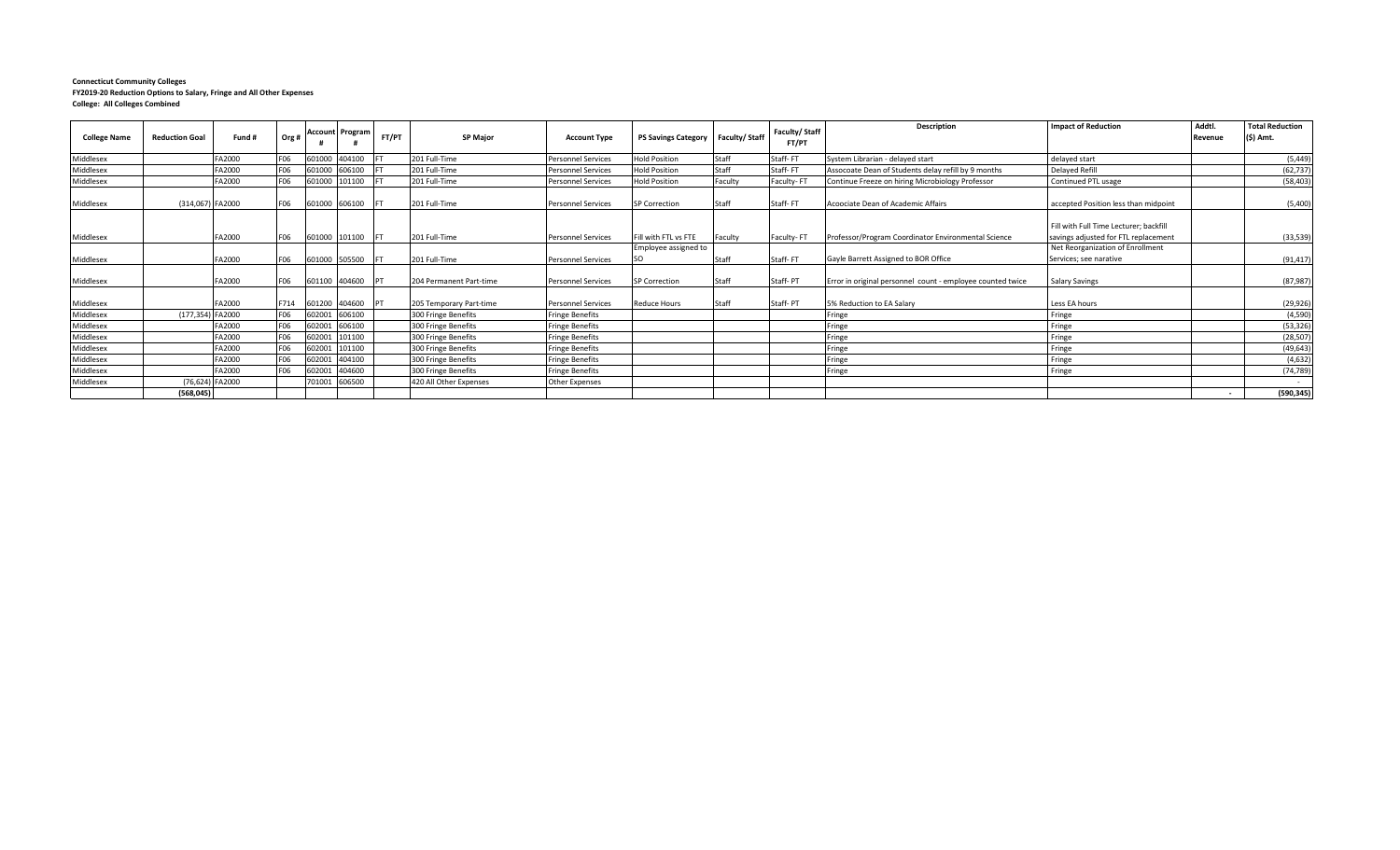|                     |                       |        |       |              |                             |           |                         |                           |                            |                | Faculty/ Staff | Description                                                     | <b>Impact of Reduction</b> | Addtl.  | <b>Total Reduction</b> |
|---------------------|-----------------------|--------|-------|--------------|-----------------------------|-----------|-------------------------|---------------------------|----------------------------|----------------|----------------|-----------------------------------------------------------------|----------------------------|---------|------------------------|
| <b>College Name</b> | <b>Reduction Goal</b> | Fund # | Org#  |              | <b>Account Program</b><br># | FT/PT     | <b>SP Major</b>         | <b>Account Type</b>       | <b>PS Savings Category</b> | Faculty/ Staff | FT/PT          |                                                                 |                            | Revenue | (\$) Amt.              |
| Capital             |                       | GA2000 | G999  | 505403       | 01100                       |           | 150 All Other Revenue   | Revenue                   |                            |                |                | Increase goal for facility rental                               | See R2                     |         | (25,000)               |
| apital              |                       | GA2000 | G999  | 505403       | 01100                       |           | 150 All Other Revenue   | Revenue                   |                            |                |                | ease campus space to 3rd parties                                | See R3                     |         | (42,000)               |
|                     |                       |        |       |              |                             |           |                         |                           |                            |                |                | Request CCC Foundation Support for Operating Costs \$25K        |                            |         |                        |
| Capital             |                       | GA2000 | G999  | 505410       | 101100                      |           | 150 All Other Revenue   | Revenue                   |                            |                |                | (OASIS EA and Art Gallery EA)                                   | See R1                     |         | (25,000)               |
| Capital             |                       | GA2000 | G624  | 601000       | 505500                      |           | 201 Full-Time           | <b>Personnel Services</b> | <b>Hold Position</b>       | Staff          | Staff-FT       | Enrollment Services Aide                                        | See E4b                    |         | (44, 545)              |
| Capital             |                       | GA2000 |       | G722A 601000 | 707300                      |           | 201 Full-Time           | <b>Personnel Services</b> | <b>Hold Position</b>       | Staff          | Staff-FT       | Custodial Supervisor                                            | See E4c                    |         | (51, 437)              |
| Capital             |                       | GA2000 |       | G724A 601000 | 707700                      |           | 201 Full-Time           | Personnel Services        | <b>Hold Position</b>       | Staff          | Staff-FT       | One Police Officer                                              | See E4a                    |         | (55, 414)              |
|                     |                       |        |       |              |                             |           |                         |                           |                            |                |                | Anticipated reallocation of grants to offset a portion of Staff |                            |         |                        |
| Capital             |                       | GA2000 | G511  | 601000       | 404600                      |           | 201 Full-Time           | Personnel Services        | <b>SP Correction</b>       | Staff          | Staff-FT       | Salaries                                                        | See E5                     |         | (78, 475)              |
| Capital             | (468, 125)            | GA2000 | G117  | 601200       | 606100                      |           | 205 Temporary Part-time | Personnel Services        | <b>Eliminate Position</b>  | Staff          | Staff-PT       | Ilminate Institutional Research Assistant                       | See E1a                    |         | (23, 260)              |
| Capital             |                       | GA2000 |       | G321A 601200 | 101500                      |           | 205 Temporary Part-time | Personnel Services        | <b>Hold Position</b>       | Staff          | Staff-PT       | Academic Success Center EA reductions of \$14k                  | See E1b                    |         | (10,000)               |
|                     |                       |        |       |              |                             |           |                         |                           |                            |                |                |                                                                 |                            |         |                        |
| Capital             |                       | GA2000 | G113  |              | 601200 606500               |           | 205 Temporary Part-time | Personnel Services        | <b>Reduce Hours</b>        | Staff          | Staff-PT       | Reduced EA contract hours across the College                    | See E1c                    |         | (10, 791)              |
|                     |                       |        |       |              |                             |           |                         |                           |                            |                |                |                                                                 |                            |         |                        |
| Capital             |                       | GA2000 | G116  |              | 601200 606100               |           | 205 Temporary Part-time | <b>Personnel Services</b> | <b>Reduce Hours</b>        | Staff          | Staff-PT       | Reduced EA contract hours across the College                    | See E1c                    |         | (1, 584)               |
|                     |                       |        |       |              |                             |           |                         |                           |                            |                |                |                                                                 |                            |         |                        |
| Capital             |                       | GA2000 | G118  |              | 601200 606500               |           | 205 Temporary Part-time | Personnel Services        | <b>Reduce Hours</b>        | Staff          | Staff-PT       | Reduced EA contract hours across the College                    | See E1c                    |         | (2, 377)               |
|                     |                       |        |       |              |                             |           |                         |                           |                            |                |                |                                                                 |                            |         |                        |
| Capital             |                       | GA2000 | G311  |              | 601200 404600               |           | 205 Temporary Part-time | Personnel Services        | <b>Reduce Hours</b>        | Staff          | Staff-PT       | Reduced EA contract hours across the College                    | See E1c                    |         | (2,072)                |
|                     |                       |        |       |              |                             |           |                         |                           |                            |                |                |                                                                 |                            |         |                        |
| Capital             |                       | GA2000 | G343  | 601200       | 101200                      |           | 205 Temporary Part-time | Personnel Services        | <b>Reduce Hours</b>        | Staff          | Staff-PT       | Reduced EA contract hours across the College                    | See E1c                    |         | (2,031)                |
|                     |                       |        |       |              |                             |           |                         |                           |                            |                |                |                                                                 |                            |         |                        |
| Capital             |                       | GA2000 | G355  | 601200       | 101100                      |           | 205 Temporary Part-time | Personnel Services        | <b>Reduce Hours</b>        | Staff          | Staff-PT       | Reduced EA contract hours across the College                    | See E1c                    |         | (4, 276)               |
|                     |                       |        |       |              |                             |           |                         |                           |                            |                |                |                                                                 |                            |         |                        |
| Capital             |                       | GA2000 |       | G610B 601200 | 505100                      |           | 205 Temporary Part-time | <b>Personnel Services</b> | <b>Reduce Hours</b>        | Staff          | Staff-PT       | Reduced EA contract hours across the College                    | See E1c                    |         | (3,000)                |
|                     |                       |        |       |              |                             |           |                         |                           |                            |                |                |                                                                 |                            |         |                        |
| Capital             |                       | GA2000 |       |              | G611B 601200 505100         |           | 205 Temporary Part-time | Personnel Services        | <b>Reduce Hours</b>        | Staff          | Staff-PT       | Reduced EA contract hours across the College                    | See E1c                    |         | (2,694)                |
|                     |                       |        |       |              |                             |           |                         |                           |                            |                |                |                                                                 |                            |         |                        |
| Capital             |                       | GA2000 | G615  |              | 601200 505300               |           | 205 Temporary Part-time | Personnel Services        | <b>Reduce Hours</b>        | Staff          | Staff-PT       | Reduced EA contract hours across the College                    | See E1c                    |         | (19, 181)              |
|                     |                       |        |       |              |                             |           |                         |                           |                            |                |                |                                                                 |                            |         |                        |
| Capital             |                       | GA2000 | G619  |              | 601200 505500               |           | 205 Temporary Part-time | Personnel Services        | Reduce Hours               | Staff          | Staff-PT       | Reduced EA contract hours across the College                    | See E1c                    |         | (1,500)                |
|                     |                       | GA2000 |       |              | 601200 505500               | <b>PT</b> |                         |                           | <b>Reduce Hours</b>        | Staff          | Staff-PT       | Reduced EA contract hours across the College                    | See E1c                    |         |                        |
| Capital             |                       |        | G624  |              |                             |           | 205 Temporary Part-time | Personnel Services        |                            |                |                |                                                                 |                            |         | (5,000)                |
| Capital             |                       | GA2000 | G711  |              | 601200 606100               |           | 205 Temporary Part-time | Personnel Services        | <b>Reduce Hours</b>        | Staff          | Staff-PT       | Reduced EA contract hours across the College                    | See E1c                    |         | (2,600)                |
|                     |                       |        |       |              |                             |           |                         |                           |                            |                |                |                                                                 |                            |         |                        |
| Capital             |                       | GA2000 | G716  |              | 601200 606300               |           | 205 Temporary Part-time | <b>Personnel Services</b> | <b>Reduce Hours</b>        | Staff          | Staff-PT       | Reduced EA contract hours across the College                    | See E1c                    |         | (3,854)                |
|                     |                       |        |       |              |                             |           |                         |                           |                            |                |                |                                                                 |                            |         |                        |
| Capital             |                       | GA2000 | G718  | 601200       | 606200                      |           | 205 Temporary Part-time | Personnel Services        | <b>Reduce Hours</b>        | Staff          | Staff-PT       | Reduced EA contract hours across the College                    | See E1c                    |         | (2,750)                |
|                     |                       |        |       |              |                             |           |                         |                           |                            |                |                |                                                                 |                            |         |                        |
| Capital             |                       | GA2000 | G359  | 601200       | 101200                      |           | 205 Temporary Part-time | <b>Personnel Services</b> | <b>Reduce Hours</b>        | Staff          | Staff-PT       | Reduced EA contract hours across the College                    | See E1c                    |         | (4, 845)               |
|                     |                       |        |       |              |                             |           |                         |                           |                            |                |                |                                                                 |                            |         |                        |
| Capital             |                       | GA1000 |       |              | G724A 601501 707700         |           | 209 Overtime            | Personnel Services        | <b>Reduce Hours</b>        | Staff          | Staff          | Closing Earlier During the Week & Closing Early Friday          | See E6                     |         | (4, 169)               |
|                     |                       |        |       |              |                             |           |                         |                           |                            |                |                |                                                                 |                            |         |                        |
| Capital             |                       | GA1000 | G723  | 601501       | 707300                      |           | 209 Overtime            | Personnel Services        | Reduce Hours               | Staff          | Staff          | Closing Earlier During the Week & Closing Early Friday          | See E6                     |         | (3, 541)               |
| Capital             | (324, 785)            | GA2000 | G117  | 602000       | 606100                      |           | 300 Fringe Benefits     | <b>Fringe Benefits</b>    |                            |                |                | Eliminate Institutional Research Assistant                      | See E1a                    |         | (3, 116)               |
| Capital             |                       | GA2000 | G321A | 602000       | 101500                      |           | 300 Fringe Benefits     | <b>Fringe Benefits</b>    |                            |                |                | Academic Success Center EA reductions of \$14k                  | See E1b                    |         | (1, 340)               |
| Capital             |                       | GA2000 | G113  | 602000       | 606500                      |           | 300 Fringe Benefits     | Fringe Benefits           |                            |                |                | Reduced EA contract hours across the College                    | See E1c                    |         | (1, 446)               |
| Capital             |                       | GA2000 | G116  | 602000       | 606100                      |           | 300 Fringe Benefits     | <b>Fringe Benefits</b>    |                            |                |                | Reduced EA contract hours across the College                    | See E1c                    |         | (470)                  |
| Capital             |                       | GA2000 | G118  | 602000       | 606500                      |           | 300 Fringe Benefits     | <b>Fringe Benefits</b>    |                            |                |                | Reduced EA contract hours across the College                    | See E1c                    |         | (318)                  |
| `apital             |                       | GA2000 | G311  | 602000       | 104600                      |           | 300 Fringe Benefits     | <b>Fringe Benefits</b>    |                            |                |                | Reduced EA contract hours across the College                    | See E1c                    |         | (278)                  |
| Capital             |                       | GA2000 | G343  | 602000       | 101200                      |           | 300 Fringe Benefits     | <b>Fringe Benefits</b>    |                            |                |                | Reduced EA contract hours across the College                    | See E1c                    |         | (272)                  |
| Capital             |                       | GA2000 | G355  | 602000       | 01100                       |           | 300 Fringe Benefits     | <b>Fringe Benefits</b>    |                            |                |                | Reduced EA contract hours across the College                    | See E1c                    |         | (573)                  |
| Capital             |                       | GA2000 | G711  | 602000       | 606100                      |           | 300 Fringe Benefits     | <b>Fringe Benefits</b>    |                            |                |                | Reduced EA contract hours across the College                    | See E1c                    |         | (348)                  |
| Capital             |                       | GA2000 | G716  | 602000       | 606300                      |           | 300 Fringe Benefits     | <b>Fringe Benefits</b>    |                            |                |                | Reduced EA contract hours across the College                    | See E1c                    |         | (516)                  |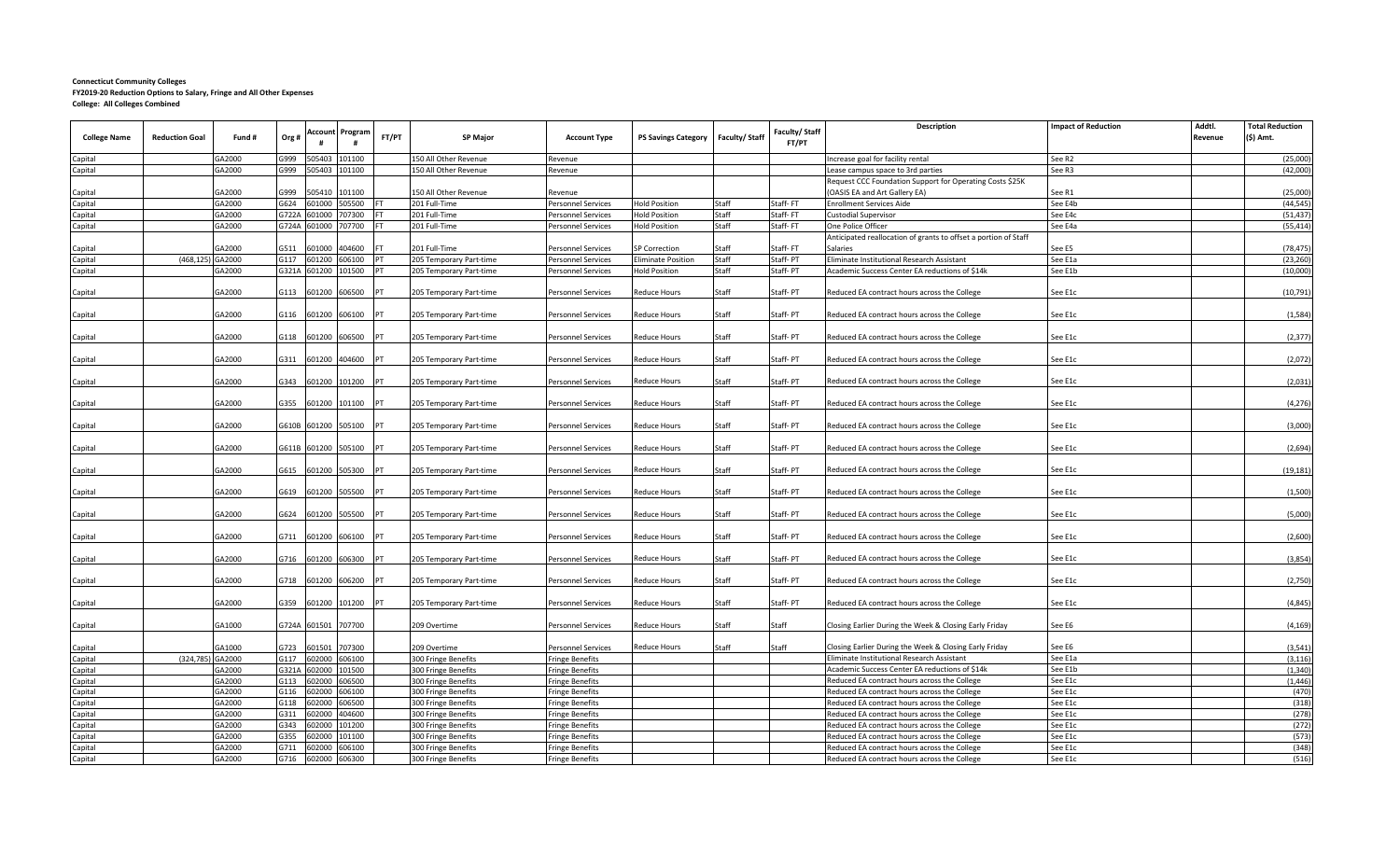|                     |                       |        |       |         |               |       |                     |                        |                            |                      |                               | Description                                                     | <b>Impact of Reduction</b> | Addtl.  | <b>Total Reduction</b> |
|---------------------|-----------------------|--------|-------|---------|---------------|-------|---------------------|------------------------|----------------------------|----------------------|-------------------------------|-----------------------------------------------------------------|----------------------------|---------|------------------------|
| <b>College Name</b> | <b>Reduction Goal</b> | Fund # | Org#  | Account | Program       | FT/PT | <b>SP Major</b>     | <b>Account Type</b>    | <b>PS Savings Category</b> | <b>Faculty/Staff</b> | Faculty/Staff<br><b>FT/PT</b> |                                                                 |                            | Revenue | (\$) Amt.              |
| Capital             |                       | GA2000 | G718  | 02000   | 606200        |       | 300 Fringe Benefits | Fringe Benefits        |                            |                      |                               | Reduced EA contract hours across the College                    | See E1c                    |         | (368)                  |
| Capital             |                       | GA2000 | G357  | 02000   | 101200        |       | 300 Fringe Benefits | Fringe Benefits        |                            |                      |                               | Reduced EA contract hours across the College                    | See E1c                    |         | (649)                  |
| Capital             |                       | GA2000 | G610B | 02001   | 505100        |       | 300 Fringe Benefits | <b>Fringe Benefits</b> |                            |                      |                               | Reduced EA contract hours across the College                    | See E1c                    |         | (402)                  |
| Capital             |                       | GA2000 | G611B | 02001   | 505100        |       | 300 Fringe Benefits | Fringe Benefits        |                            |                      |                               | Reduced EA contract hours across the College                    | See E1c                    |         | (361)                  |
| Capital             |                       | GA2000 | G615  | 02001   | 505300        |       | 300 Fringe Benefits | <b>Fringe Benefits</b> |                            |                      |                               | Reduced EA contract hours across the College                    | See E1c                    |         | (2, 569)               |
| Capital             |                       | GA2000 | G619  | 02001   | 505500        |       | 300 Fringe Benefits | Fringe Benefits        |                            |                      |                               | Reduced EA contract hours across the College                    | See E1c                    |         | (200)                  |
| Capital             |                       | GA2000 | G624  | 02001   | 505500        |       | 300 Fringe Benefits | Fringe Benefits        |                            |                      |                               | Reduced EA contract hours across the College                    | See E1c                    |         | (700)                  |
| Capital             |                       | GA2000 | G716  | 02001   | 606300        |       | 300 Fringe Benefits | Fringe Benefits        |                            |                      |                               | Reduced EA contract hours across the College                    | See E1c                    |         | (771)                  |
| Capital             |                       | GA2000 | G724A | 02001   | 707700        |       | 300 Fringe Benefits | Fringe Benefits        |                            |                      |                               | One Police Officer                                              | See E4a                    |         | (28, 665)              |
| Capital             |                       | GA1020 | G624  | 02001   | 505500        |       | 300 Fringe Benefits | <b>Fringe Benefits</b> |                            |                      |                               | Enrollment Services Aide                                        | See E4b                    |         | (21, 475)              |
| Capital             |                       | GA2000 | G722A | 02001   | 707300        |       | 300 Fringe Benefits | ringe Benefits         |                            |                      |                               | Custodial Supervisor                                            | See E4c                    |         | (38, 784)              |
|                     |                       |        |       |         |               |       |                     |                        |                            |                      |                               | Anticipated reallocation of grants to offset a portion of Staff |                            |         |                        |
| Capital             |                       | GA2000 | G511  | 02001   | 404600        |       | 300 Fringe Benefits | Fringe Benefits        |                            |                      |                               | Salaries                                                        | See E5                     |         | (29, 426)              |
| Capital             |                       | GA1020 | G724A | 602001  | 707700        |       | 300 Fringe Benefits | Fringe Benefits        |                            |                      |                               | Closing Earlier During the Week & Closing Early Friday          | See E6                     |         | (1,938)                |
| Capital             |                       | GA1020 | G723  |         | 02001 707300  |       | 300 Fringe Benefits | Fringe Benefits        |                            |                      |                               | Closing Earlier During the Week & Closing Early Friday          | See E6                     |         | (1, 481)               |
| Capital             |                       | GA2000 | G117  |         | 606100        |       | 300 Fringe Benefits | <b>Fringe Benefits</b> |                            |                      |                               | Eliminate Institutional Research Assistant                      | See E1a                    |         | (4,648)                |
|                     |                       | GA2000 | G321A |         | 02101 101500  |       |                     |                        |                            |                      |                               | Academic Success Center EA reductions of \$14k                  | See E1b                    |         |                        |
| Capital             |                       |        | G113  |         |               |       | 300 Fringe Benefits | <b>Fringe Benefits</b> |                            |                      |                               |                                                                 |                            |         | (1,999)<br>(2, 157)    |
| Capital             |                       | GA2000 |       | 02101   | 606500        |       | 300 Fringe Benefits | Fringe Benefits        |                            |                      |                               | Reduced EA contract hours across the College                    | See E1c                    |         |                        |
| Capital             |                       | GA2000 | G116  | 602101  | 606100        |       | 300 Fringe Benefits | Fringe Benefits        |                            |                      |                               | Reduced EA contract hours across the College                    | See E1c                    |         | (110)                  |
| Capital             |                       | GA2000 | G118  | 02101   | 606500        |       | 300 Fringe Benefits | Fringe Benefits        |                            |                      |                               | Reduced EA contract hours across the College                    | See E1c                    |         | (475)                  |
| Capital             |                       | GA2000 | G311  |         | 02101 404600  |       | 300 Fringe Benefits | Fringe Benefits        |                            |                      |                               | Reduced EA contract hours across the College                    | See E1c                    |         | (414)                  |
| Capital             |                       | GA2000 | G343  |         | 602101 101200 |       | 300 Fringe Benefits | <b>Fringe Benefits</b> |                            |                      |                               | Reduced EA contract hours across the College                    | See E1c                    |         | (406)                  |
| Capital             |                       | GA2000 | G355  | 02101   | 101100        |       | 300 Fringe Benefits | Fringe Benefits        |                            |                      |                               | Reduced EA contract hours across the College                    | See E1d                    |         | (855)                  |
| Capital             |                       | GA2000 | G610B | 02101   | 505100        |       | 300 Fringe Benefits | <b>Fringe Benefits</b> |                            |                      |                               | Reduced EA contract hours across the College                    | See E1c                    |         | (600)                  |
| Capital             |                       | GA2000 | G611B | 02101   | 505100        |       | 300 Fringe Benefits | Fringe Benefits        |                            |                      |                               | Reduced EA contract hours across the College                    | See E1c                    |         | (538)                  |
| Capital             |                       | GA2000 | G615  | 602101  | 505300        |       | 300 Fringe Benefits | Fringe Benefits        |                            |                      |                               | Reduced EA contract hours across the College                    | See E1c                    |         | (3,834)                |
| Capital             |                       | GA2000 | G624  | 02101   | 505500        |       | 300 Fringe Benefits | Fringe Benefits        |                            |                      |                               | Reduced EA contract hours across the College                    | See E1c                    |         | (1,000)                |
| Capital             |                       | GA2000 | G711  |         | 606100        |       | 300 Fringe Benefits | Fringe Benefits        |                            |                      |                               | Reduced EA contract hours across the College                    | See E1c                    |         | (520)                  |
| Capital             |                       | GA2000 | G718  |         | 02101 606200  |       | 300 Fringe Benefits | <b>Fringe Benefits</b> |                            |                      |                               | Reduced EA contract hours across the College                    | See E1c                    |         | (550)                  |
| Capital             |                       | GA2000 | G357  |         | 02101 101200  |       | 300 Fringe Benefits | Fringe Benefits        |                            |                      |                               | Reduced EA contract hours across the College                    | See E1d                    |         | (968)                  |
| Capital             |                       | GA2000 | G724A | 02101   | 707700        |       | 300 Fringe Benefits | Fringe Benefits        |                            |                      |                               | One Police Officer                                              | See E4a                    |         | (6, 659)               |
| Capital             |                       | GA1020 | G624  | 02101   | 505500        |       | 300 Fringe Benefits | Fringe Benefits        |                            |                      |                               | Inrollment Services Aide                                        | See E4b                    |         | (8, 206)               |
| Capital             |                       | GA2000 | G722A | 02101   | 707300        |       | 300 Fringe Benefits | Fringe Benefits        |                            |                      |                               | Custodial Supervisor                                            | See E4c                    |         | (8, 421)               |
|                     |                       |        |       |         |               |       |                     |                        |                            |                      |                               | Anticipated reallocation of grants to offset a portion of Staff |                            |         |                        |
| Capital             |                       | GA2000 | G511  | 502101  | 404600        |       | 300 Fringe Benefits | Fringe Benefits        |                            |                      |                               | Salaries                                                        | See E5                     |         | (6,798)                |
| Capital             |                       | GA1020 | G724A |         | 602101 707700 |       | 300 Fringe Benefits | <b>Fringe Benefits</b> |                            |                      |                               | Closing Earlier During the Week & Closing Early Friday          | See E6                     |         | (892)                  |
| Capital             |                       | GA1020 | G723  |         | 02101 707300  |       | 300 Fringe Benefits | Fringe Benefits        |                            |                      |                               | Closing Earlier During the Week & Closing Early Friday          | See E6                     |         | (685)                  |
| Capital             |                       | GA2000 | G117  |         | 02300 606100  |       | 300 Fringe Benefits | <b>Fringe Benefits</b> |                            |                      |                               | Eliminate Institutional Research Assistant                      | See E1a                    |         | (1, 247)               |
| Capital             |                       | GA2000 | G321A | 02300   | 101500        |       | 300 Fringe Benefits | Fringe Benefits        |                            |                      |                               | Academic Success Center EA reductions of \$14k                  | See E1b                    |         | (536)                  |
| Capital             |                       | GA2000 | G113  | 502300  | 606500        |       | 300 Fringe Benefits | Fringe Benefits        |                            |                      |                               | Reduced EA contract hours across the College                    | See E1c                    |         | (579)                  |
| Capital             |                       | GA2000 | G116  | 02300   | 606100        |       | 300 Fringe Benefits | Fringe Benefits        |                            |                      |                               | Reduced EA contract hours across the College                    | See E1c                    |         | (40)                   |
| Capital             |                       | GA2000 | G118  | 02300   | 606500        |       | 300 Fringe Benefits | Fringe Benefits        |                            |                      |                               | Reduced EA contract hours across the College                    | See E1c                    |         | (127)                  |
| Capital             |                       | GA2000 | G311  |         | 02300 404600  |       | 300 Fringe Benefits | Fringe Benefits        |                            |                      |                               | Reduced EA contract hours across the College                    | See E1c                    |         | (111)                  |
| Capital             |                       | GA2000 | G343  | 02300   | 101200        |       | 300 Fringe Benefits | Fringe Benefits        |                            |                      |                               | Reduced EA contract hours across the College                    | See E1c                    |         | (109)                  |
| Capital             |                       | GA2000 | G355  |         | 02300 101100  |       | 300 Fringe Benefits | <b>Fringe Benefits</b> |                            |                      |                               | Reduced EA contract hours across the College                    | See E1c                    |         | (229)                  |
| Capital             |                       | GA2000 | G610B | 02300   | 505100        |       | 300 Fringe Benefits | Fringe Benefits        |                            |                      |                               | Reduced EA contract hours across the College                    | See E1c                    |         | (161)                  |
|                     |                       | GA2000 | G611B | 02300   | 505100        |       | 300 Fringe Benefits |                        |                            |                      |                               | Reduced EA contract hours across the College                    | See E1c                    |         |                        |
| Capital             |                       |        |       |         |               |       |                     | <b>Fringe Benefits</b> |                            |                      |                               |                                                                 |                            |         | (144)                  |
| Capital             |                       | GA2000 | G615  | 02300   | 505300        |       | 300 Fringe Benefits | <b>Fringe Benefits</b> |                            |                      |                               | Reduced EA contract hours across the College                    | See E1c                    |         | (1,028)                |
| Capital             |                       | GA2000 | G619  | 02300   | 505500        |       | 300 Fringe Benefits | Fringe Benefits        |                            |                      |                               | Reduced EA contract hours across the College                    | See E1c                    |         | (300)                  |
| Capital             |                       | GA2000 | G624  | 02300   | 505500        |       | 300 Fringe Benefits | Fringe Benefits        |                            |                      |                               | Reduced EA contract hours across the College                    | See E1c                    |         | (200)                  |
| Capital             |                       | GA2000 | G711  | 02300   | 606100        |       | 300 Fringe Benefits | Fringe Benefits        |                            |                      |                               | Reduced EA contract hours across the College                    | See E1c                    |         | (139)                  |
| Capital             |                       | GA2000 | G716  | 02300   | 606300        |       | 300 Fringe Benefits | Fringe Benefits        |                            |                      |                               | Reduced EA contract hours across the College                    | See E1c                    |         | (207)                  |
| Capital             |                       | GA2000 | G718  | 02300   | 606200        |       | 300 Fringe Benefits | Fringe Benefits        |                            |                      |                               | Reduced EA contract hours across the College                    | See E1c                    |         | (147)                  |
| Capital             |                       | GA2000 | G357  | 02300   | 01200         |       | 300 Fringe Benefits | <b>Fringe Benefits</b> |                            |                      |                               | Reduced EA contract hours across the College                    | See E1c                    |         | (260)                  |
| Capital             |                       | GA2000 | G724A |         | 602300 707700 |       | 300 Fringe Benefits | Fringe Benefits        |                            |                      |                               | One Police Officer                                              | See E4a                    |         | (2, 552)               |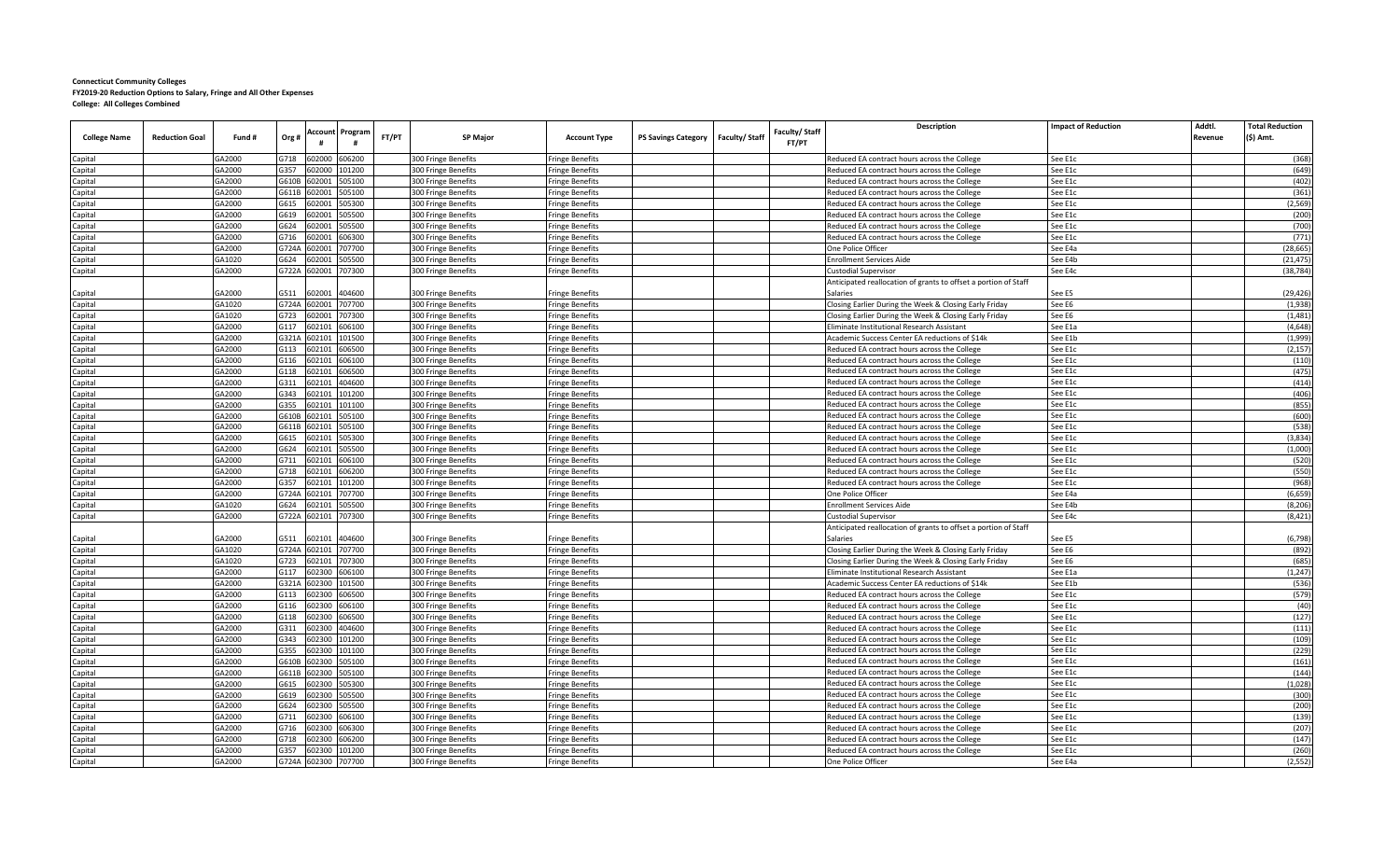|                     |                       |        |       |                     |                        |       |                            |                        |                            |               |                         | Description                                                     | <b>Impact of Reduction</b> | Addtl.  | <b>Total Reduction</b> |
|---------------------|-----------------------|--------|-------|---------------------|------------------------|-------|----------------------------|------------------------|----------------------------|---------------|-------------------------|-----------------------------------------------------------------|----------------------------|---------|------------------------|
| <b>College Name</b> | <b>Reduction Goal</b> | Fund # | Org#  |                     | <b>Account Program</b> | FT/PT | <b>SP Major</b>            | <b>Account Type</b>    | <b>PS Savings Category</b> | Faculty/Staff | Faculty/ Staff<br>FT/PT |                                                                 |                            | Revenue | (\$) Amt.              |
| Capital             |                       | GA2000 |       | G722A 602300 707300 |                        |       | 300 Fringe Benefits        | <b>Fringe Benefits</b> |                            |               |                         | Custodial Supervisor                                            | See E4c                    |         | (2, 310)               |
|                     |                       |        |       |                     |                        |       |                            |                        |                            |               |                         | Anticipated reallocation of grants to offset a portion of Staff |                            |         |                        |
| Capital             |                       | GA2000 | G511  | 602300              | 404600                 |       | 300 Fringe Benefits        | <b>Fringe Benefits</b> |                            |               |                         | Salaries                                                        | See E5                     |         | (2, 433)               |
| Capital             |                       | GA1020 | G724A | 602300              | 707700                 |       | 300 Fringe Benefits        | <b>Fringe Benefits</b> |                            |               |                         | Closing Earlier During the Week & Closing Early Friday          | See E6                     |         | (139)                  |
| Capital             |                       | GA1020 | G723  | 602300              | 707300                 |       | 300 Fringe Benefits        | <b>Fringe Benefits</b> |                            |               |                         | Closing Earlier During the Week & Closing Early Friday          | See E6                     |         | (110)                  |
| Capital             |                       | GA2000 | G117  | 602301              | 606100                 |       | 300 Fringe Benefits        | <b>Fringe Benefits</b> |                            |               |                         | Eliminate Institutional Research Assistant                      | See E1a                    |         | (292)                  |
| Capital             |                       | GA2000 | G321A | 502301              | 101500                 |       | 300 Fringe Benefits        | <b>Fringe Benefits</b> |                            |               |                         | Academic Success Center EA reductions of \$14k                  | See E1b                    |         | (126)                  |
| Capital             |                       | GA2000 | G113  | 602301              | 606500                 |       | 300 Fringe Benefits        | <b>Fringe Benefits</b> |                            |               |                         | Reduced EA contract hours across the College                    | See E1c                    |         | (136)                  |
| Capital             |                       | GA2000 | G116  | 502301              | 606100                 |       | 300 Fringe Benefits        | <b>Fringe Benefits</b> |                            |               |                         | Reduced EA contract hours across the College                    | See E1c                    |         | (14)                   |
| Capital             |                       | GA2000 | G118  | 502301              | 506500                 |       | 300 Fringe Benefits        | <b>Fringe Benefits</b> |                            |               |                         | Reduced EA contract hours across the College                    | See E1c                    |         | (30)                   |
| Capital             |                       | GA2000 | G311  | 602301              | 404600                 |       | 300 Fringe Benefits        | <b>Fringe Benefits</b> |                            |               |                         | Reduced EA contract hours across the College                    | See E1c                    |         | (26)                   |
| Capital             |                       | GA2000 | G343  | 602301              | 101200                 |       | 300 Fringe Benefits        | <b>Fringe Benefits</b> |                            |               |                         | Reduced EA contract hours across the College                    | See E1c                    |         | (25)                   |
| Capital             |                       | GA2000 | G355  | 502301              | 101100                 |       | 300 Fringe Benefits        | <b>Fringe Benefits</b> |                            |               |                         | Reduced EA contract hours across the College                    | See E1c                    |         | (53)                   |
| Capital             |                       | GA2000 | G610B | 502301              | 505100                 |       | 300 Fringe Benefits        | <b>Fringe Benefits</b> |                            |               |                         | Reduced EA contract hours across the College                    | See E1c                    |         | (38)                   |
| Capital             |                       | GA2000 | G611B | 502301              | 505100                 |       | <b>300 Fringe Benefits</b> | <b>Fringe Benefits</b> |                            |               |                         | Reduced EA contract hours across the College                    | See E1c                    |         | (34)                   |
| Capital             |                       | GA2000 | G615  | 502301              | 505300                 |       | 300 Fringe Benefits        | <b>Fringe Benefits</b> |                            |               |                         | Reduced EA contract hours across the College                    | See E1c                    |         | (241)                  |
| Capital             |                       | GA2000 | G619  | 02301               | 505500                 |       | 300 Fringe Benefits        | <b>Fringe Benefits</b> |                            |               |                         | Reduced EA contract hours across the College                    | See E1c                    |         | (100)                  |
| Capital             |                       | GA2000 | G624  | 602301              | 505500                 |       | 300 Fringe Benefits        | <b>Fringe Benefits</b> |                            |               |                         | Reduced EA contract hours across the College                    | See E1c                    |         | (100)                  |
| Capital             |                       | GA2000 | G711  | 602301              | 606100                 |       | 300 Fringe Benefits        | <b>Fringe Benefits</b> |                            |               |                         | Reduced EA contract hours across the College                    | See E1c                    |         | (33)                   |
| Capital             |                       | GA2000 | G716  | 602301              | 606300                 |       | 300 Fringe Benefits        | <b>Fringe Benefits</b> |                            |               |                         | Reduced EA contract hours across the College                    | See E1c                    |         | (48)                   |
| Capital             |                       | GA2000 | G718  | 502301              | 606200                 |       | 300 Fringe Benefits        | <b>Fringe Benefits</b> |                            |               |                         | Reduced EA contract hours across the College                    | See E1c                    |         | (35)                   |
| Capital             |                       | GA2000 | G357  | 602301              | 101200                 |       | 300 Fringe Benefits        | <b>Fringe Benefits</b> |                            |               |                         | Reduced EA contract hours across the College                    | See E1c                    |         | (61)                   |
| Capital             |                       | GA2000 | G724A | 602301              | 707700                 |       | 300 Fringe Benefits        | <b>Fringe Benefits</b> |                            |               |                         | One Police Officer                                              | See E4a                    |         | (570)                  |
| Capital             |                       | GA1020 | G624  | 502301              | 605500                 |       | 300 Fringe Benefits        | <b>Fringe Benefits</b> |                            |               |                         | <b>Enrollment Services Aide</b>                                 | See E4b                    |         | (1, 224)               |
| Capital             |                       | GA2000 | G722A | 602301              | 707300                 |       | 300 Fringe Benefits        | <b>Fringe Benefits</b> |                            |               |                         | Custodial Supervisor                                            | See E4c                    |         | (445)                  |
|                     |                       |        |       |                     |                        |       |                            |                        |                            |               |                         | Anticipated reallocation of grants to offset a portion of Staff |                            |         |                        |
| Capital             |                       | GA2000 | G511  | 602301              | 404600                 |       | 300 Fringe Benefits        | <b>Fringe Benefits</b> |                            |               |                         | Salaries                                                        | See E5                     |         | (579)                  |
| Capital             |                       | GA1020 |       | G724A 602301        | 707700                 |       | 300 Fringe Benefits        | <b>Fringe Benefits</b> |                            |               |                         | Closing Earlier During the Week & Closing Early Friday          | See E6                     |         | (33)                   |
| Capital             |                       | GA1020 | G723  | 602301              | 707300                 |       | 300 Fringe Benefits        | <b>Fringe Benefits</b> |                            |               |                         | Closing Earlier During the Week & Closing Early Friday          | See E6                     |         | (25)                   |
|                     |                       |        |       |                     |                        |       |                            |                        |                            |               |                         | Further reduce all College Operating Expenses by 2.5% & IT by   |                            |         |                        |
| Capital             | (82, 201)             | GA2000 | G615  | 702103 505300       |                        |       | 420 All Other Expenses     | <b>Other Expenses</b>  |                            |               |                         | \$10k                                                           | See E3                     |         | (21,003)               |
| Capital             |                       | GA2000 | G722C |                     | 706000 707400          |       | 415 Utilities              | <b>Other Expenses</b>  |                            |               |                         | Closing Earlier During the Week & Closing Early Friday          | See E6                     |         | (13, 788)              |
| Capital             |                       | GA2000 | G722C | 706001              | 707400                 |       | 415 Utilities              | <b>Other Expenses</b>  |                            |               |                         | Closing Earlier During the Week & Closing Early Friday          | See E6                     |         | (117)                  |
| Capital             |                       | GA2000 | G722C | 06004               | 707400                 |       | 415 Utilities              | <b>Other Expenses</b>  |                            |               |                         | Closing Earlier During the Week & Closing Early Friday          | See E6                     |         | (28, 269)              |
| Capital             |                       | GA2000 | G722C | 06005               | 707400                 |       | 415 Utilities              | <b>Other Expenses</b>  |                            |               |                         | Closing Earlier During the Week & Closing Early Friday          | See E6                     |         | (715                   |
| Capital             |                       | GA2000 | G722C | '06006              | 707400                 |       | 415 Utilities              | <b>Other Expenses</b>  |                            |               |                         | Closing Earlier During the Week & Closing Early Friday          | See E6                     |         | (352)                  |
| Capital             |                       | GA2000 | G611C | 06700               | 505100                 |       | 420 All Other Expenses     | <b>Other Expenses</b>  |                            |               |                         | Cut the Commencement Budget by \$25K                            | See E2                     |         | (25,000)               |
| Capital             |                       | GA2000 | G725  | 06700               | 707800                 |       | 420 All Other Expenses     | <b>Other Expenses</b>  |                            |               |                         | Renegotiate Parking Agreement                                   | See E7                     |         | (92, 400)              |
|                     |                       |        |       |                     |                        |       |                            |                        |                            |               |                         | Further reduce all College Operating Expenses by 2.5% & IT by   |                            |         |                        |
| Capital             |                       | GA2000 | G721  | 707001              | 606400                 |       | 420 All Other Expenses     | <b>Other Expenses</b>  |                            |               |                         | \$10k                                                           | See E3                     |         | (38, 498)              |
|                     |                       |        |       |                     |                        |       |                            |                        |                            |               |                         | Further reduce all College Operating Expenses by 2.5% & IT by   |                            |         |                        |
| Capital             |                       | GA2000 | G721  | 707001              | 606400                 |       | 420 All Other Expenses     | <b>Other Expenses</b>  |                            |               |                         | \$10k                                                           | See E3                     |         | (10,000)               |
|                     |                       |        |       |                     |                        |       |                            |                        |                            |               |                         | Further reduce all College Operating Expenses by 2.5% & IT by   |                            |         |                        |
| Capital             |                       | GA2000 | G311  |                     | 707100 404600          |       | 420 All Other Expenses     | <b>Other Expenses</b>  |                            |               |                         | \$10k                                                           | See E3                     |         | (1,500)                |
|                     |                       |        |       |                     |                        |       |                            |                        |                            |               |                         | Further reduce all College Operating Expenses by 2.5% & IT by   |                            |         |                        |
| Capital             |                       | GA2000 | G311  | 707101              | 404600                 |       | 420 All Other Expenses     | <b>Other Expenses</b>  |                            |               |                         | \$10k                                                           | See E3                     |         | (7,500)                |
|                     | (875, 111)            |        |       |                     |                        |       |                            |                        |                            |               |                         |                                                                 |                            |         | (875, 111)             |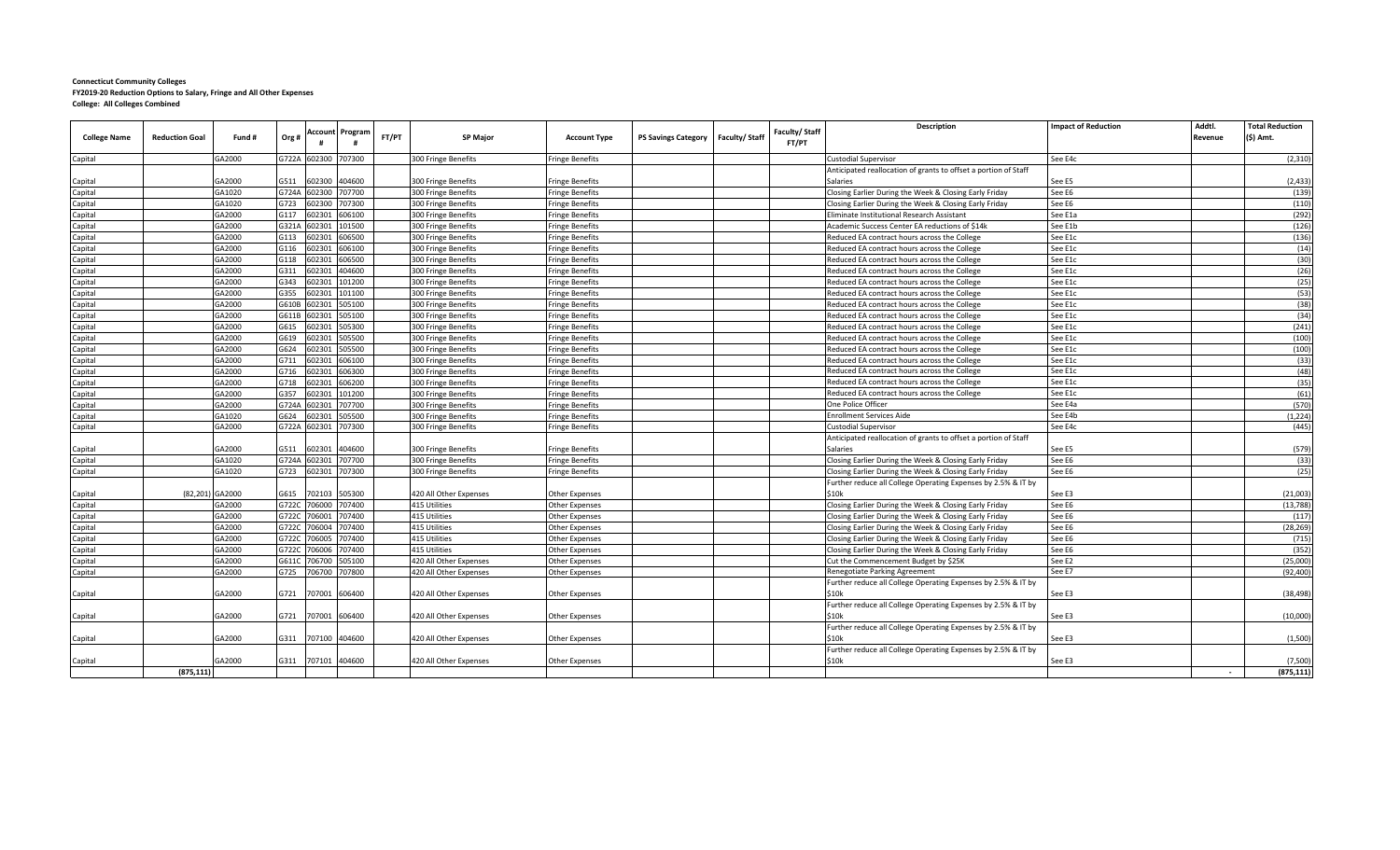|                     |                       |        |      | <b>Account Program</b>  | FT/PT |                         |                           |                                      |         | Faculty/Staff | <b>Description</b>                                   | Impact of Reduction | Addtl.  | <b>Total Reduction</b> |
|---------------------|-----------------------|--------|------|-------------------------|-------|-------------------------|---------------------------|--------------------------------------|---------|---------------|------------------------------------------------------|---------------------|---------|------------------------|
| <b>College Name</b> | <b>Reduction Goal</b> | Fund # | Org# |                         |       | SP Major                | <b>Account Type</b>       | PS Savings Category   Faculty/ Staff |         | <b>FT/PT</b>  |                                                      |                     | Revenue | (\$) Amt.              |
|                     |                       |        |      |                         |       |                         |                           | Reclassify Position to               |         |               |                                                      |                     |         |                        |
| Naugatuck Valley    |                       | HA2000 |      | H717 601000 404400      |       | 201 Full-Time           | <b>Personnel Services</b> | Lower Level                          | Staff   | Staff-FT      | Reclassify Tech II to Tech I Position                | see narrative       |         | (35, 512)              |
| Naugatuck Valley    | (776,865) HA2000      |        |      | H717 601000 404400      |       | 201 Full-Time           | <b>Personnel Services</b> | <b>Eliminate Position</b>            | Staff   | Staff-FT      | Eliminate Associate Dean of IT Position Salary       | see narrative       |         | (102, 145)             |
| Naugatuck Valley    |                       | HA2000 |      | H759FH 601000 404400 F  |       | 201 Full-Time           | <b>Personnel Services</b> | <b>Resignation Savings</b>           | Staff   | Staff-FT      | Additional salary savings through resignations       | see narrative       |         | (150,000)              |
| Naugatuck Valley    |                       | HA2000 |      | H759FH 601200 101500    |       | 205 Temporary Part-time | <b>Personnel Services</b> | <b>Eliminate Position</b>            | Staff   | Staff-PT      | Salaries & Wages Temporary E A                       | see narrative       |         | (56, 363)              |
| Naugatuck Valley    |                       | HA2000 |      | H759FH 601300 101300 Pi |       | 203 Lecturers (NCLs)    | <b>Personnel Services</b> | <b>Eliminate Position</b>            | Faculty | Faculty-PT    | Salaries & Wages Temporary NCL                       | see narrative       |         | (21, 681)              |
| Naugatuck Valley    |                       | HA2000 |      | H759FH 601301 101100 PT |       | 202 Lecturers (PTLs)    | <b>Personnel Services</b> | <b>Eliminate Position</b>            | Faculty | Faculty-PT    | Salaries & Wages Temporary ECL                       | see narrative       |         | (44, 442)              |
| Naugatuck Valley    |                       | HA2000 |      | H759FH 601302 101100    |       | 202 Lecturers (PTLs)    | <b>Personnel Services</b> | <b>Eliminate Position</b>            | Faculty | Faculty-PT    | Salaries & Wages Temporary PTL                       | see narrative       |         | (134, 653)             |
| Naugatuck Valley    | (530,065) HA2000      |        |      | H759FH 602001 101100    |       | 300 Fringe Benefits     | <b>Fringe Benefits</b>    | <b>Eliminate Position</b>            |         |               | Fringe benefits associated with positions reductions | see narrative       |         | (403, 314)             |
| Naugatuck Valley    | (81,085) HA2000       |        |      | 701001 606500           |       | 420 All Other Expenses  | Other Expenses            |                                      |         |               |                                                      |                     |         |                        |
|                     | (1,388,015)           |        |      |                         |       |                         |                           |                                      |         |               |                                                      |                     |         | (948, 110)             |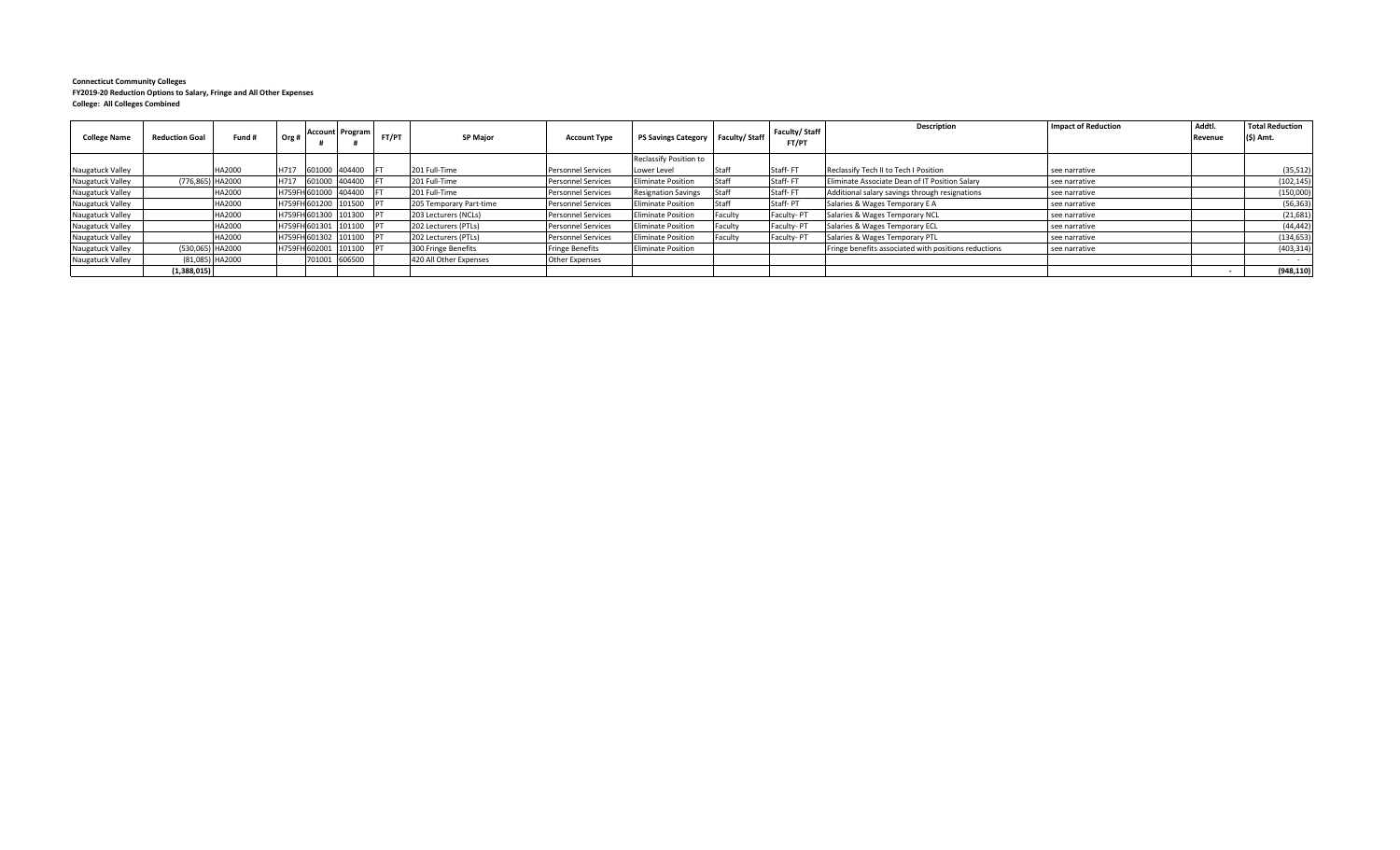|                     |                       |        |              |                      |            |                       |                           |                            |               | Faculty/ Staff | Description                                                        | <b>Impact of Reduction</b>                                                        | Addtl.  | <b>Total Reduction</b> |
|---------------------|-----------------------|--------|--------------|----------------------|------------|-----------------------|---------------------------|----------------------------|---------------|----------------|--------------------------------------------------------------------|-----------------------------------------------------------------------------------|---------|------------------------|
| <b>College Name</b> | <b>Reduction Goal</b> | Fund # | Org#         | Account Program<br># | FT/PT      | <b>SP Major</b>       | <b>Account Type</b>       | <b>PS Savings Category</b> | Faculty/Staff | FT/PT          |                                                                    |                                                                                   | Revenue | (\$) Amt.              |
|                     |                       |        |              |                      |            |                       |                           |                            |               |                |                                                                    |                                                                                   |         |                        |
| Gateway             |                       | IA2000 | 1999         | 505403<br>101100     |            | 150 All Other Revenue | Revenue                   | Regional allocation        |               |                | Recognize new rental income from ACES at North Haven Campus        |                                                                                   | 350,000 | (350,000)              |
| Gateway             |                       | IA2000 | 113          | 601000<br>606500     |            | 201 Full-Time         | Personnel Services        | savings                    | Staff         | Staff-FT       | Allocate 1/2 of Interim Assoc Dean Comm/Marketing to HCC           |                                                                                   |         | (56, 166)              |
|                     |                       |        |              |                      |            |                       |                           |                            |               |                |                                                                    |                                                                                   |         |                        |
|                     |                       |        |              |                      |            |                       |                           |                            |               |                |                                                                    | Related to the restructuring of HR and                                            |         |                        |
|                     |                       |        |              |                      |            |                       |                           |                            |               |                |                                                                    | administrative functions in response to                                           |         |                        |
| Gateway             |                       | IA2000 | 1715         | 601000 606100 FT     |            | 201 Full-Time         | <b>Personnel Services</b> | <b>Hold Position</b>       | Staff         | Staff-FT       | Hold Vacancy - Assistant Accountant for 26 pay periods             | two recent management vacancies.                                                  |         | (58, 682)              |
|                     |                       |        |              |                      |            |                       |                           |                            |               |                |                                                                    |                                                                                   |         |                        |
|                     |                       |        |              |                      |            |                       |                           |                            |               |                |                                                                    | Related to the restructuring of HR and                                            |         |                        |
|                     |                       |        |              |                      |            |                       |                           | Fill position (not         |               |                |                                                                    | administrative functions in response to                                           |         |                        |
| Gateway             |                       | IA2000 | 711          | 501000<br>606100     | <b>IFT</b> | 201 Full-Time         | <b>Personnel Services</b> | savings)                   | Staff         | Staff-FT       | Hire Amin Assistant to the Assoc Dean of Admin eff 1/31/20         | two recent management vacancies.                                                  |         | 23,261                 |
| Gatewav             |                       | IA2000 | 1317         | 601000 404100        | <b>IFT</b> | 201 Full-Time         | <b>Personnel Services</b> | <b>Hold Position</b>       | Staff         | Staff-FT       | Hold Vacancy - Dir of Library until 1/3/20                         |                                                                                   |         | (45.150)               |
|                     |                       |        |              |                      |            |                       |                           |                            |               |                | Allocate the cost of the Director of Institutional Research across |                                                                                   |         |                        |
|                     |                       |        |              |                      |            |                       |                           |                            |               |                | the Region. Gateway and Housatonic are currently sharing this      |                                                                                   |         |                        |
|                     |                       |        |              |                      |            |                       |                           | Regional allocation        |               |                | cost. Under the new model the cost will also be shared with        |                                                                                   |         |                        |
| Gateway             |                       | IA2000 | 1112         | 601000 606100        | <b>IFT</b> | 201 Full-Time         | <b>Personnel Services</b> | savings                    | Staff         | Staff-FT       | Norwalk.                                                           |                                                                                   |         | (19, 244)              |
|                     |                       |        |              |                      |            |                       |                           |                            |               |                |                                                                    |                                                                                   |         |                        |
|                     |                       |        |              |                      |            |                       |                           |                            |               |                | Hold Vacancy - Dean of Admin vacant eff 7/1/19; Reclass            | Related to the restructuring of HR and                                            |         |                        |
|                     |                       |        |              |                      |            |                       |                           |                            |               |                | position to Assoc Dean of Campus Operations; hold vacancy          | administrative functions in response to                                           |         |                        |
| Gateway             |                       | IA2000 | 1711         | 601000 606100        | IFT.       | 201 Full-Time         | Personnel Services        | <b>Hold Position</b>       | Staff         | Staff-FT       | through 1/2/20                                                     | two recent management vacancies.                                                  |         | (32, 722)              |
|                     |                       |        |              |                      |            |                       |                           |                            |               |                |                                                                    |                                                                                   |         |                        |
|                     |                       |        |              |                      |            |                       |                           |                            |               |                |                                                                    | Related to the restructuring of HR and<br>administrative functions in response to |         |                        |
|                     |                       | IA2000 | 1114         | 601000<br>606300     | <b>IFT</b> | 201 Full-Time         | <b>Personnel Services</b> | <b>Hold Position</b>       | Staff         | Staff-FT       | Hold Vacancy - Director of HR vacant from 6/21/19 to 1/3/20        | two recent management vacancies.                                                  |         | (89, 372)              |
| Gateway             |                       |        |              |                      |            |                       |                           |                            |               |                | Hold LOA from perm position to cover Director of Library           |                                                                                   |         |                        |
| Gateway             |                       | A2000  | 1317         | 601000 404100        | <b>IFT</b> | 201 Full-Time         | <b>Personnel Services</b> | <b>Hold Position</b>       | Staff         | Staff-FT       | through 1/2/20                                                     |                                                                                   |         | (52, 946)              |
|                     |                       |        |              |                      |            |                       |                           |                            |               |                |                                                                    |                                                                                   |         |                        |
|                     |                       |        |              |                      |            |                       |                           |                            |               |                |                                                                    | Related to the restructuring of HR and                                            |         |                        |
|                     |                       |        |              |                      |            |                       |                           | Restructuring HR &         |               |                |                                                                    | administrative functions in response to                                           |         |                        |
| Gateway             |                       | IA2000 | 1114         | 601000 606300        | <b>FT</b>  | 201 Full-Time         | <b>Personnel Services</b> | <b>Admin Functions</b>     | Staff         | Staff-FT       | Inactivate Payroll Officer 1 position                              | two recent management vacancies.                                                  |         | (64, 711)              |
|                     |                       |        |              |                      |            |                       |                           |                            |               |                | Post savings for Director of Student Activities vacancy from       |                                                                                   |         |                        |
| Gateway             |                       | IA2000 | 1619         | 501000<br>505200     |            | 201 Full-Time         | Personnel Services        | <b>Hold Position</b>       | Staff         | Staff-FT       | 8/1/19 to 1/3/20 with refill at step 1                             |                                                                                   |         | (26, 279)              |
| Gateway             |                       | IA2000 | 1614         | 601000<br>505100     |            | 201 Full-Time         | <b>Personnel Services</b> | <b>Hold Position</b>       | Staff         | Staff-FT       | Hold Vacancy -Testing Specialist until 1/3/20                      |                                                                                   |         | (29, 909)              |
| Gateway             |                       | IA2000 | 1348C        | 404600<br>601000     |            | 201 Full-Time         | Personnel Services        | <b>Hold Position</b>       | Staff         | Staff-FT       | Hold Vacancy of Nurse Advisor until 9/27/19                        |                                                                                   |         | (27, 251)              |
| Gateway             |                       | IA2000 | 1723B        | 601000<br>707300     |            | 201 Full-Time         | Personnel Services        | <b>Hold Position</b>       | Staff         | Staff-FT       | Hold Vacancy - Custodian though 9/13/19 (Hired)                    |                                                                                   |         | (7, 807)               |
| Gateway             |                       | IA2000 | 1733         | 601000<br>07300      |            | 201 Full-Time         | <b>Personnel Services</b> | <b>Hold Position</b>       | Staff         | Staff-FT       | Hold Vacancy - Custodian though 9/13/19 (Hired)                    |                                                                                   |         | (18, 885)              |
| Gateway             |                       | IA2000 | <b>1619A</b> | 601000<br>505100     |            | 201 Full-Time         | <b>Personnel Services</b> | <b>Hold Position</b>       | Staff         | Staff-FT       | Hold Vacancy -Student Dev Coord entire year                        |                                                                                   |         | (51, 508)              |
|                     |                       |        |              |                      |            |                       |                           |                            |               |                |                                                                    |                                                                                   |         |                        |
| Gateway             |                       | IA2000 | 113          | 606500<br>501000     |            | 201 Full-Time         | <b>Personnel Services</b> | <b>SP Correction</b>       | Staff         | Staff-FT       | Correct Spending Plan Amount                                       |                                                                                   |         | (56, 506)              |
|                     |                       |        |              |                      |            |                       |                           |                            |               |                |                                                                    |                                                                                   |         |                        |
|                     |                       |        |              |                      |            |                       |                           |                            |               |                |                                                                    | Related to the restructuring of HR and                                            |         |                        |
|                     |                       |        |              |                      |            |                       |                           | Fill position (not         |               |                |                                                                    | administrative functions in response to                                           |         |                        |
| Gateway             |                       | IA2000 | 1715         | 601000 606100        | <b>FT</b>  | 201 Full-Time         | <b>Personnel Services</b> | savings)                   | Staff         | Staff-FT       | Hire Assoc Dir Finance & Admin Srvs eff 9/27/19                    | two recent management vacancies.                                                  |         | 64,100                 |
|                     |                       |        |              |                      |            |                       |                           |                            |               |                |                                                                    |                                                                                   |         |                        |
|                     |                       |        |              |                      |            |                       |                           |                            |               |                |                                                                    | Related to the restructuring of HR and                                            |         |                        |
|                     |                       |        |              |                      |            |                       |                           |                            |               |                |                                                                    | administrative functions in response to                                           |         |                        |
| Gateway             |                       | A2000  | 1114         | 601000 606300        | <b>FT</b>  | 201 Full-Time         | <b>Personnel Services</b> | <b>Hold Position</b>       | Staff         | Staff-FT       | Hold Vacancy Administrative Assistant HR through 2/28/20           | two recent management vacancies.                                                  |         | (31, 172)              |
|                     |                       |        |              |                      |            |                       |                           |                            |               |                |                                                                    |                                                                                   |         |                        |
|                     |                       |        |              |                      |            |                       |                           |                            |               |                |                                                                    | Related to the restructuring of HR and<br>administrative functions in response to |         |                        |
|                     |                       | IA2000 | 114          | 601000<br>606300     | IFT.       | 201 Full-Time         | <b>Personnel Services</b> | <b>Eliminate Position</b>  | Staff         | Staff-FT       | Eliminate Payroll Clerk position eff 8/16/19                       | two recent management vacancies.                                                  |         | (41, 073)              |
| Gateway<br>Gateway  |                       | IA2000 | 1354A        | 404600<br>601000     |            | 201 Full-Time         | <b>Personnel Services</b> | <b>Hold Position</b>       | Staff         | Staff-FT       | Hold Vacancy - Culinary Associate until 8/16/19                    |                                                                                   |         | (7, 438)               |
| Gateway             |                       | IA2000 | 320          | 501000<br>505100     |            | 201 Full-Time         | Personnel Services        | <b>Hold Position</b>       | Staff         | Staff-FT       | Hold Vacancy - Gender Equity Coord until 9/13/19                   |                                                                                   |         | 15,353                 |
| Gateway             |                       | IA2000 | <b>1612A</b> | 505500<br>601000     |            | 201 Full-Time         | Personnel Services        | <b>Hold Position</b>       | Staff         | Staff-FT       | Hold Vacancy - Admissions Transfer Coord until 9/27/19             |                                                                                   |         | (13, 125)              |
|                     |                       |        |              |                      |            |                       |                           |                            |               |                |                                                                    |                                                                                   |         |                        |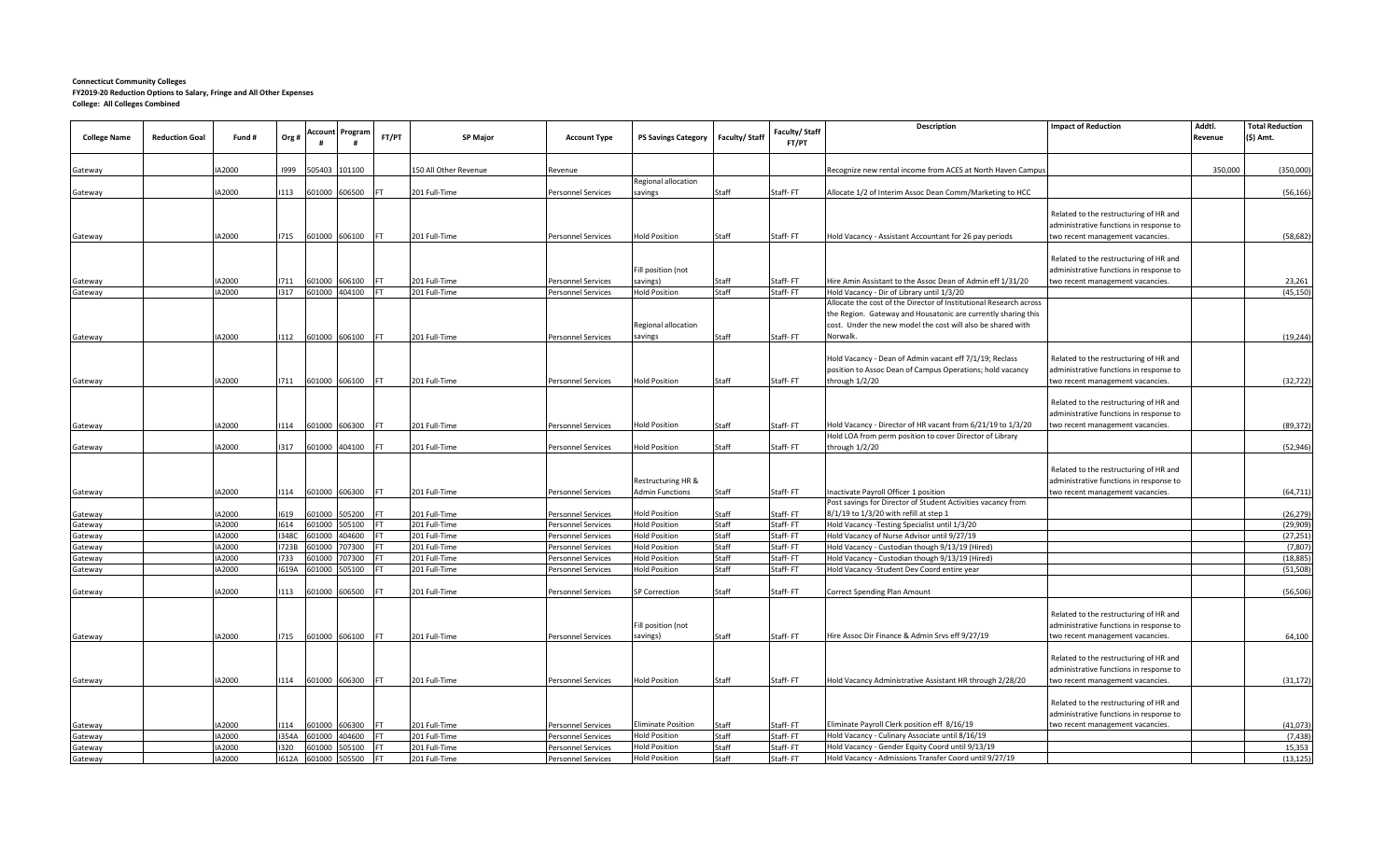|                     |                       |        |              |              |                  |            |                         |                           |                                           |                |                               | Description                                                                                             | <b>Impact of Reduction</b>              | Addtl.  | <b>Total Reduction</b> |
|---------------------|-----------------------|--------|--------------|--------------|------------------|------------|-------------------------|---------------------------|-------------------------------------------|----------------|-------------------------------|---------------------------------------------------------------------------------------------------------|-----------------------------------------|---------|------------------------|
| <b>College Name</b> | <b>Reduction Goal</b> | Fund#  | Org #        | Account<br># | Program<br>#     | FT/PT      | <b>SP Major</b>         | <b>Account Type</b>       | <b>PS Savings Category</b>                | Faculty/ Staff | <b>Faculty/Staff</b><br>FT/PT |                                                                                                         |                                         | Revenue | (\$) Amt.              |
| Gateway             |                       | IA2000 | 1117         | 601000       | 506500           |            | 201 Full-Time           | <b>Personnel Services</b> | <b>Hold Position</b>                      | Staff          | Staff-FT                      | Hold Vacancy of Assistant to Dean of Dev until 9/27/19                                                  |                                         |         | (14, 164)              |
| Gateway             |                       | IA2000 | 1627         | 501000       | 05300            |            | 201 Full-Time           | Personnel Services        | <b>Hold Position</b>                      | Staff          | Staff-FT                      | Hold Vacancy - Academic Advisor until 9/27/19                                                           |                                         |         | (13, 125)              |
| Gateway             |                       | IA2000 | 1627         | 601000       | 605300 FT        |            | 201 Full-Time           | Personnel Services        | <b>Hold Position</b>                      | Staff          | Staff-FT                      | Hold Vacancy - Academic Advisor until 9/27/19                                                           |                                         |         | (13, 125)              |
| Gateway             | (1, 255, 843)         | IA2000 | 1117         | 601000       | 606500           | -lF1       | 201 Full-Time           | Personnel Services        | <b>Hold Position</b>                      | Staff          | Staff-FT                      | Hold Vacancy of Development Associate until 1/3/20                                                      |                                         |         | (28, 052)              |
|                     |                       |        |              |              |                  |            |                         |                           |                                           |                |                               |                                                                                                         |                                         |         |                        |
|                     |                       |        |              |              |                  |            |                         |                           |                                           |                |                               |                                                                                                         | Related to the restructuring of HR and  |         |                        |
|                     |                       |        |              |              |                  |            |                         |                           | Restructuring HR &                        |                |                               |                                                                                                         | administrative functions in response to |         |                        |
| Gateway             |                       | A2000  | 114<br>1627  | 601000       | 606300           |            | 201 Full-Time           | Personnel Services        | <b>Admin Functions</b>                    | Staff<br>Staff | Staff-FT                      | Extend TWHC Contract through 8/15/19                                                                    | two recent management vacancies.        |         | (3,026)                |
| Gateway             |                       | IA2000 |              | 601000       | 505300           | <b>IFT</b> | 201 Full-Time           | <b>Personnel Services</b> | <b>Hold Position</b>                      |                | Staff-FT                      | Hold Vacancy - Academic Advisor until 3/13/19                                                           |                                         |         | (25, 919)              |
|                     |                       |        |              |              |                  |            |                         |                           |                                           |                |                               |                                                                                                         | Related to the restructuring of HR and  |         |                        |
|                     |                       |        |              |              |                  |            |                         |                           | Fill new position (not                    |                |                               | Establish new position: Benefits and Payroll Assistant starting                                         | administrative functions in response to |         |                        |
| Gateway             |                       | A2000  | 114          |              | 601000 606300 FT |            | 201 Full-Time           | <b>Personnel Services</b> | savings)                                  | Staff          | Staff-FT                      | 12/6/19                                                                                                 | two recent management vacancies.        |         | 22,514                 |
|                     |                       |        |              |              |                  |            |                         |                           |                                           |                |                               |                                                                                                         |                                         |         |                        |
|                     |                       |        |              |              |                  |            |                         |                           |                                           |                |                               |                                                                                                         | Related to the restructuring of HR and  |         |                        |
|                     |                       |        |              |              |                  |            |                         |                           | Fill new position (not                    |                |                               |                                                                                                         | administrative functions in response to |         |                        |
| Gateway             |                       | A2000  | 114          |              | 601000 606300    |            | 201 Full-Time           | Personnel Services        | savings)                                  | Staff          | Staff-FT                      | Establish new position: HR Assistant starting 8/16/20                                                   | two recent management vacancies.        |         | 38,676                 |
|                     |                       |        |              |              |                  |            |                         |                           |                                           |                |                               |                                                                                                         |                                         |         |                        |
|                     |                       |        |              |              |                  |            |                         |                           |                                           |                |                               |                                                                                                         | Related to the restructuring of HR and  |         |                        |
|                     |                       |        |              |              |                  |            |                         |                           | Fill position (not                        |                |                               | Cover Dir of HR vacancy with HCC HR Dir 2 days/wk fr 6/21/19                                            | administrative functions in response to |         |                        |
| Gateway             |                       | IA2000 | 114          |              | 601200 606300    | <b>IPT</b> | 205 Temporary Part-time | <b>Personnel Services</b> | savings)                                  | Staff          | Staff-PT                      | through 1/2/20                                                                                          | two recent management vacancies.        |         | 14,361                 |
|                     |                       |        |              |              |                  |            |                         |                           |                                           |                |                               |                                                                                                         |                                         |         |                        |
|                     |                       |        |              |              |                  |            |                         |                           |                                           |                |                               |                                                                                                         | Related to the restructuring of HR and  |         |                        |
|                     |                       | A2000  | 114          |              |                  |            |                         |                           |                                           |                |                               |                                                                                                         | administrative functions in response to |         | (38, 583)              |
| Gateway             |                       |        |              | 601200       | 606300 PT        |            | 205 Temporary Part-time | Personnel Services        | Fill with EA vs FTE<br>Fill position (not | Staff          | Staff-PT                      | Extend EA hours to full time through 8/15/20<br>Extend Interim FT EA Academic Advising contract through | two recent management vacancies.        |         |                        |
| Gateway             |                       | A2000  | 1627         |              | 601200 505300    | - I PT     | 205 Temporary Part-time | Personnel Services        | savings)                                  | Staff          | Staff- PT                     | 9/26/19                                                                                                 |                                         |         | 14,875                 |
|                     |                       |        |              |              |                  |            |                         |                           | Fill position (not                        |                |                               | Extend Interim FT EA Academic Advising contract through                                                 |                                         |         |                        |
| Gateway             |                       | A2000  | 1627         | 601200       | 505300           |            | 205 Temporary Part-time | <b>Personnel Services</b> | savings)                                  | Staff          | Staff-PT                      | 9/26/19                                                                                                 |                                         |         | 14,875                 |
|                     |                       |        |              |              |                  |            |                         |                           |                                           |                |                               |                                                                                                         |                                         |         |                        |
| Gateway             |                       | A2000  | 1317         |              | 601200 404100 PT |            | 205 Temporary Part-time | Personnel Services        | <b>SP Correction</b>                      | Staff          | Staff-PT                      | Correct Spending Plan Amount                                                                            |                                         |         | (66, 176)              |
|                     |                       |        |              |              |                  |            |                         |                           | Fill position (not                        |                |                               |                                                                                                         |                                         |         |                        |
| Gateway             |                       | IA2000 | 354A         | 601200       | 404600 PT        |            | 205 Temporary Part-time | Personnel Services        | savings)                                  | Staff          | Staff-PT                      | Extend Interim Culinary Associate contract through 8/15/19                                              |                                         |         | 10,946                 |
|                     |                       |        |              |              |                  |            |                         |                           | Fill position (not                        |                |                               |                                                                                                         |                                         |         |                        |
| Gateway             |                       | IA2000 | 1317         | 601200       | 404100           |            | 205 Temporary Part-time | Personnel Services        | savings)                                  | Staff          | Staff- PT                     | Extend Dir of Library interim contract through 1/2/20                                                   |                                         |         | 52,697                 |
|                     |                       |        |              |              |                  |            |                         |                           | Fill position (not                        |                |                               | Extend Interim Admissions Transfer Coord contract through                                               |                                         |         |                        |
| Gateway             |                       | IA2000 | <b>I612A</b> | 601200       | 505500           | <b>IPT</b> | 205 Temporary Part-time | Personnel Services        | savings)                                  | Staff          | Staff-PT                      | 1/3/20                                                                                                  |                                         |         | 14,891                 |
|                     |                       | A2000  | 1320         | 601200       | 505100           |            | 205 Temporary Part-time | Personnel Services        | <b>Hold Position</b>                      | Staff          | Staff-PT                      | Extend Interim Gender Equity Coord contract through 9/12/19                                             |                                         |         | (15, 353)              |
| Gateway             |                       |        |              |              |                  |            |                         |                           | Fill position (not                        |                |                               | Extend FT EA interim Asst to the Dean of Dev contract through                                           |                                         |         |                        |
| Gateway             |                       | A2000  | 117          | 601200       | 606500           |            | 205 Temporary Part-time | <b>Personnel Services</b> | savings)                                  | Staff          | Staff- PT                     | 9/26/19                                                                                                 |                                         |         | 18,294                 |
| Gateway             |                       | IA2000 | 1359         | 601200       | 404500           | <b>IPT</b> | 205 Temporary Part-time | <b>Personnel Services</b> | <b>SP Correction</b>                      | Faculty        | Faculty-PT                    | Move Acting Child Dev Teacher to Grant Funding                                                          |                                         |         | (39, 257)              |
|                     |                       |        |              |              |                  |            |                         |                           | Fill position (not                        |                |                               | Clinical EA replacement for DMS Assoc Prof at BOR for Student's                                         |                                         |         |                        |
| Gateway             |                       | IA2000 | 1351         | 601201       | 101200           | IPT        | 205 Temporary Part-time | <b>Personnel Services</b> | savings)                                  | Staff          | Staff-PT                      | First                                                                                                   |                                         |         | 63,781                 |
|                     |                       |        |              |              |                  |            |                         |                           | Fill position (not                        |                |                               | PTL replacement for DMS Assoc Prof working on Student's First                                           |                                         |         |                        |
| Gateway             |                       | IA2000 | 1314         | 601202       | 101200           |            | 205 Temporary Part-time | <b>Personnel Services</b> | savings)                                  | Faculty        | Faculty-PT                    | at BOR                                                                                                  |                                         |         | 10,524                 |
|                     |                       |        |              |              |                  |            |                         |                           |                                           |                |                               |                                                                                                         |                                         |         |                        |
|                     |                       |        |              |              |                  |            |                         |                           |                                           |                |                               | Reduce PTL Budget in recognition workload reduction due to the                                          |                                         |         |                        |
| Gateway             |                       | IA2000 | 1314         | 601302       | 101100           | <b>IPT</b> | 202 Lecturers (PTLs)    | <b>Personnel Services</b> | Reduce PTL's                              | Faculty        | Faculty-PT                    | increase in faculty Fall to Fall (5 FTE) and Spring to Spring (7 FTE)                                   |                                         |         | (263, 100)             |
|                     |                       |        |              |              |                  |            |                         |                           |                                           |                |                               |                                                                                                         |                                         |         |                        |
| Gateway             |                       | IA2000 | 1733         | 601501       | 601501           |            | 209 Overtime            | <b>Personnel Services</b> | <b>Reduce Hours</b>                       | Staff          |                               | Reduce Overtime by 25% in the Facilities area.                                                          |                                         |         | (38, 134)              |
|                     |                       | A2000  | 1723         | 601501       | 601501           |            | 209 Overtime            | <b>Personnel Services</b> | <b>Reduce Hours</b>                       | Staff          |                               | Reduce Overtime by 25% in the Facilities area.                                                          |                                         |         | (29, 977)              |
| Gateway             |                       |        |              |              |                  |            |                         |                           |                                           |                |                               | Fringe Benefit Savings at 66.2%, consistent with the rate used in                                       |                                         |         |                        |
| Gateway             | (479,447) IA2000      |        | 109          | 602001       | 101100           |            | 300 Fringe Benefits     | <b>Fringe Benefits</b>    |                                           |                |                               | the spending plan                                                                                       |                                         |         | (619, 208)             |
|                     |                       |        |              |              |                  |            |                         |                           |                                           |                |                               |                                                                                                         |                                         |         |                        |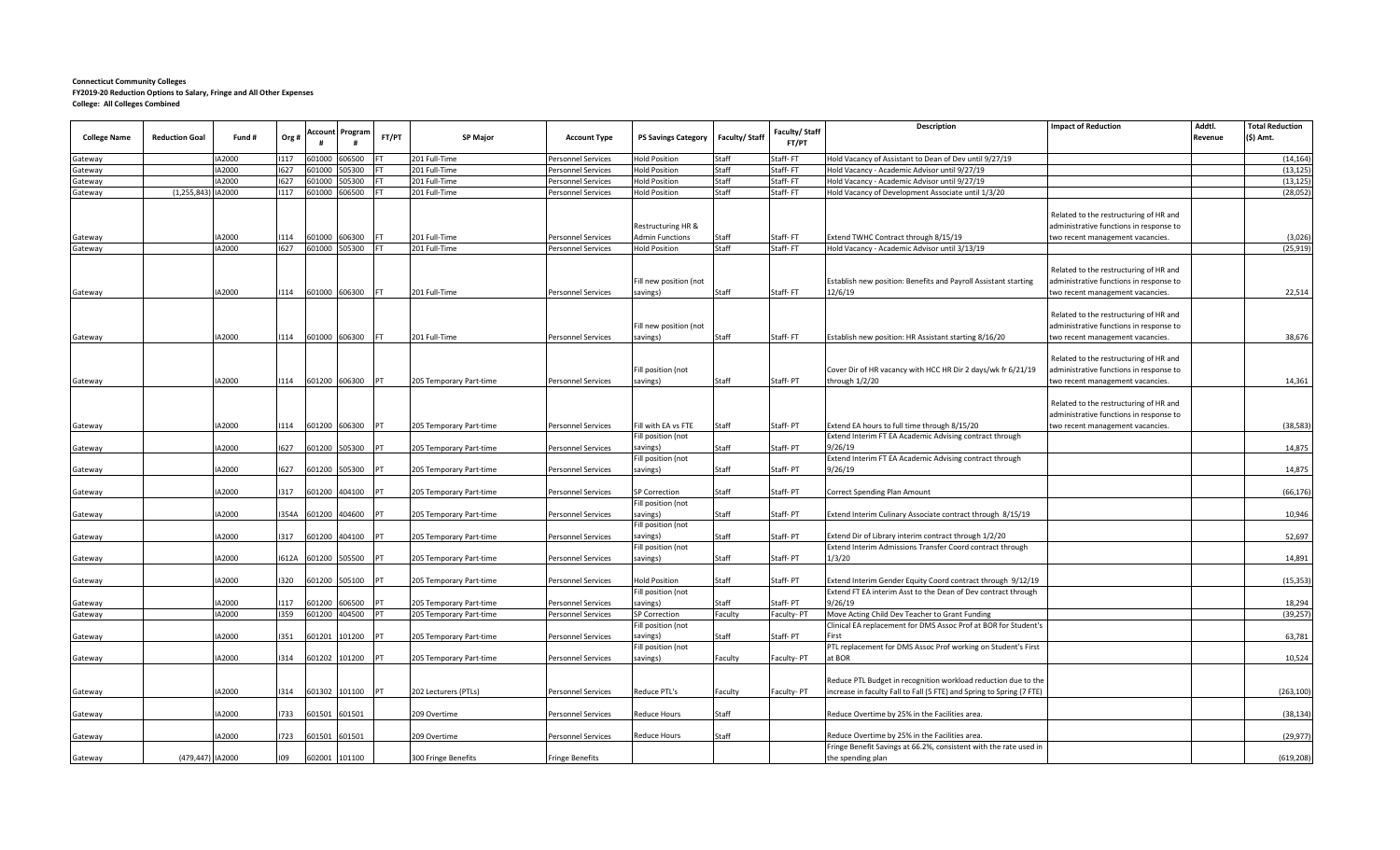|                     |                       |        |              |        | <b>Account Program</b> |       |                               |                       |                            |               | Faculty/ Staff | <b>Description</b>                                               | <b>Impact of Reduction</b>                | Addtl.  | <b>Total Reduction</b> |
|---------------------|-----------------------|--------|--------------|--------|------------------------|-------|-------------------------------|-----------------------|----------------------------|---------------|----------------|------------------------------------------------------------------|-------------------------------------------|---------|------------------------|
| <b>College Name</b> | <b>Reduction Goal</b> | Fund # | Org#         |        |                        | FT/PT | <b>SP Major</b>               | <b>Account Type</b>   | <b>PS Savings Category</b> | Faculty/Staff | <b>FT/PT</b>   |                                                                  |                                           | Revenue | (\$) Amt.              |
|                     |                       |        |              |        |                        |       |                               |                       |                            |               |                |                                                                  |                                           |         |                        |
|                     |                       |        |              |        |                        |       |                               |                       |                            |               |                |                                                                  | Related to the restructuring of HR and    |         |                        |
|                     |                       |        |              |        |                        |       |                               |                       |                            |               |                | Contract with Registry for Interim coverage during mgmt.         | administrative functions in response to   |         |                        |
| Gateway             | (180,000) IA2000      |        | 1711         |        | 701302 606100          |       | 420 All Other Expenses        | <b>Other Expenses</b> |                            |               |                | vacancy                                                          | two recent management vacancies.          |         | 50,000                 |
| Gateway             |                       | IA2000 | 1340         |        | 701603 101100          |       | 420 All Other Expenses        | Other Expenses        |                            |               |                | <b>Other Fees</b>                                                |                                           |         | 2,000                  |
|                     |                       |        |              |        |                        |       |                               |                       |                            |               |                |                                                                  |                                           |         |                        |
|                     |                       |        |              |        |                        |       |                               |                       |                            |               |                |                                                                  | The \$300,000 Work Study component of     |         |                        |
|                     |                       |        |              |        |                        |       |                               |                       |                            |               |                |                                                                  | the college's \$2,530,289 Set-Aside       |         |                        |
|                     |                       |        |              |        |                        |       |                               |                       |                            |               |                |                                                                  | requirement was also included in the      |         |                        |
|                     |                       |        |              |        |                        |       |                               |                       |                            |               |                |                                                                  | Spending Plan Student Labor Line. Those   |         |                        |
|                     |                       |        |              |        |                        |       |                               |                       |                            |               |                |                                                                  | funds were intended to included in the    |         |                        |
| Gateway             |                       | IA2000 |              |        | 1715H 704202 808100    |       | 405 Inst. Financial Aid/Match | <b>Other Expenses</b> |                            |               |                | Set-aside Grant Formula Correction                               | OE Line.                                  |         | (300,000)              |
|                     |                       |        |              |        |                        |       |                               |                       |                            |               |                | Travel expenses for DMS Assoc Prof working on Student's First at |                                           |         |                        |
| Gateway             |                       | IA2000 |              |        | 1348B 705500 101200    |       | 420 All Other Expenses        | Other Expenses        |                            |               |                | <b>BOR</b>                                                       |                                           |         | 1,000                  |
| Gateway             |                       | IA2000 | 1723         | 706200 | 707200                 |       | 420 All Other Expenses        | <b>Other Expenses</b> |                            |               |                | Maintenance/Repairs - General                                    |                                           |         | 98,000                 |
| Gateway             |                       | IA2000 | 1723B        | 706200 | 707200                 |       | 420 All Other Expenses        | Other Expenses        |                            |               |                | Maintenance/Repairs - General                                    |                                           |         | 2,000                  |
| Gateway             |                       | IA2000 | 1726B        | 706200 | 707200                 |       | 420 All Other Expenses        | <b>Other Expenses</b> |                            |               |                | Maintenance/Repairs - General                                    |                                           |         | 2,000                  |
| Gateway             |                       | IA2000 | <b>1726C</b> | 706200 | 707200                 |       | 420 All Other Expenses        | <b>Other Expenses</b> |                            |               |                | Maintenance/Repairs - General                                    |                                           |         | 60,000                 |
| Gateway             |                       | IA2000 | <b>1726T</b> | '06200 | 707200                 |       | 420 All Other Expenses        | <b>Other Expenses</b> |                            |               |                | Maintenance/Repairs - General                                    |                                           |         | 50,000                 |
| Gateway             |                       | IA2000 | 1733         | 706200 | 707300                 |       | 420 All Other Expenses        | <b>Other Expenses</b> |                            |               |                | Maintenance/Repairs - General                                    |                                           |         | 10,000                 |
| Gateway             |                       | IA2000 | 1723         | 706300 | 707200                 |       | 420 All Other Expenses        | <b>Other Expenses</b> |                            |               |                | Supplies - Maintenance                                           |                                           |         | 10,000                 |
| Gateway             |                       | IA2000 | 1733         | 706300 | 707300                 |       | 420 All Other Expenses        | <b>Other Expenses</b> |                            |               |                | Supplies - Maintenance                                           |                                           |         | 20,000                 |
| Gateway             |                       | IA2000 | 1723         | 706301 | 707200                 |       | 420 All Other Expenses        | <b>Other Expenses</b> |                            |               |                | Supplies - Repair Materials                                      |                                           |         | 5,000                  |
| Gateway             |                       | IA2000 | 1723         | '06601 | 707200                 |       | 420 All Other Expenses        | Other Expenses        |                            |               |                | Facility Svcs - Laundry/DryCleaning                              |                                           |         | 25,000                 |
| Gateway             |                       | IA2000 | 1723         | 706605 | 707200                 |       | 420 All Other Expenses        | <b>Other Expenses</b> |                            |               |                | Facility Services - Other                                        |                                           |         | 10,000                 |
|                     |                       |        |              |        |                        |       |                               |                       |                            |               |                |                                                                  |                                           |         |                        |
|                     |                       |        |              |        |                        |       |                               |                       |                            |               |                |                                                                  |                                           |         |                        |
|                     |                       |        |              |        |                        |       |                               |                       |                            |               |                |                                                                  | The Temple Street Garage lease cost       |         |                        |
|                     |                       |        |              |        |                        |       |                               |                       |                            |               |                |                                                                  | increased from \$115.50/Month/Spot to     |         |                        |
|                     |                       |        |              |        |                        |       |                               |                       |                            |               |                |                                                                  | \$119.63/Month/Spot effective 8/1/2018,   |         |                        |
| Gateway             |                       | IA2000 | 1727         |        | 706700 707200          |       | 420 All Other Expenses        | Other Expenses        |                            |               |                | Recognize cost increase for Temple Street Garage                 | (from \$970,200/year to \$1,004,892/year) |         | 34,692                 |
| Gateway             |                       | IA2000 | 1733         | 707100 | 707300                 |       | 420 All Other Expenses        | <b>Other Expenses</b> |                            |               |                | Software Maintenance/Support                                     |                                           |         | 6,000                  |
|                     |                       |        |              |        |                        |       |                               |                       |                            |               |                | Transfer in from BOR for DMS Assoc Prof working at BOR on        |                                           |         |                        |
| Gateway             |                       | IA2000 | 1999         |        | 801100 101200          |       | 902 Transfers In              | Transfers             |                            |               |                | <b>Students First</b>                                            |                                           | 58,293  | (58, 293)              |
|                     |                       |        |              |        |                        |       |                               |                       |                            |               |                |                                                                  |                                           |         |                        |
|                     |                       |        |              |        |                        |       |                               |                       |                            |               |                |                                                                  |                                           |         |                        |
|                     |                       |        |              |        |                        |       |                               |                       |                            |               |                |                                                                  | The Temple Street Garage lease cost       |         |                        |
|                     |                       |        |              |        |                        |       |                               |                       |                            |               |                |                                                                  | increased from \$115.50/Month/Spot to     |         |                        |
|                     |                       |        |              |        |                        |       |                               |                       |                            |               |                |                                                                  | \$119.63/Month/Spot effective 8/1/2018    |         |                        |
| Gateway             |                       | IA2000 | 1999         |        | 801100 101100          |       | 902 Transfers In              | Transfers             |                            |               |                | Recognize funding increase for Temple Street Garage              | (from \$970,200/year to \$1,004,892/year) | 34,692  | (34, 692)              |
|                     | (1,915,290)           |        |              |        |                        |       |                               |                       |                            |               |                |                                                                  |                                           | 442,985 | (1,915,290)            |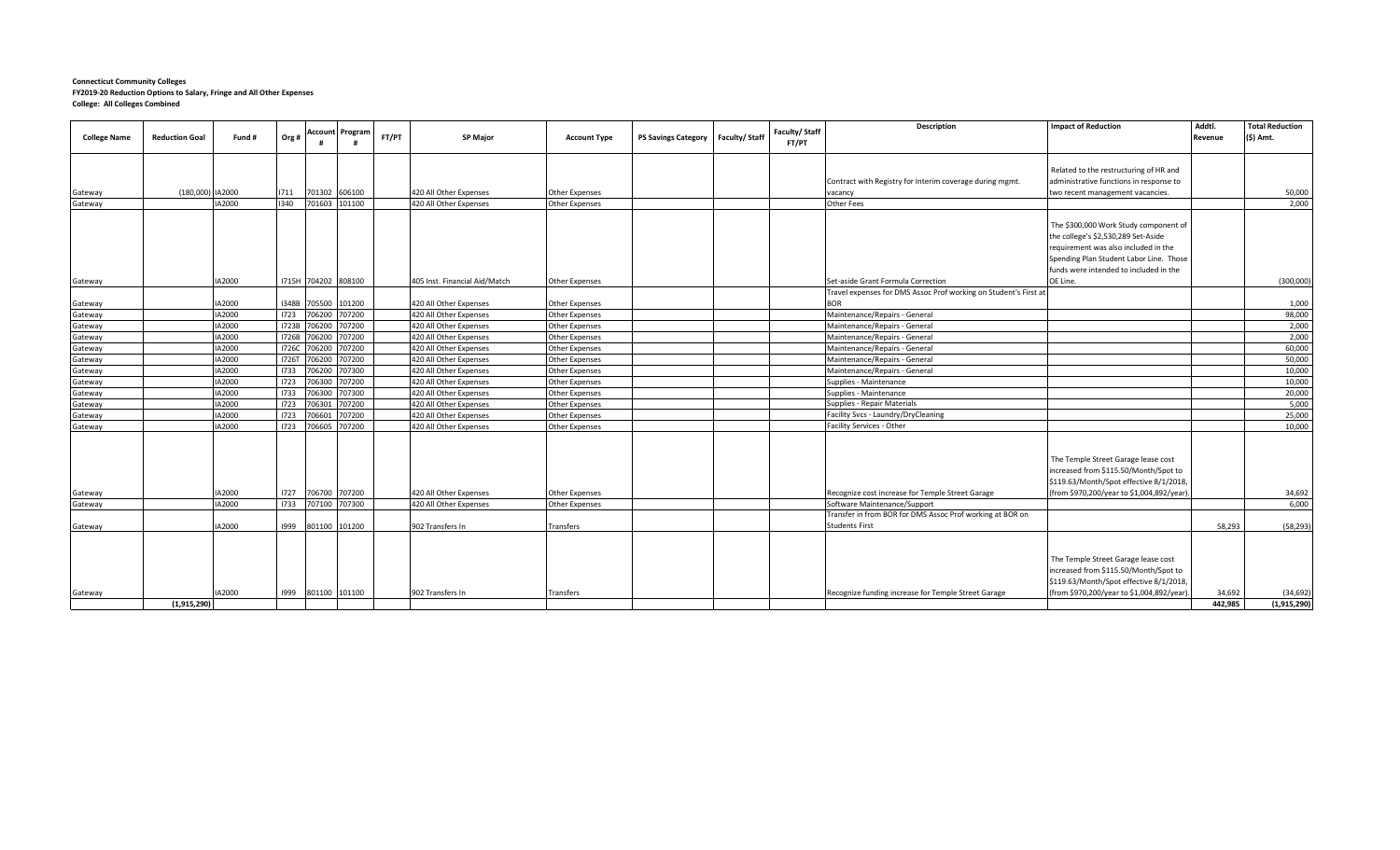|                     |                       |        |             |              |                        |            |                                 |                           |                                      |         |                                | Description                       | <b>Impact of Reduction</b>                   | Addtl.  | <b>Total Reduction</b> |
|---------------------|-----------------------|--------|-------------|--------------|------------------------|------------|---------------------------------|---------------------------|--------------------------------------|---------|--------------------------------|-----------------------------------|----------------------------------------------|---------|------------------------|
| <b>College Name</b> | <b>Reduction Goal</b> | Fund # | Org#        |              | <b>Account Program</b> | FT/PT      | <b>SP Major</b>                 | <b>Account Type</b>       | PS Savings Category   Faculty/ Staff |         | Faculty/ Staff<br><b>FT/PT</b> |                                   |                                              | Revenue | (\$) Amt.              |
|                     |                       |        |             |              |                        |            |                                 |                           |                                      |         |                                |                                   |                                              |         |                        |
|                     |                       |        |             |              |                        |            |                                 |                           |                                      |         |                                | <b>CCCC FT Lecturer</b>           | The postponement of the position delays      |         |                        |
|                     |                       |        |             |              |                        |            |                                 |                           |                                      |         |                                |                                   | the launch of the paralegal program          |         |                        |
|                     |                       |        |             |              |                        |            |                                 |                           |                                      |         |                                |                                   | which would provide students with a high     |         |                        |
|                     |                       |        |             |              |                        |            |                                 |                           |                                      |         |                                |                                   | job placement rate.                          |         |                        |
| Tunxis              |                       | JA2000 | J321        |              | 601000 101200          | <b>IFT</b> | 201 Full-Time                   | <b>Personnel Services</b> | <b>Hold Position</b>                 | Faculty | Faculty-FT                     |                                   |                                              |         | (46, 276)              |
|                     |                       |        |             |              |                        |            |                                 |                           | Regional allocation                  |         |                                | CC President                      | President now Regional President, to         |         |                        |
| Tunxis              | (465,846) JA2000      |        | J112        |              | 601000 606100          |            | 201 Full-Time                   | <b>Personnel Services</b> | savings                              | Staff   | Staff- FT                      |                                   |                                              |         | (56,077)               |
|                     |                       |        |             |              |                        |            |                                 |                           |                                      |         |                                | Director of Library Services      | Director of Library retiring, duties will be |         |                        |
|                     |                       |        |             |              |                        |            |                                 |                           |                                      |         |                                |                                   | absorbed through reorganization of units     |         |                        |
| Tunxis              |                       | JA2000 | J313        |              | 601000 404100          | <b>FT</b>  | 201 Full-Time                   | <b>Personnel Services</b> | Retirement                           | Staff   | Staff-FT                       |                                   | temporarily.                                 |         | (48, 882)              |
|                     |                       |        |             |              |                        |            |                                 |                           |                                      |         |                                | <b>CCCC Professor</b>             | Professor on ongoing Voluntary Schedule      |         |                        |
|                     |                       |        |             |              |                        |            |                                 |                           |                                      |         |                                |                                   | Reduction plan at 40% savings                |         |                        |
| Tunxis              |                       | JA2000 | J322B       |              | 601000 101100          |            | 201 Full-Time                   | <b>Personnel Services</b> | <b>Reduce Hours</b>                  | Faculty | Faculty-FT                     |                                   |                                              |         | (27, 724)              |
| Tunxis              |                       | JA2000 | J322C       | 601000       | 101500                 |            | 201 Full-Time                   | <b>Personnel Services</b> | <b>Hold Position</b>                 | Faculty | Faculty-FT                     | <b>CCCC FT Lecturer, FYE</b>      |                                              |         | (46, 276)              |
|                     |                       |        |             |              |                        |            |                                 |                           | mployee assigned to                  |         |                                | Admissions Staff to BOR           |                                              |         |                        |
| Tunxis              |                       | JA2000 | 1346        |              | 601000 505500          |            | 201 Full-Time                   | <b>Personnel Services</b> |                                      | Staff   | Staff- FT                      |                                   |                                              |         | (77, 475)              |
|                     |                       |        |             |              |                        |            |                                 |                           | ill position (not                    |         |                                | Manufacturing Program Instruction | additional expenses for developing           |         |                        |
| Tunxis              |                       | JA2000 | J311        |              | 601200 404600          |            | 205 Temporary Part-time         | <b>Personnel Services</b> | savings)                             | Faculty | Faculty-PT                     |                                   | <b>AMTC</b>                                  |         | 90,000                 |
|                     |                       |        |             |              |                        |            |                                 |                           |                                      |         |                                | CCPTL - acad year                 | Reduction in PTL costs                       |         |                        |
| Tunxis              |                       | JA2000 |             | J311A 601302 | 101100                 |            | 202 Lecturers (PTLs)            | Personnel Services        | Reduce PTL's                         | Faculty | Faculty-PT                     |                                   |                                              |         | (41, 373)              |
| Tunxis              |                       | JA2000 | J313        |              | 601500 404100          |            | 210 All Other Personal Services | Personnel Services        | Retirement                           | Staff   | Staff                          | Director of Library Services      |                                              |         | (2, 431)               |
|                     |                       |        |             |              |                        |            |                                 |                           |                                      |         |                                | <b>CCCC Professor</b>             |                                              |         |                        |
| unxis               |                       | JA2000 | J322B       | 601500       | 101100                 |            | 210 All Other Personal Services | <b>Personnel Services</b> | <b>Reduce Hours</b>                  | Faculty | Faculty                        |                                   |                                              |         | (3,646)                |
| unxis               | (292,971              | JA2000 | J112        | 602001       | 606100                 |            | 300 Fringe Benefits             | Fringe Benefits           |                                      |         |                                | CC President                      |                                              |         | (36,057)               |
| Tunxis              |                       | JA2000 | J311A       | 602001       | 101100                 |            | 300 Fringe Benefits             | <b>Fringe Benefits</b>    |                                      |         |                                | CCPTL - acad year                 |                                              |         | (41, 372)              |
| Tunxis              |                       | JA2000 | <b>J313</b> | 602001       | 404100                 |            | 300 Fringe Benefits             | <b>Fringe Benefits</b>    |                                      |         |                                | Director of Library Services      |                                              |         | (23, 647)              |
| Tunxis              |                       | JA2000 | J322B       | 602001       | 01100                  |            | 300 Fringe Benefits             | <b>Fringe Benefits</b>    |                                      |         |                                | <b>CCCC Professor</b>             |                                              |         | (14, 623)              |
| unxis               |                       | JA2000 | J346        | 602001       | 05500                  |            | 300 Fringe Benefits             | <b>Fringe Benefits</b>    |                                      |         |                                | Admissions Staff to BOR           |                                              |         | (46, 761)              |
| unxis               |                       | JA2000 | J112        | 602100       | 06100                  |            | 300 Fringe Benefits             | <b>Fringe Benefits</b>    |                                      |         |                                | CC President                      |                                              |         | (141)                  |
| Tunxis              |                       | JA2000 | J346        | 602100       | 05500                  |            | 300 Fringe Benefits             | Fringe Benefits           |                                      |         |                                | Admissions Staff to BOR           |                                              |         | (256)                  |
| Tunxis              |                       | JA2000 | J112        | 602101       | 506100                 |            | 300 Fringe Benefits             | <b>Fringe Benefits</b>    |                                      |         |                                | CC President                      |                                              |         | (11, 853)              |
| Tunxis              |                       | JA2000 | J311        | 602101       | 104600                 |            | 300 Fringe Benefits             | <b>Fringe Benefits</b>    |                                      |         |                                | Manufacturing Program Instruction |                                              |         | 42,000                 |
| unxis               |                       | JA2000 | <b>J313</b> | 602101       | 404100                 |            | 300 Fringe Benefits             | <b>Fringe Benefits</b>    |                                      |         |                                | Director of Library Services      |                                              |         | (7, 912)               |
| unxis               |                       | JA2000 | J322B       | 602101       | 01100                  |            | 300 Fringe Benefits             | <b>Fringe Benefits</b>    |                                      |         |                                | <b>CCCC Professor</b>             |                                              |         | (9,829)                |
| unxis               |                       | JA2000 | J322C       | 602101       | 01500                  |            | 300 Fringe Benefits             | <b>Fringe Benefits</b>    |                                      |         |                                | CCCC FT Lecturer, FYE             |                                              |         | (13, 912)              |
| unxis               |                       | JA2000 | J346        | 602101       | 05500                  |            | 300 Fringe Benefits             | Fringe Benefits           |                                      |         |                                | <b>Admissions Staff to BOR</b>    |                                              |         | (24, 451)              |
| Tunxis              |                       | JA2000 | J321        | 602101       | 01200                  |            | 300 Fringe Benefits             | <b>Fringe Benefits</b>    |                                      |         |                                | <b>CCCC FT Lecturer</b>           |                                              |         | (13, 912)              |
| Tunxis              |                       | JA2000 | J112        | 602200       | 606100                 |            | 300 Fringe Benefits             | Fringe Benefits           |                                      |         |                                | CC President                      |                                              |         | (198)                  |
| Tunxis              |                       | JA2000 | J313        | 602200       | 104100                 |            | 300 Fringe Benefits             | <b>Fringe Benefits</b>    |                                      |         |                                | Director of Library Services      |                                              |         | (106)                  |
| unxis               |                       | JA2000 | J322B       | 602200       | 01100                  |            | 300 Fringe Benefits             | <b>Fringe Benefits</b>    |                                      |         |                                | <b>CCCC Professor</b>             |                                              |         | (52)                   |
| unxis               |                       | JA2000 | J322C       | 602200       | 01500                  |            | 300 Fringe Benefits             | <b>Fringe Benefits</b>    |                                      |         |                                | CCCC FT Lecturer, FYE             |                                              |         | (2,985)                |
| unxis               |                       | JA2000 | J346        | 602200       | 05500                  |            | 300 Fringe Benefits             | Fringe Benefits           |                                      |         |                                | <b>Admissions Staff to BOR</b>    |                                              |         | (167)                  |
| unxis               |                       | JA2000 | J321        | 602200       | 01200                  |            | 300 Fringe Benefits             | <b>Fringe Benefits</b>    |                                      |         |                                | <b>CCCC FT Lecturer</b>           |                                              |         | (2,985)                |
| Tunxis              |                       | JA2000 | J112        | 602300       | 606100                 |            | 300 Fringe Benefits             | <b>Fringe Benefits</b>    |                                      |         |                                | CC President                      |                                              |         | (5, 118)               |
| Tunxis              |                       | JA2000 | <b>J313</b> | 602300       | 104100                 |            | 300 Fringe Benefits             | <b>Fringe Benefits</b>    |                                      |         |                                | Director of Library Services      |                                              |         | (2,705)                |
| Tunxis              |                       | JA2000 | J322B       | 602300       | 01100                  |            | 300 Fringe Benefits             | <b>Fringe Benefits</b>    |                                      |         |                                | <b>CCCC Professor</b>             |                                              |         | (1, 253)               |
| Tunxis              |                       | JA2000 | J339        | 601500       | 505300                 |            | 210 All Other Personal Services | Personnel Services        | <b>Hold Position</b>                 | Staff   | Staff                          | Steam Advisor                     |                                              |         | (1,060)                |
|                     |                       |        |             |              |                        |            |                                 |                           |                                      |         |                                |                                   |                                              |         |                        |
| Tunxis              |                       | JA2000 | 1712        | 601501       | 606200                 |            | 209 Overtime                    | <b>Personnel Services</b> | Reduce Hours                         | Staff   | Staff                          | <b>INANCIAL CLERK</b>             |                                              |         | (2,000)                |
| Tunxis              |                       | JA2000 | J322C       | 602300       | 101500                 |            | 300 Fringe Benefits             | <b>Fringe Benefits</b>    |                                      |         |                                | <b>CCCC FT Lecturer, FYE</b>      |                                              |         | (1,621)                |
| Tunxis              |                       | JA2000 | J346        | 602300       | 505500                 |            | 300 Fringe Benefits             | <b>Fringe Benefits</b>    |                                      |         |                                | Admissions Staff to BOR           |                                              |         | (3,995)                |
| Tunxis              |                       | JA2000 | J321        | 602300       | 101200                 |            | 300 Fringe Benefits             | <b>Fringe Benefits</b>    |                                      |         |                                | <b>CCCC FT Lecturer</b>           |                                              |         | (1,621)                |
| unxis               |                       | JA2000 | J112        | 602301       | 06100                  |            | 300 Fringe Benefits             | <b>Fringe Benefits</b>    |                                      |         |                                | CC President                      |                                              |         | (1, 197)               |
| Tunxis              |                       | JA2000 | <b>J313</b> | 602301       | 104100                 |            | 300 Fringe Benefits             | <b>Fringe Benefits</b>    |                                      |         |                                | Director of Library Services      |                                              |         | (633)                  |
| Tunxis              |                       | JA2000 | J322B       | 602301       | 101100                 |            | 300 Fringe Benefits             | <b>Fringe Benefits</b>    |                                      |         |                                | <b>CCCC Professor</b>             |                                              |         | (293)                  |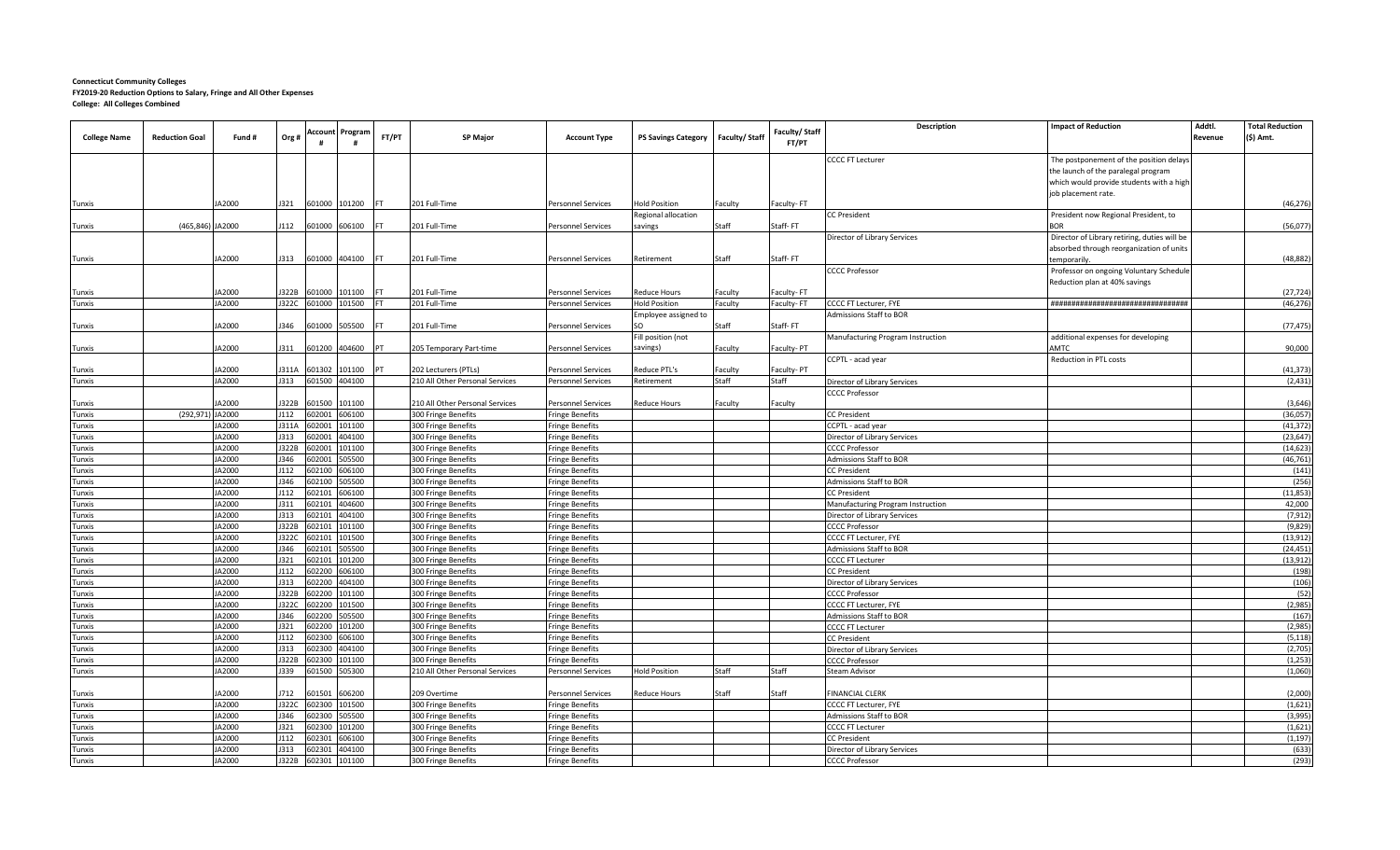| <b>College Name</b> | <b>Reduction Goal</b> | Fund # | Org# | Account Program     | FT/PT | SP Major               | <b>Account Type</b>    | PS Savings Category Faculty/ Staff | <b>Faculty/Staff</b><br>FT/PT | <b>Description</b>           | Impact of Reduction | Addtl.<br>Revenue | <b>Total Reduction</b><br>(\$) Amt. |
|---------------------|-----------------------|--------|------|---------------------|-------|------------------------|------------------------|------------------------------------|-------------------------------|------------------------------|---------------------|-------------------|-------------------------------------|
| Tunxis              |                       | JA2000 |      | J322C 602301 101500 |       | 300 Fringe Benefits    | <b>Fringe Benefits</b> |                                    |                               | <b>CCCC FT Lecturer, FYE</b> |                     |                   | (1, 345)                            |
| Tunxis              |                       | JA2000 |      | 602301 505500       |       | 300 Fringe Benefits    | <b>Fringe Benefits</b> |                                    |                               | Admissions Staff to BOR      |                     |                   | (934)                               |
| Tunxis              |                       | JA2000 |      | 602301 101200       |       | 300 Fringe Benefits    | <b>Fringe Benefits</b> |                                    |                               | <b>CCCC FT Lecturer</b>      |                     |                   | (1, 345)                            |
| Tunxis              | (59,973) JA2000       |        |      | 701001 606500       |       | 420 All Other Expenses | Other Expenses         |                                    |                               |                              |                     |                   |                                     |
|                     | (818,790)             |        |      |                     |       |                        |                        |                                    |                               |                              |                     |                   | (494, 499)                          |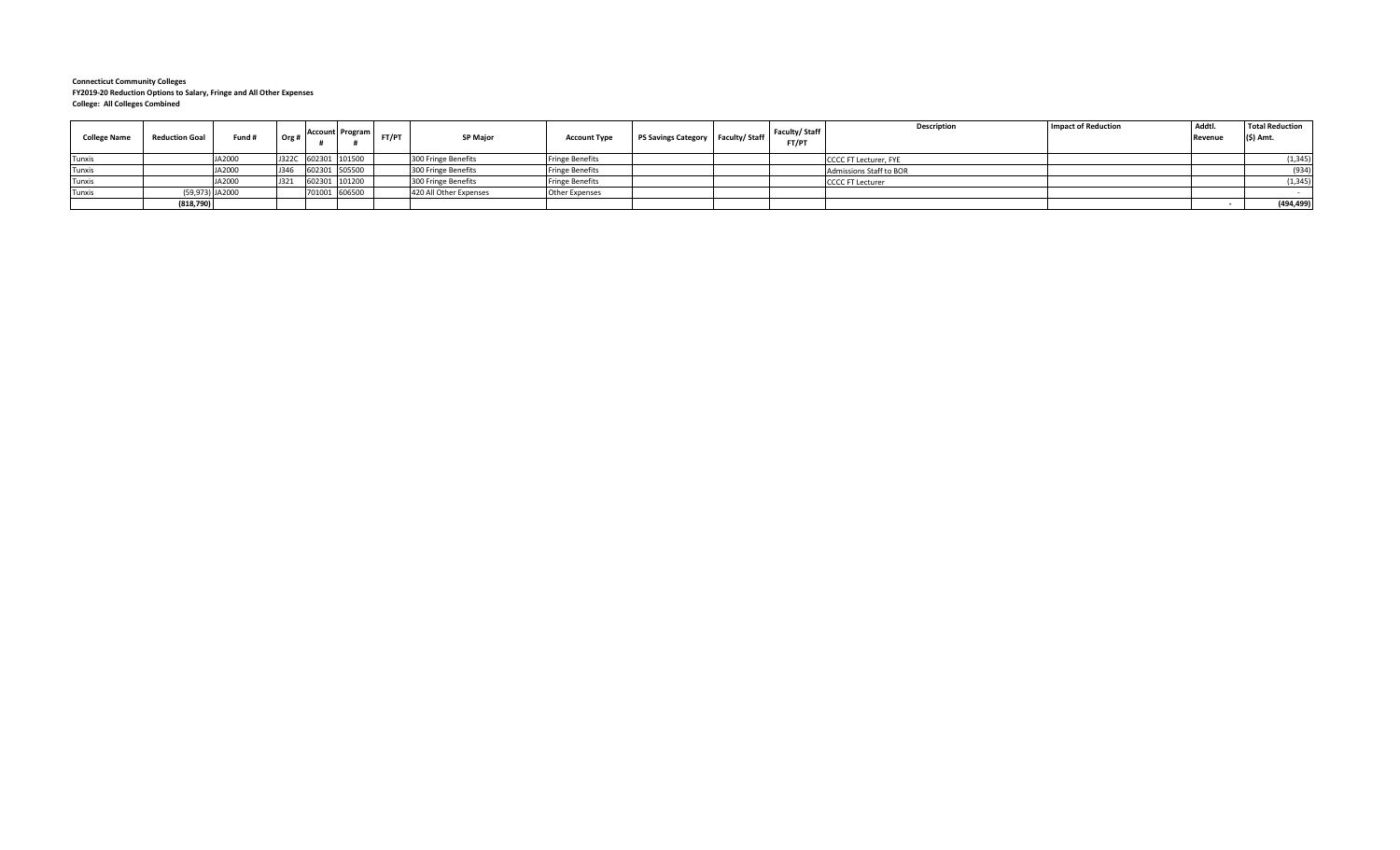|                     |                       |        |       |        |                        |           |                         |                           |                                   |               | Faculty/ Staff | <b>Description</b>                                                     | <b>Impact of Reduction</b> | Addtl.  | <b>Total Reduction</b> |
|---------------------|-----------------------|--------|-------|--------|------------------------|-----------|-------------------------|---------------------------|-----------------------------------|---------------|----------------|------------------------------------------------------------------------|----------------------------|---------|------------------------|
| <b>College Name</b> | <b>Reduction Goal</b> | Fund # | Org#  |        | <b>Account Program</b> | FT/PT     | <b>SP Major</b>         | <b>Account Type</b>       | <b>PS Savings Category</b>        | Faculty/Staff | <b>FT/PT</b>   |                                                                        |                            | Revenue | (\$) Amt.              |
|                     |                       |        |       |        |                        |           |                         |                           |                                   |               |                |                                                                        |                            |         |                        |
|                     |                       |        |       |        |                        |           |                         |                           |                                   |               |                | Delay hire of Director of Admission for 1 year (P. Stroup retired      |                            |         |                        |
| <b>Three Rivers</b> |                       | KA2000 | K11   | 601000 | 505500                 |           | 201 Full-Time           | <b>Personnel Services</b> | <b>Hold Position</b>              | Staff         | Staff-FT       | 7/1/19                                                                 | Savings                    |         | (99, 612)              |
|                     |                       |        |       |        |                        |           |                         |                           |                                   |               |                | Eliminate Director of Special Projects and Outreach (retired           |                            |         |                        |
| <b>Three Rivers</b> |                       | KA2000 | K11   | 601000 | 606100                 |           | 201 Full-Time           | <b>Personnel Services</b> | Retirement                        | Staff         | Staff-FT       | 7/1/19)                                                                | Savings                    |         | (121, 613)             |
|                     |                       |        |       |        |                        |           |                         |                           | Upgrade position (not             |               |                |                                                                        |                            |         |                        |
| Three Rivers        | (505,493) KA2000      |        | K11   | 601000 | 404400                 |           | 201 Full-Time           | Personnel Services        | savings)                          | Staff         | Staff-FT       | Jpgrade Asst Dir of IT to Interim IT Director                          | Cost                       |         | 4,884                  |
| <b>Three Rivers</b> |                       | KA2000 | K11   | 601000 | 404500                 |           | 201 Full-Time           | <b>Personnel Services</b> | <b>Eliminate Position</b>         | Staff         | Staff-FT       | Eliminate Students Services CCP19 (retired 9/1/2019)                   | Savings                    |         | (89, 733)              |
|                     |                       |        |       |        |                        |           |                         |                           | Fill position (not                |               |                |                                                                        |                            |         |                        |
| <b>Three Rivers</b> |                       | KA2000 | K11   |        | 601000 404600          |           | 201 Full-Time           | <b>Personnel Services</b> | savings)                          | Staff         | Staff-FT       | Add: Nursing Lab Coordinator (to faculty)                              | Cost                       |         | 65,301                 |
|                     |                       |        |       |        |                        |           |                         |                           |                                   |               |                |                                                                        |                            |         |                        |
| <b>Three Rivers</b> |                       | KA2000 | K11   | 601000 | 404600                 |           | 201 Full-Time           | <b>Personnel Services</b> | Retirement                        | Staff         | Staff-FT       | Eliminate Associate Dean of Continuing Ed (retired 9/1/2019)           | Savings                    |         | (100, 448)             |
|                     |                       |        |       | 601000 |                        |           |                         |                           | Upgrade position (not             | Staff         |                |                                                                        |                            |         |                        |
| Three Rivers        |                       | KA2000 | K11   |        | 404600                 |           | 201 Full-Time           | <b>Personnel Services</b> | savings)<br>Upgrade position (not |               | Staff-FT       | Combined position and upgraded Director CCP Programs                   | Cost                       |         | 11,265                 |
|                     |                       |        |       |        |                        |           | 201 Full-Time           |                           | savings)                          | Staff         | Staff-FT       |                                                                        |                            |         | 6,251                  |
| <b>Three Rivers</b> |                       | KA2000 | K11   | 601000 | 505100                 |           |                         | <b>Personnel Services</b> | Fill position (not                |               |                | Combined position and upgraded Director of Learning Initiatives   Cost |                            |         |                        |
|                     |                       | KA2000 | K11   |        | 601000 505100          |           | 201 Full-Time           | <b>Personnel Services</b> | savings)                          | Staff         | Staff-FT       | Add: Student Service Advisor (delay for 6 months)                      | Cost                       |         | 23,604                 |
| <b>Three Rivers</b> |                       | KA2000 | K11   | 601000 | 505300                 |           | 201 Full-Time           |                           | <b>Eliminate Position</b>         | Staff         | Staff-FT       | Eliminate planned hire of Dir of Career Services                       | Savings                    |         | (70, 814)              |
| <b>Three Rivers</b> |                       |        |       |        |                        |           |                         | <b>Personnel Services</b> | Upgrade position (not             |               |                | Temporary Assignment in higher class - Registration Services           |                            |         |                        |
| <b>Three Rivers</b> |                       | KA2000 | K11   | 601000 | 505500                 |           | 201 Full-Time           | <b>Personnel Services</b> | savings)                          | Staff         | Staff-FT       | Assistant to Assistant Dir of Admissions (EA) -                        | Cost                       |         | 2,439                  |
| <b>Three Rivers</b> |                       | KA2000 | K11   | 601000 | 707300                 |           | 201 Full-Time           | <b>Personnel Services</b> | <b>Hold Position</b>              | Staff         | Staff-FT       | Delayed fill of Custodian position for 1 year                          | Savings                    |         | (35, 951)              |
|                     |                       | KA2000 | K11   | 601200 | 505500                 |           |                         |                           | <b>Hold Position</b>              | Staff         | Staff-PT       | Delay hire of Asst Dir of Admissions for 1 year                        | Savings                    |         | (57, 511)              |
| <b>Three Rivers</b> |                       |        |       |        |                        |           | 205 Temporary Part-time | Personnel Services        |                                   |               |                | Eliminate planned hire of Director of EA Student Services (retired     |                            |         |                        |
| <b>Three Rivers</b> |                       | KA2000 | K11   | 601200 | 505100                 |           | 205 Temporary Part-time | <b>Personnel Services</b> | Retirement                        | Staff         | Staff-PT       | 8/1/19                                                                 | Savings                    |         | (61,091)               |
| <b>Three Rivers</b> |                       | KA2000 | K11   |        | 601200 505300          | <b>PT</b> | 205 Temporary Part-time | <b>Personnel Services</b> | <b>Eliminate Position</b>         | Staff         | Staff-PT       | Eliminate PT EA Career Services                                        | Savings                    |         | (26, 935)              |
|                     |                       |        |       |        |                        |           |                         |                           | Upgrade position (not             |               |                | Temporary Assignment in higher class - Asst Dir of Admissions          |                            |         |                        |
| Three Rivers        |                       | KA2000 | K11   |        | 601200 505500          |           | 205 Temporary Part-time | <b>Personnel Services</b> | savings)                          | Staff         | Staff-PT       | (EA) to Dir of Admissions (EA)                                         | Cost                       |         | 17,517                 |
|                     |                       |        |       |        |                        |           |                         |                           | Fill position (not                |               |                |                                                                        |                            |         |                        |
| Three Rivers        |                       | KA2000 | K111P | 601200 | 606100                 |           | 205 Temporary Part-time | <b>Personnel Services</b> | savings)                          | Staff         | Staff-PT       | Add: Rehired retiree 15 Hours @ 3/4 pay                                | Cost                       |         | 37,050                 |
| Three Rivers        |                       | KA2000 | K377  | 601201 | 101200 PT              |           | 205 Temporary Part-time | <b>Personnel Services</b> | <b>Eliminate Position</b>         | Staff         | Staff-PT       | Eliminated 2 clinical EA's                                             | Savings                    |         | (58, 858)              |
| <b>Three Rivers</b> |                       | KA2000 | K11   | 602001 | 101200                 |           | 300 Fringe Benefits     | <b>Fringe Benefits</b>    |                                   |               |                | <b>Fringe Benefits</b>                                                 | Savings                    |         | (35, 315)              |
| <b>Three Rivers</b> | (319.478)             | KA2000 | K11   | 602001 | 404400                 |           | 300 Fringe Benefits     | <b>Fringe Benefits</b>    |                                   |               |                | Fringe Benefits                                                        | Cost                       |         | 4,212                  |
| Three Rivers        |                       | KA2000 | K11   | 602001 | 404500                 |           | 300 Fringe Benefits     | <b>Fringe Benefits</b>    |                                   |               |                | Fringe Benefits                                                        | Savings                    |         | (77, 655)              |
| <b>Three Rivers</b> |                       | KA2000 | K11   | 602001 | 404600                 |           | 300 Fringe Benefits     | <b>Fringe Benefits</b>    |                                   |               |                | Fringe Benefits                                                        | Savings                    |         | (20, 300)              |
| Three Rivers        |                       | KA2000 | K11   | 602001 | 505100                 |           | 300 Fringe Benefits     | <b>Fringe Benefits</b>    |                                   |               |                | Fringe Benefits                                                        | Cost                       |         | (26, 627)              |
| <b>Three Rivers</b> |                       | KA2000 | K11   | 602001 | 505300                 |           | 300 Fringe Benefits     | <b>Fringe Benefits</b>    |                                   |               |                | Fringe Benefits                                                        | Savings                    |         | (19, 442)              |
| <b>Three Rivers</b> |                       | KA2000 | K11   | 602001 | 505500                 |           | 300 Fringe Benefits     | <b>Fringe Benefits</b>    |                                   |               |                | <b>Fringe Benefits</b>                                                 | Savings                    |         | (38, 807)              |
| Three Rivers        |                       | KA2000 | K11   | 502001 | 06100                  |           | 300 Fringe Benefits     | <b>Fringe Benefits</b>    |                                   |               |                | Fringe Benefits                                                        | Savings                    |         | (109, 847)             |
| Three Rivers        |                       | KA2000 | K11   | 602001 | 707300                 |           | 300 Fringe Benefits     | <b>Fringe Benefits</b>    |                                   |               |                | Fringe Benefits                                                        | Savings                    |         | (35, 951)              |
| Three Rivers        | (82,343) KA2000       |        |       | 701001 | 606500                 |           | 420 All Other Expenses  | Other Expenses            |                                   |               |                |                                                                        |                            |         |                        |
|                     | (907, 314)            |        |       |        |                        |           |                         |                           |                                   |               |                |                                                                        |                            |         | (913, 987)             |
|                     |                       |        |       |        |                        |           |                         |                           |                                   |               |                |                                                                        |                            |         |                        |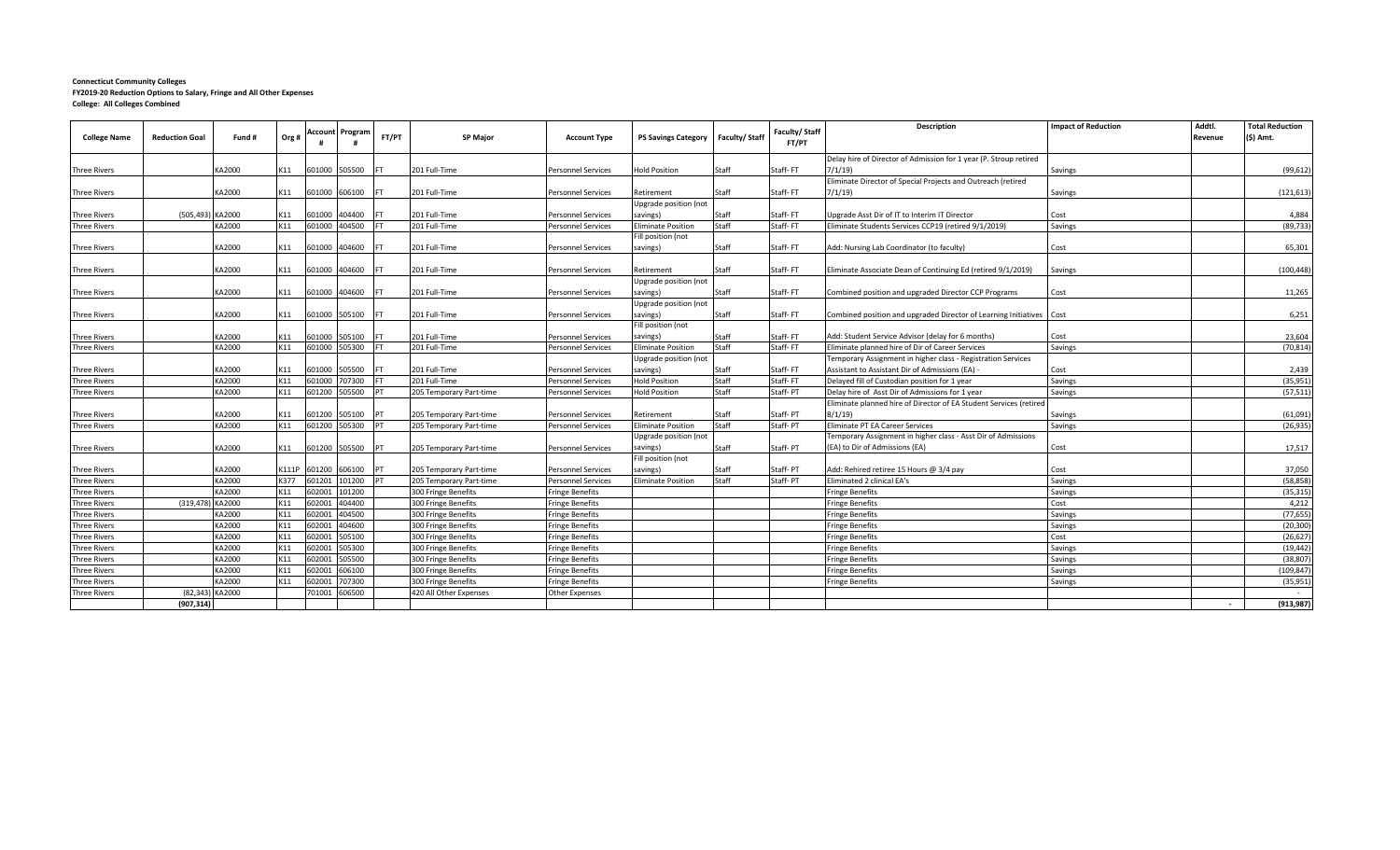| Account<br>Org#<br>FT/PT<br>(\$) Amt.<br><b>College Name</b><br><b>Reduction Goal</b><br>Fund #<br><b>SP Maior</b><br><b>Account Type</b><br><b>PS Savings Category</b><br><b>Faculty/Staff</b><br>Revenue<br>#<br><b>FT/PT</b><br>Quinebaug<br>LA2000<br>501301<br>01100<br><b>Non-Credit MFG Revenue Increase</b><br>101,250<br>R06.<br>115 Student Fees<br>Revenue Increase<br>Revenue<br>Quinebaug<br>(214, 827)<br>) LA1000<br>L714<br>601000<br>404400<br>201 Full-Time<br>Staff<br>Staff-FT<br>Retirement of 8/1/19<br>PS decrease<br>Personnel Services<br>Retirement<br>404600<br>Staff-FT<br>Retirement of 1/1/20<br>PS decrease<br>LA1000<br>L714<br>601000<br>201 Full-Time<br>Retirement<br>Staff<br>Quinebaug<br>Personnel Services<br>714<br>Staff<br>Staff-FT<br>Quinebaug<br>LA1000<br>601000<br>404600<br>201 Full-Time<br>Retirement of12/1/19<br>PS decrease<br>Personnel Services<br><b>Retirement</b><br>LA1000<br>L714<br>601000<br>101100<br>Vacant Math Instructor (Fill Fall 2020)<br>Quinebaug<br>201 Full-Time<br>Personnel Services<br><b>Hold Position</b><br>Faculty<br>Faculty-FT<br>PS decrease<br>714<br>LA1000<br>601000<br>506100<br>201 Full-Time<br>Personnel Services<br><b>Hold Mgt Increases</b><br>Staff<br>Staff- FT<br>Management Increases 3.5%<br>PS decrease<br>Quinebaug<br>Fill position (not<br>LA1000<br>savings)<br>Staff-FT<br>PS increase<br>L714<br>601000<br>505300<br>201 Full-Time<br>Staff<br>Counselor starting earlier<br><b>IFT</b><br><b>Personnel Services</b><br>Quinebaug<br>Savings from other<br>reductions (MC lower<br>pay inc, other bud adj) Staff<br>LA1000<br>L714<br>601000 606200<br>201 Full-Time<br>Personnel Services<br>Staff-FT<br>Salary rollout to cost adjustment<br>PS decrease<br>Quinebaug<br><b>IFT</b><br>Savings from other<br>reductions (MC lower<br>LA1000<br>pay inc, other bud adj) Staff<br>Staff- PT<br>estructure PT staff<br>.714<br>601200 404600<br>205 Temporary Part-time<br>Personnel Services<br>PS decrease<br>Quinebaug<br>I PT<br>Upgrade position (not<br>LA1000<br>601200<br>404600<br>Staff-PT<br>.714<br>Personnel Services<br>Staff<br>Quinebaug<br>205 Temporary Part-time<br>savings)<br>increase Adjustment<br>PS increase<br>Upgrade position (not<br>601300<br>101300<br>Quinebaug<br>LA1000<br>356A<br>203 Lecturers (NCLs)<br>Personnel Services<br>savings)<br>Staff<br>Staff<br><b>Non-Credit MFG Salary Increase</b><br>PS increase<br>Staff<br>Quinebaug<br>LA1000<br>L714<br>601500<br>101200<br>210 All Other Personal Services<br>Staff<br>PS decrease<br>Personnel Services<br>Retirement<br>ongivity decrease due to retirements<br>Staff<br>LA1000<br>L714<br>601505<br>606100<br>210 All Other Personal Services<br>Retirement<br>Staff<br>PS decrease<br>Quinebaug<br><b>Personnel Services</b><br>C. Drummer ACA payout adjustment<br>LA1000<br>L714<br>601505<br>404400<br>210 All Other Personal Services<br>Staff<br>Staff<br>Quinebaug<br>Personnel Services<br>Retirement<br>ACA payout adjustment<br>PS decrease<br>LA1000<br>L714<br>Quinebaug<br>(139, 809)<br>602001<br>01100<br>300 Fringe Benefits<br>Fringe decrease for salary Adjustments<br>Fringe decrease<br><b>Fringe Benefits</b><br>LA2000<br>1726<br>'01000<br>606300<br>420 All Other Expenses<br>Quinebaug<br>Other Expenses<br>HR/Affirmative Action OE reduction<br>OE decrease<br>Quinebaug<br>LA2000<br>1611<br>01405<br>06500<br>Marketing OE reduction<br>OE decrease<br>420 All Other Expenses<br>Other Expenses<br>404400<br>LA2000<br>L718<br>01405<br>420 All Other Expenses<br>Quinebaug<br><b>Other Expenses</b><br>T OE reduction<br>OE decrease<br>Quinebaug<br>LA2000<br>726<br>06300<br>01405<br>420 All Other Expenses<br>HR/Affirmative Action OE reduction<br>OE decrease<br>Other Expenses<br>(41,465) LA2000<br>L111<br>701500<br>06100<br>420 All Other Expenses<br>President's Office OE reduction<br>OE decrease<br>Quinebaug<br>Other Expenses<br>LA2000<br>L711<br>01500<br>606200<br>420 All Other Expenses<br>iscal membership not renewed<br>OE decrease<br>Quinebaug<br>Other Expenses<br>Quinebaug<br>LA2000<br>L112<br>701603<br>606100<br>420 All Other Expenses<br>OE increase<br>Other Expenses<br>NECHE Other Fees Add'l<br>LA2000<br>L314<br>01603<br>104600<br>420 All Other Expenses<br>Quinebaug<br>Other Expenses<br>Add'l DAS agreement for Willimantic<br>OE increase<br>LA2000<br>319B<br>02101<br>05100<br>Quinebaug<br>420 All Other Expenses<br>ADA Compliance reduction<br>OE decrease<br>Other Expenses<br>LA2000<br>L612<br>702101<br>05500<br>Quinebaug<br>420 All Other Expenses<br><b>Other Expenses</b><br>Add'l Enrollment Svc - new agreement<br>OE decrease<br>Quinebaug<br>LA2000<br>728<br>01100<br>02101<br>420 All Other Expenses<br>Contingency Adjustment<br>OE increase<br>Other Expenses<br>LA2000<br>LR05<br>702101<br>01300<br>420 All Other Expenses<br>Quinebaug<br>Other Expenses<br>Online Academy OE reduction<br>OE decrease<br>LA2000<br><b>317</b><br>02103<br>404100<br>420 All Other Expenses<br>ibrary OE reduction<br>OE decrease<br>Other Expenses<br>Quinebaug<br>Quinebaug<br>LA2000<br>L333<br>702200<br>01100<br>420 All Other Expenses<br>Other Expenses<br>Art OE reduction<br>OE decrease<br>LA2000<br>338<br>02200<br>01100<br>cience OE reduction<br>OE decrease<br>420 All Other Expenses<br>Quinebaug<br>Other Expenses<br>LA2000<br>344<br>02200<br>01200<br>Quinebaug<br>420 All Other Expenses<br>Allied Health-MLT OE reduction<br>OE decrease<br>Other Expenses<br>LA2000<br>L346<br>702200<br>01200<br>Quinebaug<br>420 All Other Expenses<br><b>Other Expenses</b><br>Allied Health-MA OE reduction<br>OE decrease<br>L3EC<br>Quinebaug<br>LA2000<br>'04202<br>08100<br>405 Inst. Financial Aid/Match<br>ECO line item not needed in new Program<br>OE decrease<br><b>Other Expenses</b><br>LA2000<br>L3ATD<br>705100<br>04600<br>420 All Other Expenses<br>Quinebaug<br><b>Other Expenses</b><br>Add'l Achieving the Dream travel<br>OE increase<br>LA2000<br>111<br>05500<br>606100<br>420 All Other Expenses<br>resident's Office duplicate membership<br>OE decrease<br>Other Expenses<br>Quinebaug<br>Quinebaug<br>LA2000<br>L733<br>706000<br>07400<br>415 Utilities<br>Other Expenses<br><b>Electricity Savings</b><br>OE decrease<br>LA2000<br>328<br>'06200<br>01200<br>ech Studies EQ moved to Bonds<br>OE decrease<br>420 All Other Expenses<br>Quinebaug<br>Other Expenses<br>LA2000<br>L333<br>Quinebaug<br>706200<br>01100<br>420 All Other Expenses<br>Other Expenses<br>Art OE reduction<br>OE decrease<br>LA2000<br>L724<br>707151<br>06400<br>420 All Other Expenses<br><b>Felecom OE reduction</b><br>OE decrease<br>Quinebaug<br>Other Expenses<br>L718<br>Quinebaug<br>LA2000<br>07200<br>404400<br>420 All Other Expenses<br>Other Expenses<br>T OE reduction<br>OE decrease<br>LA2000<br>L726<br>707300<br>06300<br>Quinebaug<br>420 All Other Expenses<br><b>Other Expenses</b><br>HR/Affirmative Action OE reduction<br>OE decrease<br>LA2000<br>606100<br>resident's Office OE reduction<br>OE decrease<br>L111<br>07301<br>420 All Other Expenses<br>Quinebaug<br>Other Expenses<br>Quinebaug<br>LA2000<br>L333<br>07301<br>01100<br>420 All Other Expenses<br>Other Expenses<br>Art OE reduction<br>OE decrease |           |  |      |       |         |                        |                       |  |                      | Description                                                    | <b>Impact of Reduction</b> | Addtl. | <b>Total Reduction</b> |                    |
|-----------------------------------------------------------------------------------------------------------------------------------------------------------------------------------------------------------------------------------------------------------------------------------------------------------------------------------------------------------------------------------------------------------------------------------------------------------------------------------------------------------------------------------------------------------------------------------------------------------------------------------------------------------------------------------------------------------------------------------------------------------------------------------------------------------------------------------------------------------------------------------------------------------------------------------------------------------------------------------------------------------------------------------------------------------------------------------------------------------------------------------------------------------------------------------------------------------------------------------------------------------------------------------------------------------------------------------------------------------------------------------------------------------------------------------------------------------------------------------------------------------------------------------------------------------------------------------------------------------------------------------------------------------------------------------------------------------------------------------------------------------------------------------------------------------------------------------------------------------------------------------------------------------------------------------------------------------------------------------------------------------------------------------------------------------------------------------------------------------------------------------------------------------------------------------------------------------------------------------------------------------------------------------------------------------------------------------------------------------------------------------------------------------------------------------------------------------------------------------------------------------------------------------------------------------------------------------------------------------------------------------------------------------------------------------------------------------------------------------------------------------------------------------------------------------------------------------------------------------------------------------------------------------------------------------------------------------------------------------------------------------------------------------------------------------------------------------------------------------------------------------------------------------------------------------------------------------------------------------------------------------------------------------------------------------------------------------------------------------------------------------------------------------------------------------------------------------------------------------------------------------------------------------------------------------------------------------------------------------------------------------------------------------------------------------------------------------------------------------------------------------------------------------------------------------------------------------------------------------------------------------------------------------------------------------------------------------------------------------------------------------------------------------------------------------------------------------------------------------------------------------------------------------------------------------------------------------------------------------------------------------------------------------------------------------------------------------------------------------------------------------------------------------------------------------------------------------------------------------------------------------------------------------------------------------------------------------------------------------------------------------------------------------------------------------------------------------------------------------------------------------------------------------------------------------------------------------------------------------------------------------------------------------------------------------------------------------------------------------------------------------------------------------------------------------------------------------------------------------------------------------------------------------------------------------------------------------------------------------------------------------------------------------------------------------------------------------------------------------------------------------------------------------------------------------------------------------------------------------------------------------------------------------------------------------------------------------------------------------------------------------------------------------------------------------------------------------------------------------------------------------------------------------------------------------------------------------------------------------------------------------------------------------------------------------------------------------------------------------------------------------------------------------------------------------------------------------------------------------------------------------------------------------------------------------------------------------------------------------------------------------------------------------------------------------------------------------------------------------------------------------------------------------------------------------------------------------------------------------------------------------------------------------------------------------------------------------------------------------------------------------------------------------------------------------------------------------------------------------------------------------------------------------------------------------------------------------------------------------------------------------------------------------------------------------------------------------------------------------------------------------------------------------------------------------------------------------------------------------------------------------------------------------------------------------------------------------------------------------------------------------------------------------------------------------------------------------------------------------|-----------|--|------|-------|---------|------------------------|-----------------------|--|----------------------|----------------------------------------------------------------|----------------------------|--------|------------------------|--------------------|
|                                                                                                                                                                                                                                                                                                                                                                                                                                                                                                                                                                                                                                                                                                                                                                                                                                                                                                                                                                                                                                                                                                                                                                                                                                                                                                                                                                                                                                                                                                                                                                                                                                                                                                                                                                                                                                                                                                                                                                                                                                                                                                                                                                                                                                                                                                                                                                                                                                                                                                                                                                                                                                                                                                                                                                                                                                                                                                                                                                                                                                                                                                                                                                                                                                                                                                                                                                                                                                                                                                                                                                                                                                                                                                                                                                                                                                                                                                                                                                                                                                                                                                                                                                                                                                                                                                                                                                                                                                                                                                                                                                                                                                                                                                                                                                                                                                                                                                                                                                                                                                                                                                                                                                                                                                                                                                                                                                                                                                                                                                                                                                                                                                                                                                                                                                                                                                                                                                                                                                                                                                                                                                                                                                                                                                                                                                                                                                                                                                                                                                                                                                                                                                                                                                                                                                                                                                                                                                                                                                                                                                                                                                                                                                                                                                                                                                                                                           |           |  |      |       | Program |                        |                       |  | <b>Faculty/Staff</b> |                                                                |                            |        |                        |                    |
|                                                                                                                                                                                                                                                                                                                                                                                                                                                                                                                                                                                                                                                                                                                                                                                                                                                                                                                                                                                                                                                                                                                                                                                                                                                                                                                                                                                                                                                                                                                                                                                                                                                                                                                                                                                                                                                                                                                                                                                                                                                                                                                                                                                                                                                                                                                                                                                                                                                                                                                                                                                                                                                                                                                                                                                                                                                                                                                                                                                                                                                                                                                                                                                                                                                                                                                                                                                                                                                                                                                                                                                                                                                                                                                                                                                                                                                                                                                                                                                                                                                                                                                                                                                                                                                                                                                                                                                                                                                                                                                                                                                                                                                                                                                                                                                                                                                                                                                                                                                                                                                                                                                                                                                                                                                                                                                                                                                                                                                                                                                                                                                                                                                                                                                                                                                                                                                                                                                                                                                                                                                                                                                                                                                                                                                                                                                                                                                                                                                                                                                                                                                                                                                                                                                                                                                                                                                                                                                                                                                                                                                                                                                                                                                                                                                                                                                                                           |           |  |      |       |         |                        |                       |  |                      |                                                                |                            |        |                        |                    |
|                                                                                                                                                                                                                                                                                                                                                                                                                                                                                                                                                                                                                                                                                                                                                                                                                                                                                                                                                                                                                                                                                                                                                                                                                                                                                                                                                                                                                                                                                                                                                                                                                                                                                                                                                                                                                                                                                                                                                                                                                                                                                                                                                                                                                                                                                                                                                                                                                                                                                                                                                                                                                                                                                                                                                                                                                                                                                                                                                                                                                                                                                                                                                                                                                                                                                                                                                                                                                                                                                                                                                                                                                                                                                                                                                                                                                                                                                                                                                                                                                                                                                                                                                                                                                                                                                                                                                                                                                                                                                                                                                                                                                                                                                                                                                                                                                                                                                                                                                                                                                                                                                                                                                                                                                                                                                                                                                                                                                                                                                                                                                                                                                                                                                                                                                                                                                                                                                                                                                                                                                                                                                                                                                                                                                                                                                                                                                                                                                                                                                                                                                                                                                                                                                                                                                                                                                                                                                                                                                                                                                                                                                                                                                                                                                                                                                                                                                           |           |  |      |       |         |                        |                       |  |                      |                                                                |                            |        |                        | (101, 250)         |
|                                                                                                                                                                                                                                                                                                                                                                                                                                                                                                                                                                                                                                                                                                                                                                                                                                                                                                                                                                                                                                                                                                                                                                                                                                                                                                                                                                                                                                                                                                                                                                                                                                                                                                                                                                                                                                                                                                                                                                                                                                                                                                                                                                                                                                                                                                                                                                                                                                                                                                                                                                                                                                                                                                                                                                                                                                                                                                                                                                                                                                                                                                                                                                                                                                                                                                                                                                                                                                                                                                                                                                                                                                                                                                                                                                                                                                                                                                                                                                                                                                                                                                                                                                                                                                                                                                                                                                                                                                                                                                                                                                                                                                                                                                                                                                                                                                                                                                                                                                                                                                                                                                                                                                                                                                                                                                                                                                                                                                                                                                                                                                                                                                                                                                                                                                                                                                                                                                                                                                                                                                                                                                                                                                                                                                                                                                                                                                                                                                                                                                                                                                                                                                                                                                                                                                                                                                                                                                                                                                                                                                                                                                                                                                                                                                                                                                                                                           |           |  |      |       |         |                        |                       |  |                      |                                                                |                            |        |                        | (84, 647)          |
|                                                                                                                                                                                                                                                                                                                                                                                                                                                                                                                                                                                                                                                                                                                                                                                                                                                                                                                                                                                                                                                                                                                                                                                                                                                                                                                                                                                                                                                                                                                                                                                                                                                                                                                                                                                                                                                                                                                                                                                                                                                                                                                                                                                                                                                                                                                                                                                                                                                                                                                                                                                                                                                                                                                                                                                                                                                                                                                                                                                                                                                                                                                                                                                                                                                                                                                                                                                                                                                                                                                                                                                                                                                                                                                                                                                                                                                                                                                                                                                                                                                                                                                                                                                                                                                                                                                                                                                                                                                                                                                                                                                                                                                                                                                                                                                                                                                                                                                                                                                                                                                                                                                                                                                                                                                                                                                                                                                                                                                                                                                                                                                                                                                                                                                                                                                                                                                                                                                                                                                                                                                                                                                                                                                                                                                                                                                                                                                                                                                                                                                                                                                                                                                                                                                                                                                                                                                                                                                                                                                                                                                                                                                                                                                                                                                                                                                                                           |           |  |      |       |         |                        |                       |  |                      |                                                                |                            |        |                        | (44, 240)          |
|                                                                                                                                                                                                                                                                                                                                                                                                                                                                                                                                                                                                                                                                                                                                                                                                                                                                                                                                                                                                                                                                                                                                                                                                                                                                                                                                                                                                                                                                                                                                                                                                                                                                                                                                                                                                                                                                                                                                                                                                                                                                                                                                                                                                                                                                                                                                                                                                                                                                                                                                                                                                                                                                                                                                                                                                                                                                                                                                                                                                                                                                                                                                                                                                                                                                                                                                                                                                                                                                                                                                                                                                                                                                                                                                                                                                                                                                                                                                                                                                                                                                                                                                                                                                                                                                                                                                                                                                                                                                                                                                                                                                                                                                                                                                                                                                                                                                                                                                                                                                                                                                                                                                                                                                                                                                                                                                                                                                                                                                                                                                                                                                                                                                                                                                                                                                                                                                                                                                                                                                                                                                                                                                                                                                                                                                                                                                                                                                                                                                                                                                                                                                                                                                                                                                                                                                                                                                                                                                                                                                                                                                                                                                                                                                                                                                                                                                                           |           |  |      |       |         |                        |                       |  |                      |                                                                |                            |        |                        | (4,536)            |
|                                                                                                                                                                                                                                                                                                                                                                                                                                                                                                                                                                                                                                                                                                                                                                                                                                                                                                                                                                                                                                                                                                                                                                                                                                                                                                                                                                                                                                                                                                                                                                                                                                                                                                                                                                                                                                                                                                                                                                                                                                                                                                                                                                                                                                                                                                                                                                                                                                                                                                                                                                                                                                                                                                                                                                                                                                                                                                                                                                                                                                                                                                                                                                                                                                                                                                                                                                                                                                                                                                                                                                                                                                                                                                                                                                                                                                                                                                                                                                                                                                                                                                                                                                                                                                                                                                                                                                                                                                                                                                                                                                                                                                                                                                                                                                                                                                                                                                                                                                                                                                                                                                                                                                                                                                                                                                                                                                                                                                                                                                                                                                                                                                                                                                                                                                                                                                                                                                                                                                                                                                                                                                                                                                                                                                                                                                                                                                                                                                                                                                                                                                                                                                                                                                                                                                                                                                                                                                                                                                                                                                                                                                                                                                                                                                                                                                                                                           |           |  |      |       |         |                        |                       |  |                      |                                                                |                            |        |                        | (26, 976)          |
|                                                                                                                                                                                                                                                                                                                                                                                                                                                                                                                                                                                                                                                                                                                                                                                                                                                                                                                                                                                                                                                                                                                                                                                                                                                                                                                                                                                                                                                                                                                                                                                                                                                                                                                                                                                                                                                                                                                                                                                                                                                                                                                                                                                                                                                                                                                                                                                                                                                                                                                                                                                                                                                                                                                                                                                                                                                                                                                                                                                                                                                                                                                                                                                                                                                                                                                                                                                                                                                                                                                                                                                                                                                                                                                                                                                                                                                                                                                                                                                                                                                                                                                                                                                                                                                                                                                                                                                                                                                                                                                                                                                                                                                                                                                                                                                                                                                                                                                                                                                                                                                                                                                                                                                                                                                                                                                                                                                                                                                                                                                                                                                                                                                                                                                                                                                                                                                                                                                                                                                                                                                                                                                                                                                                                                                                                                                                                                                                                                                                                                                                                                                                                                                                                                                                                                                                                                                                                                                                                                                                                                                                                                                                                                                                                                                                                                                                                           |           |  |      |       |         |                        |                       |  |                      |                                                                |                            |        |                        |                    |
|                                                                                                                                                                                                                                                                                                                                                                                                                                                                                                                                                                                                                                                                                                                                                                                                                                                                                                                                                                                                                                                                                                                                                                                                                                                                                                                                                                                                                                                                                                                                                                                                                                                                                                                                                                                                                                                                                                                                                                                                                                                                                                                                                                                                                                                                                                                                                                                                                                                                                                                                                                                                                                                                                                                                                                                                                                                                                                                                                                                                                                                                                                                                                                                                                                                                                                                                                                                                                                                                                                                                                                                                                                                                                                                                                                                                                                                                                                                                                                                                                                                                                                                                                                                                                                                                                                                                                                                                                                                                                                                                                                                                                                                                                                                                                                                                                                                                                                                                                                                                                                                                                                                                                                                                                                                                                                                                                                                                                                                                                                                                                                                                                                                                                                                                                                                                                                                                                                                                                                                                                                                                                                                                                                                                                                                                                                                                                                                                                                                                                                                                                                                                                                                                                                                                                                                                                                                                                                                                                                                                                                                                                                                                                                                                                                                                                                                                                           |           |  |      |       |         |                        |                       |  |                      |                                                                |                            |        |                        | (15, 681)          |
|                                                                                                                                                                                                                                                                                                                                                                                                                                                                                                                                                                                                                                                                                                                                                                                                                                                                                                                                                                                                                                                                                                                                                                                                                                                                                                                                                                                                                                                                                                                                                                                                                                                                                                                                                                                                                                                                                                                                                                                                                                                                                                                                                                                                                                                                                                                                                                                                                                                                                                                                                                                                                                                                                                                                                                                                                                                                                                                                                                                                                                                                                                                                                                                                                                                                                                                                                                                                                                                                                                                                                                                                                                                                                                                                                                                                                                                                                                                                                                                                                                                                                                                                                                                                                                                                                                                                                                                                                                                                                                                                                                                                                                                                                                                                                                                                                                                                                                                                                                                                                                                                                                                                                                                                                                                                                                                                                                                                                                                                                                                                                                                                                                                                                                                                                                                                                                                                                                                                                                                                                                                                                                                                                                                                                                                                                                                                                                                                                                                                                                                                                                                                                                                                                                                                                                                                                                                                                                                                                                                                                                                                                                                                                                                                                                                                                                                                                           |           |  |      |       |         |                        |                       |  |                      |                                                                |                            |        |                        |                    |
|                                                                                                                                                                                                                                                                                                                                                                                                                                                                                                                                                                                                                                                                                                                                                                                                                                                                                                                                                                                                                                                                                                                                                                                                                                                                                                                                                                                                                                                                                                                                                                                                                                                                                                                                                                                                                                                                                                                                                                                                                                                                                                                                                                                                                                                                                                                                                                                                                                                                                                                                                                                                                                                                                                                                                                                                                                                                                                                                                                                                                                                                                                                                                                                                                                                                                                                                                                                                                                                                                                                                                                                                                                                                                                                                                                                                                                                                                                                                                                                                                                                                                                                                                                                                                                                                                                                                                                                                                                                                                                                                                                                                                                                                                                                                                                                                                                                                                                                                                                                                                                                                                                                                                                                                                                                                                                                                                                                                                                                                                                                                                                                                                                                                                                                                                                                                                                                                                                                                                                                                                                                                                                                                                                                                                                                                                                                                                                                                                                                                                                                                                                                                                                                                                                                                                                                                                                                                                                                                                                                                                                                                                                                                                                                                                                                                                                                                                           |           |  |      |       |         |                        |                       |  |                      |                                                                |                            |        |                        | 29,730             |
|                                                                                                                                                                                                                                                                                                                                                                                                                                                                                                                                                                                                                                                                                                                                                                                                                                                                                                                                                                                                                                                                                                                                                                                                                                                                                                                                                                                                                                                                                                                                                                                                                                                                                                                                                                                                                                                                                                                                                                                                                                                                                                                                                                                                                                                                                                                                                                                                                                                                                                                                                                                                                                                                                                                                                                                                                                                                                                                                                                                                                                                                                                                                                                                                                                                                                                                                                                                                                                                                                                                                                                                                                                                                                                                                                                                                                                                                                                                                                                                                                                                                                                                                                                                                                                                                                                                                                                                                                                                                                                                                                                                                                                                                                                                                                                                                                                                                                                                                                                                                                                                                                                                                                                                                                                                                                                                                                                                                                                                                                                                                                                                                                                                                                                                                                                                                                                                                                                                                                                                                                                                                                                                                                                                                                                                                                                                                                                                                                                                                                                                                                                                                                                                                                                                                                                                                                                                                                                                                                                                                                                                                                                                                                                                                                                                                                                                                                           |           |  |      |       |         |                        |                       |  |                      |                                                                |                            |        |                        |                    |
|                                                                                                                                                                                                                                                                                                                                                                                                                                                                                                                                                                                                                                                                                                                                                                                                                                                                                                                                                                                                                                                                                                                                                                                                                                                                                                                                                                                                                                                                                                                                                                                                                                                                                                                                                                                                                                                                                                                                                                                                                                                                                                                                                                                                                                                                                                                                                                                                                                                                                                                                                                                                                                                                                                                                                                                                                                                                                                                                                                                                                                                                                                                                                                                                                                                                                                                                                                                                                                                                                                                                                                                                                                                                                                                                                                                                                                                                                                                                                                                                                                                                                                                                                                                                                                                                                                                                                                                                                                                                                                                                                                                                                                                                                                                                                                                                                                                                                                                                                                                                                                                                                                                                                                                                                                                                                                                                                                                                                                                                                                                                                                                                                                                                                                                                                                                                                                                                                                                                                                                                                                                                                                                                                                                                                                                                                                                                                                                                                                                                                                                                                                                                                                                                                                                                                                                                                                                                                                                                                                                                                                                                                                                                                                                                                                                                                                                                                           |           |  |      |       |         |                        |                       |  |                      |                                                                |                            |        |                        |                    |
|                                                                                                                                                                                                                                                                                                                                                                                                                                                                                                                                                                                                                                                                                                                                                                                                                                                                                                                                                                                                                                                                                                                                                                                                                                                                                                                                                                                                                                                                                                                                                                                                                                                                                                                                                                                                                                                                                                                                                                                                                                                                                                                                                                                                                                                                                                                                                                                                                                                                                                                                                                                                                                                                                                                                                                                                                                                                                                                                                                                                                                                                                                                                                                                                                                                                                                                                                                                                                                                                                                                                                                                                                                                                                                                                                                                                                                                                                                                                                                                                                                                                                                                                                                                                                                                                                                                                                                                                                                                                                                                                                                                                                                                                                                                                                                                                                                                                                                                                                                                                                                                                                                                                                                                                                                                                                                                                                                                                                                                                                                                                                                                                                                                                                                                                                                                                                                                                                                                                                                                                                                                                                                                                                                                                                                                                                                                                                                                                                                                                                                                                                                                                                                                                                                                                                                                                                                                                                                                                                                                                                                                                                                                                                                                                                                                                                                                                                           |           |  |      |       |         |                        |                       |  |                      |                                                                |                            |        |                        |                    |
|                                                                                                                                                                                                                                                                                                                                                                                                                                                                                                                                                                                                                                                                                                                                                                                                                                                                                                                                                                                                                                                                                                                                                                                                                                                                                                                                                                                                                                                                                                                                                                                                                                                                                                                                                                                                                                                                                                                                                                                                                                                                                                                                                                                                                                                                                                                                                                                                                                                                                                                                                                                                                                                                                                                                                                                                                                                                                                                                                                                                                                                                                                                                                                                                                                                                                                                                                                                                                                                                                                                                                                                                                                                                                                                                                                                                                                                                                                                                                                                                                                                                                                                                                                                                                                                                                                                                                                                                                                                                                                                                                                                                                                                                                                                                                                                                                                                                                                                                                                                                                                                                                                                                                                                                                                                                                                                                                                                                                                                                                                                                                                                                                                                                                                                                                                                                                                                                                                                                                                                                                                                                                                                                                                                                                                                                                                                                                                                                                                                                                                                                                                                                                                                                                                                                                                                                                                                                                                                                                                                                                                                                                                                                                                                                                                                                                                                                                           |           |  |      |       |         |                        |                       |  |                      |                                                                |                            |        |                        | (24, 606)          |
|                                                                                                                                                                                                                                                                                                                                                                                                                                                                                                                                                                                                                                                                                                                                                                                                                                                                                                                                                                                                                                                                                                                                                                                                                                                                                                                                                                                                                                                                                                                                                                                                                                                                                                                                                                                                                                                                                                                                                                                                                                                                                                                                                                                                                                                                                                                                                                                                                                                                                                                                                                                                                                                                                                                                                                                                                                                                                                                                                                                                                                                                                                                                                                                                                                                                                                                                                                                                                                                                                                                                                                                                                                                                                                                                                                                                                                                                                                                                                                                                                                                                                                                                                                                                                                                                                                                                                                                                                                                                                                                                                                                                                                                                                                                                                                                                                                                                                                                                                                                                                                                                                                                                                                                                                                                                                                                                                                                                                                                                                                                                                                                                                                                                                                                                                                                                                                                                                                                                                                                                                                                                                                                                                                                                                                                                                                                                                                                                                                                                                                                                                                                                                                                                                                                                                                                                                                                                                                                                                                                                                                                                                                                                                                                                                                                                                                                                                           |           |  |      |       |         |                        |                       |  |                      |                                                                |                            |        |                        |                    |
|                                                                                                                                                                                                                                                                                                                                                                                                                                                                                                                                                                                                                                                                                                                                                                                                                                                                                                                                                                                                                                                                                                                                                                                                                                                                                                                                                                                                                                                                                                                                                                                                                                                                                                                                                                                                                                                                                                                                                                                                                                                                                                                                                                                                                                                                                                                                                                                                                                                                                                                                                                                                                                                                                                                                                                                                                                                                                                                                                                                                                                                                                                                                                                                                                                                                                                                                                                                                                                                                                                                                                                                                                                                                                                                                                                                                                                                                                                                                                                                                                                                                                                                                                                                                                                                                                                                                                                                                                                                                                                                                                                                                                                                                                                                                                                                                                                                                                                                                                                                                                                                                                                                                                                                                                                                                                                                                                                                                                                                                                                                                                                                                                                                                                                                                                                                                                                                                                                                                                                                                                                                                                                                                                                                                                                                                                                                                                                                                                                                                                                                                                                                                                                                                                                                                                                                                                                                                                                                                                                                                                                                                                                                                                                                                                                                                                                                                                           |           |  |      |       |         |                        |                       |  |                      |                                                                |                            |        |                        |                    |
|                                                                                                                                                                                                                                                                                                                                                                                                                                                                                                                                                                                                                                                                                                                                                                                                                                                                                                                                                                                                                                                                                                                                                                                                                                                                                                                                                                                                                                                                                                                                                                                                                                                                                                                                                                                                                                                                                                                                                                                                                                                                                                                                                                                                                                                                                                                                                                                                                                                                                                                                                                                                                                                                                                                                                                                                                                                                                                                                                                                                                                                                                                                                                                                                                                                                                                                                                                                                                                                                                                                                                                                                                                                                                                                                                                                                                                                                                                                                                                                                                                                                                                                                                                                                                                                                                                                                                                                                                                                                                                                                                                                                                                                                                                                                                                                                                                                                                                                                                                                                                                                                                                                                                                                                                                                                                                                                                                                                                                                                                                                                                                                                                                                                                                                                                                                                                                                                                                                                                                                                                                                                                                                                                                                                                                                                                                                                                                                                                                                                                                                                                                                                                                                                                                                                                                                                                                                                                                                                                                                                                                                                                                                                                                                                                                                                                                                                                           |           |  |      |       |         |                        |                       |  |                      |                                                                |                            |        |                        |                    |
|                                                                                                                                                                                                                                                                                                                                                                                                                                                                                                                                                                                                                                                                                                                                                                                                                                                                                                                                                                                                                                                                                                                                                                                                                                                                                                                                                                                                                                                                                                                                                                                                                                                                                                                                                                                                                                                                                                                                                                                                                                                                                                                                                                                                                                                                                                                                                                                                                                                                                                                                                                                                                                                                                                                                                                                                                                                                                                                                                                                                                                                                                                                                                                                                                                                                                                                                                                                                                                                                                                                                                                                                                                                                                                                                                                                                                                                                                                                                                                                                                                                                                                                                                                                                                                                                                                                                                                                                                                                                                                                                                                                                                                                                                                                                                                                                                                                                                                                                                                                                                                                                                                                                                                                                                                                                                                                                                                                                                                                                                                                                                                                                                                                                                                                                                                                                                                                                                                                                                                                                                                                                                                                                                                                                                                                                                                                                                                                                                                                                                                                                                                                                                                                                                                                                                                                                                                                                                                                                                                                                                                                                                                                                                                                                                                                                                                                                                           |           |  |      |       |         |                        |                       |  |                      |                                                                |                            |        |                        | (19, 374)          |
|                                                                                                                                                                                                                                                                                                                                                                                                                                                                                                                                                                                                                                                                                                                                                                                                                                                                                                                                                                                                                                                                                                                                                                                                                                                                                                                                                                                                                                                                                                                                                                                                                                                                                                                                                                                                                                                                                                                                                                                                                                                                                                                                                                                                                                                                                                                                                                                                                                                                                                                                                                                                                                                                                                                                                                                                                                                                                                                                                                                                                                                                                                                                                                                                                                                                                                                                                                                                                                                                                                                                                                                                                                                                                                                                                                                                                                                                                                                                                                                                                                                                                                                                                                                                                                                                                                                                                                                                                                                                                                                                                                                                                                                                                                                                                                                                                                                                                                                                                                                                                                                                                                                                                                                                                                                                                                                                                                                                                                                                                                                                                                                                                                                                                                                                                                                                                                                                                                                                                                                                                                                                                                                                                                                                                                                                                                                                                                                                                                                                                                                                                                                                                                                                                                                                                                                                                                                                                                                                                                                                                                                                                                                                                                                                                                                                                                                                                           |           |  |      |       |         |                        |                       |  |                      |                                                                |                            |        |                        |                    |
|                                                                                                                                                                                                                                                                                                                                                                                                                                                                                                                                                                                                                                                                                                                                                                                                                                                                                                                                                                                                                                                                                                                                                                                                                                                                                                                                                                                                                                                                                                                                                                                                                                                                                                                                                                                                                                                                                                                                                                                                                                                                                                                                                                                                                                                                                                                                                                                                                                                                                                                                                                                                                                                                                                                                                                                                                                                                                                                                                                                                                                                                                                                                                                                                                                                                                                                                                                                                                                                                                                                                                                                                                                                                                                                                                                                                                                                                                                                                                                                                                                                                                                                                                                                                                                                                                                                                                                                                                                                                                                                                                                                                                                                                                                                                                                                                                                                                                                                                                                                                                                                                                                                                                                                                                                                                                                                                                                                                                                                                                                                                                                                                                                                                                                                                                                                                                                                                                                                                                                                                                                                                                                                                                                                                                                                                                                                                                                                                                                                                                                                                                                                                                                                                                                                                                                                                                                                                                                                                                                                                                                                                                                                                                                                                                                                                                                                                                           |           |  |      |       |         |                        |                       |  |                      |                                                                |                            |        |                        | 6,311              |
|                                                                                                                                                                                                                                                                                                                                                                                                                                                                                                                                                                                                                                                                                                                                                                                                                                                                                                                                                                                                                                                                                                                                                                                                                                                                                                                                                                                                                                                                                                                                                                                                                                                                                                                                                                                                                                                                                                                                                                                                                                                                                                                                                                                                                                                                                                                                                                                                                                                                                                                                                                                                                                                                                                                                                                                                                                                                                                                                                                                                                                                                                                                                                                                                                                                                                                                                                                                                                                                                                                                                                                                                                                                                                                                                                                                                                                                                                                                                                                                                                                                                                                                                                                                                                                                                                                                                                                                                                                                                                                                                                                                                                                                                                                                                                                                                                                                                                                                                                                                                                                                                                                                                                                                                                                                                                                                                                                                                                                                                                                                                                                                                                                                                                                                                                                                                                                                                                                                                                                                                                                                                                                                                                                                                                                                                                                                                                                                                                                                                                                                                                                                                                                                                                                                                                                                                                                                                                                                                                                                                                                                                                                                                                                                                                                                                                                                                                           |           |  |      |       |         |                        |                       |  |                      |                                                                |                            |        |                        |                    |
|                                                                                                                                                                                                                                                                                                                                                                                                                                                                                                                                                                                                                                                                                                                                                                                                                                                                                                                                                                                                                                                                                                                                                                                                                                                                                                                                                                                                                                                                                                                                                                                                                                                                                                                                                                                                                                                                                                                                                                                                                                                                                                                                                                                                                                                                                                                                                                                                                                                                                                                                                                                                                                                                                                                                                                                                                                                                                                                                                                                                                                                                                                                                                                                                                                                                                                                                                                                                                                                                                                                                                                                                                                                                                                                                                                                                                                                                                                                                                                                                                                                                                                                                                                                                                                                                                                                                                                                                                                                                                                                                                                                                                                                                                                                                                                                                                                                                                                                                                                                                                                                                                                                                                                                                                                                                                                                                                                                                                                                                                                                                                                                                                                                                                                                                                                                                                                                                                                                                                                                                                                                                                                                                                                                                                                                                                                                                                                                                                                                                                                                                                                                                                                                                                                                                                                                                                                                                                                                                                                                                                                                                                                                                                                                                                                                                                                                                                           |           |  |      |       |         |                        |                       |  |                      |                                                                |                            |        |                        | 43,875<br>(2, 154) |
|                                                                                                                                                                                                                                                                                                                                                                                                                                                                                                                                                                                                                                                                                                                                                                                                                                                                                                                                                                                                                                                                                                                                                                                                                                                                                                                                                                                                                                                                                                                                                                                                                                                                                                                                                                                                                                                                                                                                                                                                                                                                                                                                                                                                                                                                                                                                                                                                                                                                                                                                                                                                                                                                                                                                                                                                                                                                                                                                                                                                                                                                                                                                                                                                                                                                                                                                                                                                                                                                                                                                                                                                                                                                                                                                                                                                                                                                                                                                                                                                                                                                                                                                                                                                                                                                                                                                                                                                                                                                                                                                                                                                                                                                                                                                                                                                                                                                                                                                                                                                                                                                                                                                                                                                                                                                                                                                                                                                                                                                                                                                                                                                                                                                                                                                                                                                                                                                                                                                                                                                                                                                                                                                                                                                                                                                                                                                                                                                                                                                                                                                                                                                                                                                                                                                                                                                                                                                                                                                                                                                                                                                                                                                                                                                                                                                                                                                                           |           |  |      |       |         |                        |                       |  |                      |                                                                |                            |        |                        | (3, 242)           |
|                                                                                                                                                                                                                                                                                                                                                                                                                                                                                                                                                                                                                                                                                                                                                                                                                                                                                                                                                                                                                                                                                                                                                                                                                                                                                                                                                                                                                                                                                                                                                                                                                                                                                                                                                                                                                                                                                                                                                                                                                                                                                                                                                                                                                                                                                                                                                                                                                                                                                                                                                                                                                                                                                                                                                                                                                                                                                                                                                                                                                                                                                                                                                                                                                                                                                                                                                                                                                                                                                                                                                                                                                                                                                                                                                                                                                                                                                                                                                                                                                                                                                                                                                                                                                                                                                                                                                                                                                                                                                                                                                                                                                                                                                                                                                                                                                                                                                                                                                                                                                                                                                                                                                                                                                                                                                                                                                                                                                                                                                                                                                                                                                                                                                                                                                                                                                                                                                                                                                                                                                                                                                                                                                                                                                                                                                                                                                                                                                                                                                                                                                                                                                                                                                                                                                                                                                                                                                                                                                                                                                                                                                                                                                                                                                                                                                                                                                           |           |  |      |       |         |                        |                       |  |                      |                                                                |                            |        |                        | (1,887)            |
|                                                                                                                                                                                                                                                                                                                                                                                                                                                                                                                                                                                                                                                                                                                                                                                                                                                                                                                                                                                                                                                                                                                                                                                                                                                                                                                                                                                                                                                                                                                                                                                                                                                                                                                                                                                                                                                                                                                                                                                                                                                                                                                                                                                                                                                                                                                                                                                                                                                                                                                                                                                                                                                                                                                                                                                                                                                                                                                                                                                                                                                                                                                                                                                                                                                                                                                                                                                                                                                                                                                                                                                                                                                                                                                                                                                                                                                                                                                                                                                                                                                                                                                                                                                                                                                                                                                                                                                                                                                                                                                                                                                                                                                                                                                                                                                                                                                                                                                                                                                                                                                                                                                                                                                                                                                                                                                                                                                                                                                                                                                                                                                                                                                                                                                                                                                                                                                                                                                                                                                                                                                                                                                                                                                                                                                                                                                                                                                                                                                                                                                                                                                                                                                                                                                                                                                                                                                                                                                                                                                                                                                                                                                                                                                                                                                                                                                                                           |           |  |      |       |         |                        |                       |  |                      |                                                                |                            |        |                        | (69, 200)          |
|                                                                                                                                                                                                                                                                                                                                                                                                                                                                                                                                                                                                                                                                                                                                                                                                                                                                                                                                                                                                                                                                                                                                                                                                                                                                                                                                                                                                                                                                                                                                                                                                                                                                                                                                                                                                                                                                                                                                                                                                                                                                                                                                                                                                                                                                                                                                                                                                                                                                                                                                                                                                                                                                                                                                                                                                                                                                                                                                                                                                                                                                                                                                                                                                                                                                                                                                                                                                                                                                                                                                                                                                                                                                                                                                                                                                                                                                                                                                                                                                                                                                                                                                                                                                                                                                                                                                                                                                                                                                                                                                                                                                                                                                                                                                                                                                                                                                                                                                                                                                                                                                                                                                                                                                                                                                                                                                                                                                                                                                                                                                                                                                                                                                                                                                                                                                                                                                                                                                                                                                                                                                                                                                                                                                                                                                                                                                                                                                                                                                                                                                                                                                                                                                                                                                                                                                                                                                                                                                                                                                                                                                                                                                                                                                                                                                                                                                                           |           |  |      |       |         |                        |                       |  |                      |                                                                |                            |        |                        | (1,500)            |
|                                                                                                                                                                                                                                                                                                                                                                                                                                                                                                                                                                                                                                                                                                                                                                                                                                                                                                                                                                                                                                                                                                                                                                                                                                                                                                                                                                                                                                                                                                                                                                                                                                                                                                                                                                                                                                                                                                                                                                                                                                                                                                                                                                                                                                                                                                                                                                                                                                                                                                                                                                                                                                                                                                                                                                                                                                                                                                                                                                                                                                                                                                                                                                                                                                                                                                                                                                                                                                                                                                                                                                                                                                                                                                                                                                                                                                                                                                                                                                                                                                                                                                                                                                                                                                                                                                                                                                                                                                                                                                                                                                                                                                                                                                                                                                                                                                                                                                                                                                                                                                                                                                                                                                                                                                                                                                                                                                                                                                                                                                                                                                                                                                                                                                                                                                                                                                                                                                                                                                                                                                                                                                                                                                                                                                                                                                                                                                                                                                                                                                                                                                                                                                                                                                                                                                                                                                                                                                                                                                                                                                                                                                                                                                                                                                                                                                                                                           |           |  |      |       |         |                        |                       |  |                      |                                                                |                            |        |                        | (5,000)            |
|                                                                                                                                                                                                                                                                                                                                                                                                                                                                                                                                                                                                                                                                                                                                                                                                                                                                                                                                                                                                                                                                                                                                                                                                                                                                                                                                                                                                                                                                                                                                                                                                                                                                                                                                                                                                                                                                                                                                                                                                                                                                                                                                                                                                                                                                                                                                                                                                                                                                                                                                                                                                                                                                                                                                                                                                                                                                                                                                                                                                                                                                                                                                                                                                                                                                                                                                                                                                                                                                                                                                                                                                                                                                                                                                                                                                                                                                                                                                                                                                                                                                                                                                                                                                                                                                                                                                                                                                                                                                                                                                                                                                                                                                                                                                                                                                                                                                                                                                                                                                                                                                                                                                                                                                                                                                                                                                                                                                                                                                                                                                                                                                                                                                                                                                                                                                                                                                                                                                                                                                                                                                                                                                                                                                                                                                                                                                                                                                                                                                                                                                                                                                                                                                                                                                                                                                                                                                                                                                                                                                                                                                                                                                                                                                                                                                                                                                                           |           |  |      |       |         |                        |                       |  |                      |                                                                |                            |        |                        | (8,000)            |
|                                                                                                                                                                                                                                                                                                                                                                                                                                                                                                                                                                                                                                                                                                                                                                                                                                                                                                                                                                                                                                                                                                                                                                                                                                                                                                                                                                                                                                                                                                                                                                                                                                                                                                                                                                                                                                                                                                                                                                                                                                                                                                                                                                                                                                                                                                                                                                                                                                                                                                                                                                                                                                                                                                                                                                                                                                                                                                                                                                                                                                                                                                                                                                                                                                                                                                                                                                                                                                                                                                                                                                                                                                                                                                                                                                                                                                                                                                                                                                                                                                                                                                                                                                                                                                                                                                                                                                                                                                                                                                                                                                                                                                                                                                                                                                                                                                                                                                                                                                                                                                                                                                                                                                                                                                                                                                                                                                                                                                                                                                                                                                                                                                                                                                                                                                                                                                                                                                                                                                                                                                                                                                                                                                                                                                                                                                                                                                                                                                                                                                                                                                                                                                                                                                                                                                                                                                                                                                                                                                                                                                                                                                                                                                                                                                                                                                                                                           |           |  |      |       |         |                        |                       |  |                      |                                                                |                            |        |                        | (870)              |
|                                                                                                                                                                                                                                                                                                                                                                                                                                                                                                                                                                                                                                                                                                                                                                                                                                                                                                                                                                                                                                                                                                                                                                                                                                                                                                                                                                                                                                                                                                                                                                                                                                                                                                                                                                                                                                                                                                                                                                                                                                                                                                                                                                                                                                                                                                                                                                                                                                                                                                                                                                                                                                                                                                                                                                                                                                                                                                                                                                                                                                                                                                                                                                                                                                                                                                                                                                                                                                                                                                                                                                                                                                                                                                                                                                                                                                                                                                                                                                                                                                                                                                                                                                                                                                                                                                                                                                                                                                                                                                                                                                                                                                                                                                                                                                                                                                                                                                                                                                                                                                                                                                                                                                                                                                                                                                                                                                                                                                                                                                                                                                                                                                                                                                                                                                                                                                                                                                                                                                                                                                                                                                                                                                                                                                                                                                                                                                                                                                                                                                                                                                                                                                                                                                                                                                                                                                                                                                                                                                                                                                                                                                                                                                                                                                                                                                                                                           |           |  |      |       |         |                        |                       |  |                      |                                                                |                            |        |                        | (10,000)           |
|                                                                                                                                                                                                                                                                                                                                                                                                                                                                                                                                                                                                                                                                                                                                                                                                                                                                                                                                                                                                                                                                                                                                                                                                                                                                                                                                                                                                                                                                                                                                                                                                                                                                                                                                                                                                                                                                                                                                                                                                                                                                                                                                                                                                                                                                                                                                                                                                                                                                                                                                                                                                                                                                                                                                                                                                                                                                                                                                                                                                                                                                                                                                                                                                                                                                                                                                                                                                                                                                                                                                                                                                                                                                                                                                                                                                                                                                                                                                                                                                                                                                                                                                                                                                                                                                                                                                                                                                                                                                                                                                                                                                                                                                                                                                                                                                                                                                                                                                                                                                                                                                                                                                                                                                                                                                                                                                                                                                                                                                                                                                                                                                                                                                                                                                                                                                                                                                                                                                                                                                                                                                                                                                                                                                                                                                                                                                                                                                                                                                                                                                                                                                                                                                                                                                                                                                                                                                                                                                                                                                                                                                                                                                                                                                                                                                                                                                                           |           |  |      |       |         |                        |                       |  |                      |                                                                |                            |        |                        | (200)              |
|                                                                                                                                                                                                                                                                                                                                                                                                                                                                                                                                                                                                                                                                                                                                                                                                                                                                                                                                                                                                                                                                                                                                                                                                                                                                                                                                                                                                                                                                                                                                                                                                                                                                                                                                                                                                                                                                                                                                                                                                                                                                                                                                                                                                                                                                                                                                                                                                                                                                                                                                                                                                                                                                                                                                                                                                                                                                                                                                                                                                                                                                                                                                                                                                                                                                                                                                                                                                                                                                                                                                                                                                                                                                                                                                                                                                                                                                                                                                                                                                                                                                                                                                                                                                                                                                                                                                                                                                                                                                                                                                                                                                                                                                                                                                                                                                                                                                                                                                                                                                                                                                                                                                                                                                                                                                                                                                                                                                                                                                                                                                                                                                                                                                                                                                                                                                                                                                                                                                                                                                                                                                                                                                                                                                                                                                                                                                                                                                                                                                                                                                                                                                                                                                                                                                                                                                                                                                                                                                                                                                                                                                                                                                                                                                                                                                                                                                                           |           |  |      |       |         |                        |                       |  |                      |                                                                |                            |        |                        | 5,000              |
|                                                                                                                                                                                                                                                                                                                                                                                                                                                                                                                                                                                                                                                                                                                                                                                                                                                                                                                                                                                                                                                                                                                                                                                                                                                                                                                                                                                                                                                                                                                                                                                                                                                                                                                                                                                                                                                                                                                                                                                                                                                                                                                                                                                                                                                                                                                                                                                                                                                                                                                                                                                                                                                                                                                                                                                                                                                                                                                                                                                                                                                                                                                                                                                                                                                                                                                                                                                                                                                                                                                                                                                                                                                                                                                                                                                                                                                                                                                                                                                                                                                                                                                                                                                                                                                                                                                                                                                                                                                                                                                                                                                                                                                                                                                                                                                                                                                                                                                                                                                                                                                                                                                                                                                                                                                                                                                                                                                                                                                                                                                                                                                                                                                                                                                                                                                                                                                                                                                                                                                                                                                                                                                                                                                                                                                                                                                                                                                                                                                                                                                                                                                                                                                                                                                                                                                                                                                                                                                                                                                                                                                                                                                                                                                                                                                                                                                                                           |           |  |      |       |         |                        |                       |  |                      |                                                                |                            |        |                        | 4,000              |
|                                                                                                                                                                                                                                                                                                                                                                                                                                                                                                                                                                                                                                                                                                                                                                                                                                                                                                                                                                                                                                                                                                                                                                                                                                                                                                                                                                                                                                                                                                                                                                                                                                                                                                                                                                                                                                                                                                                                                                                                                                                                                                                                                                                                                                                                                                                                                                                                                                                                                                                                                                                                                                                                                                                                                                                                                                                                                                                                                                                                                                                                                                                                                                                                                                                                                                                                                                                                                                                                                                                                                                                                                                                                                                                                                                                                                                                                                                                                                                                                                                                                                                                                                                                                                                                                                                                                                                                                                                                                                                                                                                                                                                                                                                                                                                                                                                                                                                                                                                                                                                                                                                                                                                                                                                                                                                                                                                                                                                                                                                                                                                                                                                                                                                                                                                                                                                                                                                                                                                                                                                                                                                                                                                                                                                                                                                                                                                                                                                                                                                                                                                                                                                                                                                                                                                                                                                                                                                                                                                                                                                                                                                                                                                                                                                                                                                                                                           |           |  |      |       |         |                        |                       |  |                      |                                                                |                            |        |                        | (5,000)            |
|                                                                                                                                                                                                                                                                                                                                                                                                                                                                                                                                                                                                                                                                                                                                                                                                                                                                                                                                                                                                                                                                                                                                                                                                                                                                                                                                                                                                                                                                                                                                                                                                                                                                                                                                                                                                                                                                                                                                                                                                                                                                                                                                                                                                                                                                                                                                                                                                                                                                                                                                                                                                                                                                                                                                                                                                                                                                                                                                                                                                                                                                                                                                                                                                                                                                                                                                                                                                                                                                                                                                                                                                                                                                                                                                                                                                                                                                                                                                                                                                                                                                                                                                                                                                                                                                                                                                                                                                                                                                                                                                                                                                                                                                                                                                                                                                                                                                                                                                                                                                                                                                                                                                                                                                                                                                                                                                                                                                                                                                                                                                                                                                                                                                                                                                                                                                                                                                                                                                                                                                                                                                                                                                                                                                                                                                                                                                                                                                                                                                                                                                                                                                                                                                                                                                                                                                                                                                                                                                                                                                                                                                                                                                                                                                                                                                                                                                                           |           |  |      |       |         |                        |                       |  |                      |                                                                |                            |        |                        | 4,075              |
|                                                                                                                                                                                                                                                                                                                                                                                                                                                                                                                                                                                                                                                                                                                                                                                                                                                                                                                                                                                                                                                                                                                                                                                                                                                                                                                                                                                                                                                                                                                                                                                                                                                                                                                                                                                                                                                                                                                                                                                                                                                                                                                                                                                                                                                                                                                                                                                                                                                                                                                                                                                                                                                                                                                                                                                                                                                                                                                                                                                                                                                                                                                                                                                                                                                                                                                                                                                                                                                                                                                                                                                                                                                                                                                                                                                                                                                                                                                                                                                                                                                                                                                                                                                                                                                                                                                                                                                                                                                                                                                                                                                                                                                                                                                                                                                                                                                                                                                                                                                                                                                                                                                                                                                                                                                                                                                                                                                                                                                                                                                                                                                                                                                                                                                                                                                                                                                                                                                                                                                                                                                                                                                                                                                                                                                                                                                                                                                                                                                                                                                                                                                                                                                                                                                                                                                                                                                                                                                                                                                                                                                                                                                                                                                                                                                                                                                                                           |           |  |      |       |         |                        |                       |  |                      |                                                                |                            |        |                        | 5,000              |
|                                                                                                                                                                                                                                                                                                                                                                                                                                                                                                                                                                                                                                                                                                                                                                                                                                                                                                                                                                                                                                                                                                                                                                                                                                                                                                                                                                                                                                                                                                                                                                                                                                                                                                                                                                                                                                                                                                                                                                                                                                                                                                                                                                                                                                                                                                                                                                                                                                                                                                                                                                                                                                                                                                                                                                                                                                                                                                                                                                                                                                                                                                                                                                                                                                                                                                                                                                                                                                                                                                                                                                                                                                                                                                                                                                                                                                                                                                                                                                                                                                                                                                                                                                                                                                                                                                                                                                                                                                                                                                                                                                                                                                                                                                                                                                                                                                                                                                                                                                                                                                                                                                                                                                                                                                                                                                                                                                                                                                                                                                                                                                                                                                                                                                                                                                                                                                                                                                                                                                                                                                                                                                                                                                                                                                                                                                                                                                                                                                                                                                                                                                                                                                                                                                                                                                                                                                                                                                                                                                                                                                                                                                                                                                                                                                                                                                                                                           |           |  |      |       |         |                        |                       |  |                      |                                                                |                            |        |                        | (2,000)            |
|                                                                                                                                                                                                                                                                                                                                                                                                                                                                                                                                                                                                                                                                                                                                                                                                                                                                                                                                                                                                                                                                                                                                                                                                                                                                                                                                                                                                                                                                                                                                                                                                                                                                                                                                                                                                                                                                                                                                                                                                                                                                                                                                                                                                                                                                                                                                                                                                                                                                                                                                                                                                                                                                                                                                                                                                                                                                                                                                                                                                                                                                                                                                                                                                                                                                                                                                                                                                                                                                                                                                                                                                                                                                                                                                                                                                                                                                                                                                                                                                                                                                                                                                                                                                                                                                                                                                                                                                                                                                                                                                                                                                                                                                                                                                                                                                                                                                                                                                                                                                                                                                                                                                                                                                                                                                                                                                                                                                                                                                                                                                                                                                                                                                                                                                                                                                                                                                                                                                                                                                                                                                                                                                                                                                                                                                                                                                                                                                                                                                                                                                                                                                                                                                                                                                                                                                                                                                                                                                                                                                                                                                                                                                                                                                                                                                                                                                                           |           |  |      |       |         |                        |                       |  |                      |                                                                |                            |        |                        | (7,000)            |
|                                                                                                                                                                                                                                                                                                                                                                                                                                                                                                                                                                                                                                                                                                                                                                                                                                                                                                                                                                                                                                                                                                                                                                                                                                                                                                                                                                                                                                                                                                                                                                                                                                                                                                                                                                                                                                                                                                                                                                                                                                                                                                                                                                                                                                                                                                                                                                                                                                                                                                                                                                                                                                                                                                                                                                                                                                                                                                                                                                                                                                                                                                                                                                                                                                                                                                                                                                                                                                                                                                                                                                                                                                                                                                                                                                                                                                                                                                                                                                                                                                                                                                                                                                                                                                                                                                                                                                                                                                                                                                                                                                                                                                                                                                                                                                                                                                                                                                                                                                                                                                                                                                                                                                                                                                                                                                                                                                                                                                                                                                                                                                                                                                                                                                                                                                                                                                                                                                                                                                                                                                                                                                                                                                                                                                                                                                                                                                                                                                                                                                                                                                                                                                                                                                                                                                                                                                                                                                                                                                                                                                                                                                                                                                                                                                                                                                                                                           |           |  |      |       |         |                        |                       |  |                      |                                                                |                            |        |                        | (1,000)            |
|                                                                                                                                                                                                                                                                                                                                                                                                                                                                                                                                                                                                                                                                                                                                                                                                                                                                                                                                                                                                                                                                                                                                                                                                                                                                                                                                                                                                                                                                                                                                                                                                                                                                                                                                                                                                                                                                                                                                                                                                                                                                                                                                                                                                                                                                                                                                                                                                                                                                                                                                                                                                                                                                                                                                                                                                                                                                                                                                                                                                                                                                                                                                                                                                                                                                                                                                                                                                                                                                                                                                                                                                                                                                                                                                                                                                                                                                                                                                                                                                                                                                                                                                                                                                                                                                                                                                                                                                                                                                                                                                                                                                                                                                                                                                                                                                                                                                                                                                                                                                                                                                                                                                                                                                                                                                                                                                                                                                                                                                                                                                                                                                                                                                                                                                                                                                                                                                                                                                                                                                                                                                                                                                                                                                                                                                                                                                                                                                                                                                                                                                                                                                                                                                                                                                                                                                                                                                                                                                                                                                                                                                                                                                                                                                                                                                                                                                                           |           |  |      |       |         |                        |                       |  |                      |                                                                |                            |        |                        | (3,000)            |
|                                                                                                                                                                                                                                                                                                                                                                                                                                                                                                                                                                                                                                                                                                                                                                                                                                                                                                                                                                                                                                                                                                                                                                                                                                                                                                                                                                                                                                                                                                                                                                                                                                                                                                                                                                                                                                                                                                                                                                                                                                                                                                                                                                                                                                                                                                                                                                                                                                                                                                                                                                                                                                                                                                                                                                                                                                                                                                                                                                                                                                                                                                                                                                                                                                                                                                                                                                                                                                                                                                                                                                                                                                                                                                                                                                                                                                                                                                                                                                                                                                                                                                                                                                                                                                                                                                                                                                                                                                                                                                                                                                                                                                                                                                                                                                                                                                                                                                                                                                                                                                                                                                                                                                                                                                                                                                                                                                                                                                                                                                                                                                                                                                                                                                                                                                                                                                                                                                                                                                                                                                                                                                                                                                                                                                                                                                                                                                                                                                                                                                                                                                                                                                                                                                                                                                                                                                                                                                                                                                                                                                                                                                                                                                                                                                                                                                                                                           |           |  |      |       |         |                        |                       |  |                      |                                                                |                            |        |                        | (1, 275)           |
|                                                                                                                                                                                                                                                                                                                                                                                                                                                                                                                                                                                                                                                                                                                                                                                                                                                                                                                                                                                                                                                                                                                                                                                                                                                                                                                                                                                                                                                                                                                                                                                                                                                                                                                                                                                                                                                                                                                                                                                                                                                                                                                                                                                                                                                                                                                                                                                                                                                                                                                                                                                                                                                                                                                                                                                                                                                                                                                                                                                                                                                                                                                                                                                                                                                                                                                                                                                                                                                                                                                                                                                                                                                                                                                                                                                                                                                                                                                                                                                                                                                                                                                                                                                                                                                                                                                                                                                                                                                                                                                                                                                                                                                                                                                                                                                                                                                                                                                                                                                                                                                                                                                                                                                                                                                                                                                                                                                                                                                                                                                                                                                                                                                                                                                                                                                                                                                                                                                                                                                                                                                                                                                                                                                                                                                                                                                                                                                                                                                                                                                                                                                                                                                                                                                                                                                                                                                                                                                                                                                                                                                                                                                                                                                                                                                                                                                                                           |           |  |      |       |         |                        |                       |  |                      |                                                                |                            |        |                        | (1, 275)           |
|                                                                                                                                                                                                                                                                                                                                                                                                                                                                                                                                                                                                                                                                                                                                                                                                                                                                                                                                                                                                                                                                                                                                                                                                                                                                                                                                                                                                                                                                                                                                                                                                                                                                                                                                                                                                                                                                                                                                                                                                                                                                                                                                                                                                                                                                                                                                                                                                                                                                                                                                                                                                                                                                                                                                                                                                                                                                                                                                                                                                                                                                                                                                                                                                                                                                                                                                                                                                                                                                                                                                                                                                                                                                                                                                                                                                                                                                                                                                                                                                                                                                                                                                                                                                                                                                                                                                                                                                                                                                                                                                                                                                                                                                                                                                                                                                                                                                                                                                                                                                                                                                                                                                                                                                                                                                                                                                                                                                                                                                                                                                                                                                                                                                                                                                                                                                                                                                                                                                                                                                                                                                                                                                                                                                                                                                                                                                                                                                                                                                                                                                                                                                                                                                                                                                                                                                                                                                                                                                                                                                                                                                                                                                                                                                                                                                                                                                                           |           |  |      |       |         |                        |                       |  |                      |                                                                |                            |        |                        | (8,064)            |
|                                                                                                                                                                                                                                                                                                                                                                                                                                                                                                                                                                                                                                                                                                                                                                                                                                                                                                                                                                                                                                                                                                                                                                                                                                                                                                                                                                                                                                                                                                                                                                                                                                                                                                                                                                                                                                                                                                                                                                                                                                                                                                                                                                                                                                                                                                                                                                                                                                                                                                                                                                                                                                                                                                                                                                                                                                                                                                                                                                                                                                                                                                                                                                                                                                                                                                                                                                                                                                                                                                                                                                                                                                                                                                                                                                                                                                                                                                                                                                                                                                                                                                                                                                                                                                                                                                                                                                                                                                                                                                                                                                                                                                                                                                                                                                                                                                                                                                                                                                                                                                                                                                                                                                                                                                                                                                                                                                                                                                                                                                                                                                                                                                                                                                                                                                                                                                                                                                                                                                                                                                                                                                                                                                                                                                                                                                                                                                                                                                                                                                                                                                                                                                                                                                                                                                                                                                                                                                                                                                                                                                                                                                                                                                                                                                                                                                                                                           |           |  |      |       |         |                        |                       |  |                      |                                                                |                            |        |                        | 7,669              |
|                                                                                                                                                                                                                                                                                                                                                                                                                                                                                                                                                                                                                                                                                                                                                                                                                                                                                                                                                                                                                                                                                                                                                                                                                                                                                                                                                                                                                                                                                                                                                                                                                                                                                                                                                                                                                                                                                                                                                                                                                                                                                                                                                                                                                                                                                                                                                                                                                                                                                                                                                                                                                                                                                                                                                                                                                                                                                                                                                                                                                                                                                                                                                                                                                                                                                                                                                                                                                                                                                                                                                                                                                                                                                                                                                                                                                                                                                                                                                                                                                                                                                                                                                                                                                                                                                                                                                                                                                                                                                                                                                                                                                                                                                                                                                                                                                                                                                                                                                                                                                                                                                                                                                                                                                                                                                                                                                                                                                                                                                                                                                                                                                                                                                                                                                                                                                                                                                                                                                                                                                                                                                                                                                                                                                                                                                                                                                                                                                                                                                                                                                                                                                                                                                                                                                                                                                                                                                                                                                                                                                                                                                                                                                                                                                                                                                                                                                           |           |  |      |       |         |                        |                       |  |                      |                                                                |                            |        |                        | (3,955)            |
|                                                                                                                                                                                                                                                                                                                                                                                                                                                                                                                                                                                                                                                                                                                                                                                                                                                                                                                                                                                                                                                                                                                                                                                                                                                                                                                                                                                                                                                                                                                                                                                                                                                                                                                                                                                                                                                                                                                                                                                                                                                                                                                                                                                                                                                                                                                                                                                                                                                                                                                                                                                                                                                                                                                                                                                                                                                                                                                                                                                                                                                                                                                                                                                                                                                                                                                                                                                                                                                                                                                                                                                                                                                                                                                                                                                                                                                                                                                                                                                                                                                                                                                                                                                                                                                                                                                                                                                                                                                                                                                                                                                                                                                                                                                                                                                                                                                                                                                                                                                                                                                                                                                                                                                                                                                                                                                                                                                                                                                                                                                                                                                                                                                                                                                                                                                                                                                                                                                                                                                                                                                                                                                                                                                                                                                                                                                                                                                                                                                                                                                                                                                                                                                                                                                                                                                                                                                                                                                                                                                                                                                                                                                                                                                                                                                                                                                                                           |           |  |      |       |         |                        |                       |  |                      |                                                                |                            |        |                        | (10,000)           |
|                                                                                                                                                                                                                                                                                                                                                                                                                                                                                                                                                                                                                                                                                                                                                                                                                                                                                                                                                                                                                                                                                                                                                                                                                                                                                                                                                                                                                                                                                                                                                                                                                                                                                                                                                                                                                                                                                                                                                                                                                                                                                                                                                                                                                                                                                                                                                                                                                                                                                                                                                                                                                                                                                                                                                                                                                                                                                                                                                                                                                                                                                                                                                                                                                                                                                                                                                                                                                                                                                                                                                                                                                                                                                                                                                                                                                                                                                                                                                                                                                                                                                                                                                                                                                                                                                                                                                                                                                                                                                                                                                                                                                                                                                                                                                                                                                                                                                                                                                                                                                                                                                                                                                                                                                                                                                                                                                                                                                                                                                                                                                                                                                                                                                                                                                                                                                                                                                                                                                                                                                                                                                                                                                                                                                                                                                                                                                                                                                                                                                                                                                                                                                                                                                                                                                                                                                                                                                                                                                                                                                                                                                                                                                                                                                                                                                                                                                           |           |  |      |       |         |                        |                       |  |                      |                                                                |                            |        |                        | (7,000)            |
|                                                                                                                                                                                                                                                                                                                                                                                                                                                                                                                                                                                                                                                                                                                                                                                                                                                                                                                                                                                                                                                                                                                                                                                                                                                                                                                                                                                                                                                                                                                                                                                                                                                                                                                                                                                                                                                                                                                                                                                                                                                                                                                                                                                                                                                                                                                                                                                                                                                                                                                                                                                                                                                                                                                                                                                                                                                                                                                                                                                                                                                                                                                                                                                                                                                                                                                                                                                                                                                                                                                                                                                                                                                                                                                                                                                                                                                                                                                                                                                                                                                                                                                                                                                                                                                                                                                                                                                                                                                                                                                                                                                                                                                                                                                                                                                                                                                                                                                                                                                                                                                                                                                                                                                                                                                                                                                                                                                                                                                                                                                                                                                                                                                                                                                                                                                                                                                                                                                                                                                                                                                                                                                                                                                                                                                                                                                                                                                                                                                                                                                                                                                                                                                                                                                                                                                                                                                                                                                                                                                                                                                                                                                                                                                                                                                                                                                                                           |           |  |      |       |         |                        |                       |  |                      |                                                                |                            |        |                        | (250)              |
|                                                                                                                                                                                                                                                                                                                                                                                                                                                                                                                                                                                                                                                                                                                                                                                                                                                                                                                                                                                                                                                                                                                                                                                                                                                                                                                                                                                                                                                                                                                                                                                                                                                                                                                                                                                                                                                                                                                                                                                                                                                                                                                                                                                                                                                                                                                                                                                                                                                                                                                                                                                                                                                                                                                                                                                                                                                                                                                                                                                                                                                                                                                                                                                                                                                                                                                                                                                                                                                                                                                                                                                                                                                                                                                                                                                                                                                                                                                                                                                                                                                                                                                                                                                                                                                                                                                                                                                                                                                                                                                                                                                                                                                                                                                                                                                                                                                                                                                                                                                                                                                                                                                                                                                                                                                                                                                                                                                                                                                                                                                                                                                                                                                                                                                                                                                                                                                                                                                                                                                                                                                                                                                                                                                                                                                                                                                                                                                                                                                                                                                                                                                                                                                                                                                                                                                                                                                                                                                                                                                                                                                                                                                                                                                                                                                                                                                                                           |           |  |      |       |         |                        |                       |  |                      |                                                                |                            |        |                        | (1,000)            |
|                                                                                                                                                                                                                                                                                                                                                                                                                                                                                                                                                                                                                                                                                                                                                                                                                                                                                                                                                                                                                                                                                                                                                                                                                                                                                                                                                                                                                                                                                                                                                                                                                                                                                                                                                                                                                                                                                                                                                                                                                                                                                                                                                                                                                                                                                                                                                                                                                                                                                                                                                                                                                                                                                                                                                                                                                                                                                                                                                                                                                                                                                                                                                                                                                                                                                                                                                                                                                                                                                                                                                                                                                                                                                                                                                                                                                                                                                                                                                                                                                                                                                                                                                                                                                                                                                                                                                                                                                                                                                                                                                                                                                                                                                                                                                                                                                                                                                                                                                                                                                                                                                                                                                                                                                                                                                                                                                                                                                                                                                                                                                                                                                                                                                                                                                                                                                                                                                                                                                                                                                                                                                                                                                                                                                                                                                                                                                                                                                                                                                                                                                                                                                                                                                                                                                                                                                                                                                                                                                                                                                                                                                                                                                                                                                                                                                                                                                           |           |  |      |       |         |                        |                       |  |                      |                                                                |                            |        |                        | (12,000)           |
|                                                                                                                                                                                                                                                                                                                                                                                                                                                                                                                                                                                                                                                                                                                                                                                                                                                                                                                                                                                                                                                                                                                                                                                                                                                                                                                                                                                                                                                                                                                                                                                                                                                                                                                                                                                                                                                                                                                                                                                                                                                                                                                                                                                                                                                                                                                                                                                                                                                                                                                                                                                                                                                                                                                                                                                                                                                                                                                                                                                                                                                                                                                                                                                                                                                                                                                                                                                                                                                                                                                                                                                                                                                                                                                                                                                                                                                                                                                                                                                                                                                                                                                                                                                                                                                                                                                                                                                                                                                                                                                                                                                                                                                                                                                                                                                                                                                                                                                                                                                                                                                                                                                                                                                                                                                                                                                                                                                                                                                                                                                                                                                                                                                                                                                                                                                                                                                                                                                                                                                                                                                                                                                                                                                                                                                                                                                                                                                                                                                                                                                                                                                                                                                                                                                                                                                                                                                                                                                                                                                                                                                                                                                                                                                                                                                                                                                                                           |           |  |      |       |         |                        |                       |  |                      |                                                                |                            |        |                        | (500)              |
|                                                                                                                                                                                                                                                                                                                                                                                                                                                                                                                                                                                                                                                                                                                                                                                                                                                                                                                                                                                                                                                                                                                                                                                                                                                                                                                                                                                                                                                                                                                                                                                                                                                                                                                                                                                                                                                                                                                                                                                                                                                                                                                                                                                                                                                                                                                                                                                                                                                                                                                                                                                                                                                                                                                                                                                                                                                                                                                                                                                                                                                                                                                                                                                                                                                                                                                                                                                                                                                                                                                                                                                                                                                                                                                                                                                                                                                                                                                                                                                                                                                                                                                                                                                                                                                                                                                                                                                                                                                                                                                                                                                                                                                                                                                                                                                                                                                                                                                                                                                                                                                                                                                                                                                                                                                                                                                                                                                                                                                                                                                                                                                                                                                                                                                                                                                                                                                                                                                                                                                                                                                                                                                                                                                                                                                                                                                                                                                                                                                                                                                                                                                                                                                                                                                                                                                                                                                                                                                                                                                                                                                                                                                                                                                                                                                                                                                                                           |           |  |      |       |         |                        |                       |  |                      |                                                                |                            |        |                        | (1, 200)           |
|                                                                                                                                                                                                                                                                                                                                                                                                                                                                                                                                                                                                                                                                                                                                                                                                                                                                                                                                                                                                                                                                                                                                                                                                                                                                                                                                                                                                                                                                                                                                                                                                                                                                                                                                                                                                                                                                                                                                                                                                                                                                                                                                                                                                                                                                                                                                                                                                                                                                                                                                                                                                                                                                                                                                                                                                                                                                                                                                                                                                                                                                                                                                                                                                                                                                                                                                                                                                                                                                                                                                                                                                                                                                                                                                                                                                                                                                                                                                                                                                                                                                                                                                                                                                                                                                                                                                                                                                                                                                                                                                                                                                                                                                                                                                                                                                                                                                                                                                                                                                                                                                                                                                                                                                                                                                                                                                                                                                                                                                                                                                                                                                                                                                                                                                                                                                                                                                                                                                                                                                                                                                                                                                                                                                                                                                                                                                                                                                                                                                                                                                                                                                                                                                                                                                                                                                                                                                                                                                                                                                                                                                                                                                                                                                                                                                                                                                                           |           |  |      |       |         |                        |                       |  |                      |                                                                |                            |        |                        | (300)              |
| LA2000                                                                                                                                                                                                                                                                                                                                                                                                                                                                                                                                                                                                                                                                                                                                                                                                                                                                                                                                                                                                                                                                                                                                                                                                                                                                                                                                                                                                                                                                                                                                                                                                                                                                                                                                                                                                                                                                                                                                                                                                                                                                                                                                                                                                                                                                                                                                                                                                                                                                                                                                                                                                                                                                                                                                                                                                                                                                                                                                                                                                                                                                                                                                                                                                                                                                                                                                                                                                                                                                                                                                                                                                                                                                                                                                                                                                                                                                                                                                                                                                                                                                                                                                                                                                                                                                                                                                                                                                                                                                                                                                                                                                                                                                                                                                                                                                                                                                                                                                                                                                                                                                                                                                                                                                                                                                                                                                                                                                                                                                                                                                                                                                                                                                                                                                                                                                                                                                                                                                                                                                                                                                                                                                                                                                                                                                                                                                                                                                                                                                                                                                                                                                                                                                                                                                                                                                                                                                                                                                                                                                                                                                                                                                                                                                                                                                                                                                                    | Quinebaug |  | 111D | 07307 | 06100   | 420 All Other Expenses | <b>Other Expenses</b> |  |                      | resisent's Office Discretionary Fund OE reduction <sup>9</sup> | OE decrease                |        |                        | (2,500)            |
| LA2000<br>Quinebaug<br>707350<br>606500<br>OE decrease<br>L611<br>420 All Other Expenses<br>Other Expenses<br>Marketing OE reduction                                                                                                                                                                                                                                                                                                                                                                                                                                                                                                                                                                                                                                                                                                                                                                                                                                                                                                                                                                                                                                                                                                                                                                                                                                                                                                                                                                                                                                                                                                                                                                                                                                                                                                                                                                                                                                                                                                                                                                                                                                                                                                                                                                                                                                                                                                                                                                                                                                                                                                                                                                                                                                                                                                                                                                                                                                                                                                                                                                                                                                                                                                                                                                                                                                                                                                                                                                                                                                                                                                                                                                                                                                                                                                                                                                                                                                                                                                                                                                                                                                                                                                                                                                                                                                                                                                                                                                                                                                                                                                                                                                                                                                                                                                                                                                                                                                                                                                                                                                                                                                                                                                                                                                                                                                                                                                                                                                                                                                                                                                                                                                                                                                                                                                                                                                                                                                                                                                                                                                                                                                                                                                                                                                                                                                                                                                                                                                                                                                                                                                                                                                                                                                                                                                                                                                                                                                                                                                                                                                                                                                                                                                                                                                                                                      |           |  |      |       |         |                        |                       |  |                      |                                                                |                            |        |                        | (4,079)            |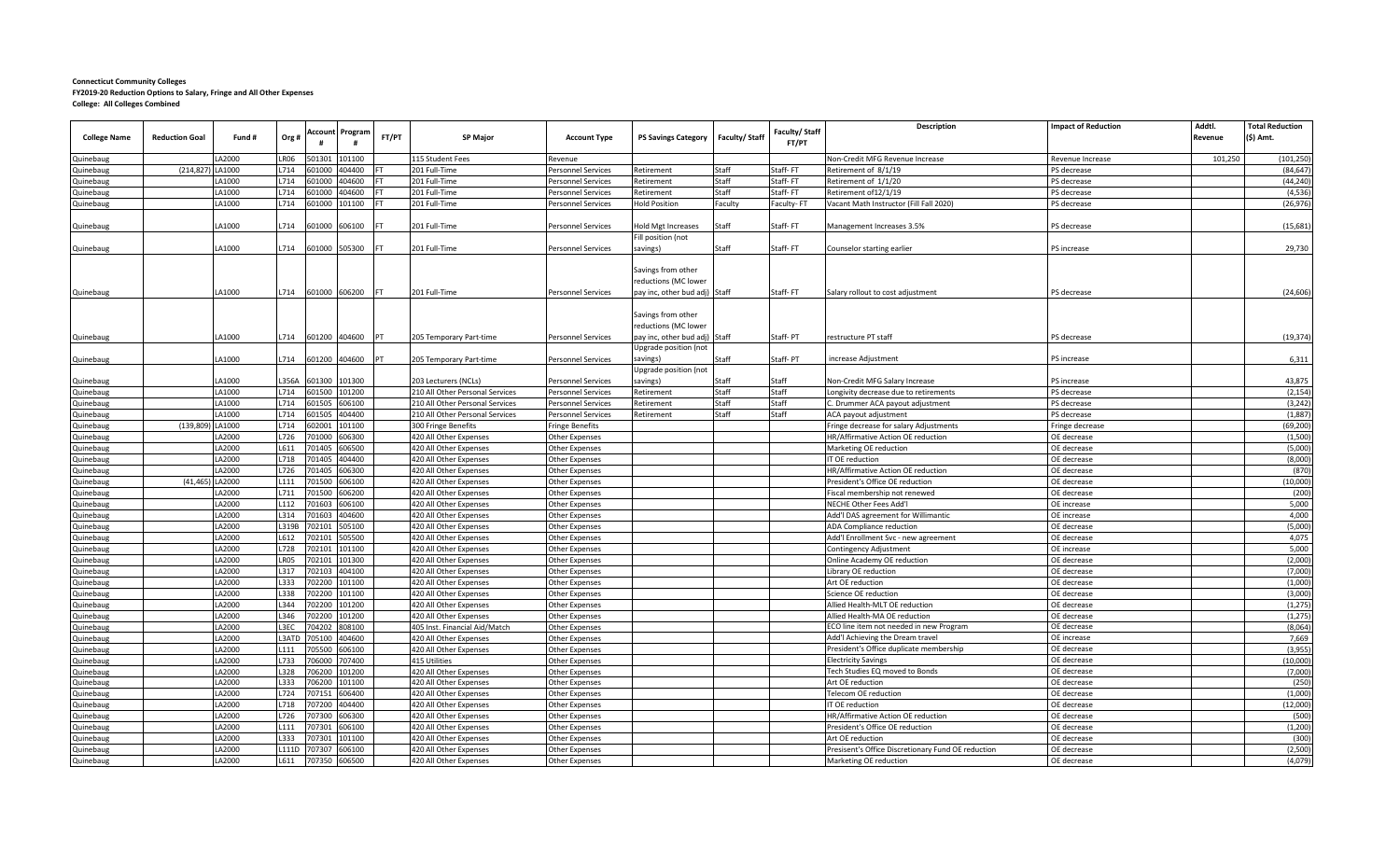| <b>College Name</b> | <b>Reduction Goal</b> | Fund <del>"</del> | Org# | <b>Account Program</b> | FT/PT | <b>SP Major</b>        | <b>Account Type</b> | PS Savings Category   Faculty/ Staff | <b>Faculty/Staff</b><br><b>FT/PT</b> | <b>Description</b>             | <b>Impact of Reduction</b> | Addtl.<br>Revenue | <b>Total Reduction</b><br>$(5)$ Amt. |
|---------------------|-----------------------|-------------------|------|------------------------|-------|------------------------|---------------------|--------------------------------------|--------------------------------------|--------------------------------|----------------------------|-------------------|--------------------------------------|
| Quinebaug           |                       | A2000             | L328 | 708030 101200          |       | 420 All Other Expenses | Other Expenses      |                                      |                                      | Tech Studies EQ moved to Bonds | OE decrease                |                   | (3,000)                              |
| Quinebaug           |                       |                   | L317 | 708100 404100          |       | 420 All Other Expenses | Other Expenses      |                                      |                                      | Library OE reduction           | OE decrease                |                   | (4,000)                              |
|                     | (396,101)             |                   |      |                        |       |                        |                     |                                      |                                      |                                |                            | 101.250           | (396, 101)                           |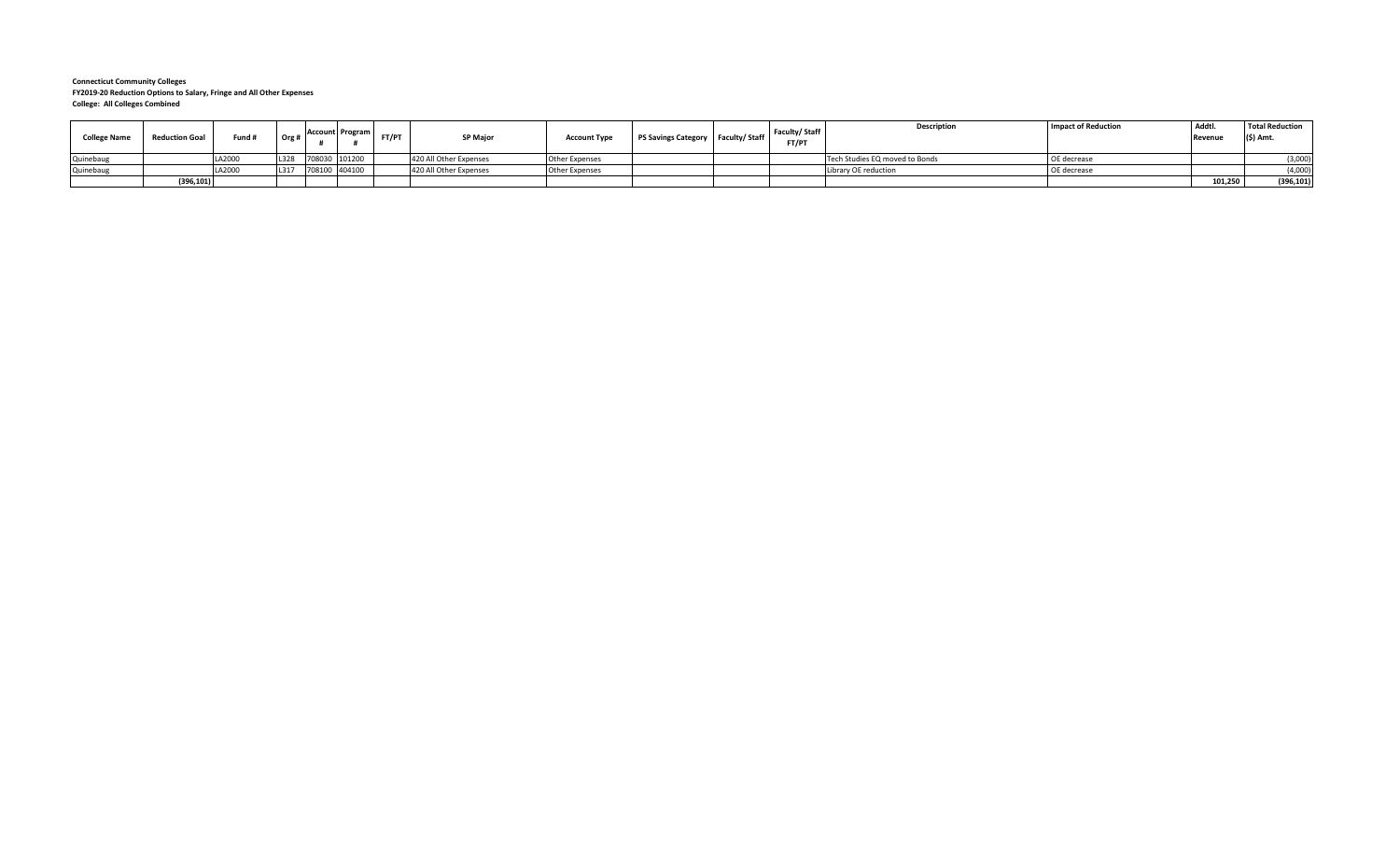|                     |                       |                  |              |                       |                    |                       |                         |                     |                                                           |                |                                | Description                                      | <b>Impact of Reduction</b> | Addtl.  | <b>Total Reduction</b> |
|---------------------|-----------------------|------------------|--------------|-----------------------|--------------------|-----------------------|-------------------------|---------------------|-----------------------------------------------------------|----------------|--------------------------------|--------------------------------------------------|----------------------------|---------|------------------------|
| <b>College Name</b> | <b>Reduction Goal</b> | Fund #           | Org#         | <b>Account</b>        | Program<br>#       | FT/PT                 | <b>SP Major</b>         | <b>Account Type</b> | <b>PS Savings Category</b>                                | Faculty/Staff  | Faculty/ Staff<br><b>FT/PT</b> |                                                  |                            | Revenue | (\$) Amt.              |
|                     |                       |                  |              |                       |                    |                       |                         |                     | Employee assigned to                                      |                |                                |                                                  |                            |         |                        |
| Asnuntuck           | (277,592) MA1000      |                  |              |                       | M112 601000 606300 |                       | 201 Full-Time           | Personnel Services  |                                                           | Staff          | <b>FT</b>                      | System office to pay for registrar staff member  |                            |         | (67, 488)              |
|                     |                       |                  |              |                       |                    |                       |                         |                     | Employee assigned to                                      |                |                                |                                                  |                            |         |                        |
| Asnuntuck           |                       | MA1000           |              |                       | M112 601000 606300 |                       | 201 Full-Time           | Personnel Services  | <b>SO</b>                                                 | Staff          | <b>FT</b>                      | System office to pay for staff member            |                            |         | (39, 667)              |
|                     |                       |                  |              |                       |                    |                       |                         |                     |                                                           |                |                                |                                                  |                            |         |                        |
| Asnuntuck           |                       | MA1000           | M112         |                       | 601000 606300      |                       | 201 Full-Time           | Personnel Services  | Increases (not savings) Faculty<br>Reclassify Position to |                |                                | Faculty increases earlier than projected         |                            |         | 24,040                 |
| Asnuntuck           |                       | MA1000           |              |                       | M112 601000 606300 | <b>FT</b>             | 201 Full-Time           | Personnel Services  | Lower Level                                               | Faculty        | <b>FT</b>                      | FT Faculty moves to temp EA Mgmt position -      |                            |         | (91, 944)              |
|                     |                       |                  |              |                       |                    |                       |                         |                     | Reclassify Position to                                    |                |                                |                                                  |                            |         |                        |
| Asnuntuck           |                       | MA1000           | M112         | 601000                | 606300             |                       | 201 Full-Time           | Personnel Services  | ower Level                                                | Faculty        | <b>FT</b>                      | Sabaticcal 1/2 year, half pay -                  |                            |         | (18, 467)              |
|                     |                       |                  |              |                       |                    |                       |                         |                     | Regional allocation                                       |                |                                |                                                  |                            |         |                        |
| Asnuntuck           |                       | MA1000           | M112         | 601000                | 606300             |                       | 201 Full-Time           | Personnel Services  | savings                                                   | Staff          | <b>FT</b>                      | Regional Presidents funded by system office      |                            |         | (55,000)               |
| Asnuntuck           |                       | MA1000           | M112         | 601000                | 606300             | <b>FT</b>             | 201 Full-Time           | Personnel Services  | Retirement                                                | Staff          | FT                             | <b>Retirement of Faculty</b>                     |                            |         | (84, 722)              |
| Asnuntuck           |                       | MA2000           | M112         | 601100                | 606300             |                       | 204 Permanent Part-time | Personnel Services  | Eliminate Position                                        | Staff          | PT                             | Eliminate PT Sec 2 position -                    |                            |         | (10, 813)              |
| Asnuntuck           |                       | MA1000           | M112<br>M112 | 601200                | 606300             | PT                    | 205 Temporary Part-time | Personnel Services  | <b>Eliminate Position</b>                                 | Staff<br>Staff | PT<br>PT                       | Eliminate EA contract for CHRO                   |                            |         | (11, 525)<br>(46, 149) |
| Asnuntuck           |                       | MA1000<br>MA1000 |              | 601200<br>M112 601200 | 606300<br>606300   | <b>PT</b>             | 205 Temporary Part-time | Personnel Services  | <b>Eliminate Position</b><br><b>Eliminate Position</b>    | Staff          | PT                             | Eliminate EA IT position                         |                            |         | (21, 986)              |
| Asnuntuck           |                       |                  |              |                       |                    |                       | 205 Temporary Part-time | Personnel Services  | Employee transfer to                                      |                |                                | Eliminate EA IT position -                       |                            |         |                        |
| Asnuntuck           |                       | MA1000           | M112         | 601200                | 606300             | PT                    | 205 Temporary Part-time | Personnel Services  | other CC                                                  | Faculty        | PT                             | Transfer AMTC Staff expenses to TXCC             |                            |         | (80,000)               |
|                     |                       |                  |              |                       |                    |                       |                         |                     | Fill new position (not                                    |                |                                |                                                  |                            |         |                        |
| Asnuntuck           |                       | MA1000           |              |                       | M112 601200 606300 | PT                    | 205 Temporary Part-time | Personnel Services  | savings)                                                  | Faculty        | PT                             | AMTC Staff new position                          |                            |         | 41,761                 |
|                     |                       |                  |              |                       |                    |                       |                         |                     | Fill new position (not                                    |                |                                |                                                  |                            |         |                        |
| Asnuntuck           |                       | MA1000           | M112         | 601200                | 606300             |                       | 205 Temporary Part-time | Personnel Services  | savings)                                                  | Staff          | PT                             | <b>AMTC Staff position recurring</b>             |                            |         | 42,285                 |
|                     |                       |                  |              |                       |                    |                       |                         |                     | Fill position (not                                        |                |                                |                                                  |                            |         |                        |
| Asnuntuck           |                       | MA1000           |              |                       | M112 601200 606300 |                       | 205 Temporary Part-time | Personnel Services  | savings)                                                  | Staff          | PT                             | Replace Registrar with FT EA (temp)              |                            |         | 70,000                 |
|                     |                       |                  |              |                       |                    |                       |                         |                     | Fill position (not                                        |                |                                |                                                  |                            |         |                        |
| Asnuntuck           |                       | MA1000           |              | M112 601200           | 606300             | <b>PT</b>             | 205 Temporary Part-time | Personnel Services  | savings)<br>Fill position (not                            | Faculty        | PT                             | Temp EA Mgmt position - (Dean Academics)         |                            |         | 106,896                |
| Asnuntuck           |                       | MA1000           | M112         | 601200                | 606300             |                       | 205 Temporary Part-time | Personnel Services  | savings)                                                  | Staff          | PT                             | Replace EA IT position                           |                            |         | 56,000                 |
|                     |                       |                  |              |                       |                    |                       |                         |                     | Fill position (not                                        |                |                                |                                                  |                            |         |                        |
| Asnuntuck           |                       | MA1000           |              |                       | M112 601200 606300 | PT                    | 205 Temporary Part-time | Personnel Services  | savings)                                                  | Staff          | <b>IPT</b>                     | Replace Executive Assistant-                     |                            |         | 50,958                 |
|                     |                       |                  |              |                       |                    |                       |                         |                     |                                                           |                |                                |                                                  |                            |         |                        |
| Asnuntuck           |                       | MA1000           |              | M112 601200           | 606300             |                       | 205 Temporary Part-time | Personnel Services  | <b>Hold Mgt Increases</b>                                 | Staff          | PT                             | Elimate budget for mgmt changes                  |                            |         | (50,000)               |
|                     |                       |                  |              |                       |                    |                       |                         |                     |                                                           |                |                                |                                                  |                            |         |                        |
| Asnuntuck           |                       | MA1000           |              |                       | M112 601200 606300 |                       | 205 Temporary Part-time | Personnel Services  | <b>Reduce Hours</b>                                       | Staff          | PT                             | AMTC Staff EA hour reduction -                   |                            |         | (5, 200)               |
|                     |                       | MA1000           |              |                       |                    |                       |                         |                     | <b>Reduce Hours</b>                                       | Staff          | PT                             |                                                  |                            |         |                        |
| Asnuntuck           |                       |                  |              |                       | M112 601200 606300 | PT                    | 205 Temporary Part-time | Personnel Services  |                                                           |                |                                | AMTC Staff EA hour reduction -                   |                            |         | (6, 363)               |
| Asnuntuck           |                       | MA1000           | M112         |                       | 601200 606300      | P <sub>1</sub>        | 205 Temporary Part-time | Personnel Services  | <b>Reduce Hours</b>                                       | Staff          | PT                             | AMTC Staff EA decrease effective 10/2019         |                            |         | (17, 554)              |
|                     |                       |                  |              |                       |                    |                       |                         |                     |                                                           |                |                                |                                                  |                            |         |                        |
| Asnuntuck           |                       | MA1000           |              |                       | M112 601200 606300 | <b>PT</b>             | 205 Temporary Part-time | Personnel Services  | <b>Reduce Hours</b>                                       | Staff          | PT                             | Reduction of Science Lab Asst hours              |                            |         | (9,024)                |
|                     |                       |                  |              |                       |                    |                       |                         |                     |                                                           |                |                                |                                                  |                            |         |                        |
| Asnuntuck           |                       | MA1000           |              |                       | M112 601200 606300 |                       | 205 Temporary Part-time | Personnel Services  | <b>Reduce Hours</b>                                       | Staff          | PT                             | Reduction of EA hours for                        |                            |         | (6, 841)               |
|                     |                       |                  |              |                       |                    |                       |                         |                     |                                                           |                |                                |                                                  |                            |         |                        |
| Asnuntuck           |                       | MA1000           |              | M112 601200           | 606300             | <b>PT</b>             | 205 Temporary Part-time | Personnel Services  | <b>Reduce Hours</b>                                       | Faculty        | PT                             | Adjustment for faculty summer hours              |                            |         | (2,736)                |
| Asnuntuck           |                       | MA1000           | M112<br>M112 | 601200<br>601200      | 606300             | IPT<br>P <sub>1</sub> | 205 Temporary Part-time | Personnel Services  | Resignation                                               | Staff<br>Staff | $\overline{PT}$<br>PT          | AMTC staff left 7/2019<br>AMTC staff left 5/2019 |                            |         | (12, 146)              |
| Asnuntuck           |                       | MA1000<br>MA1000 | M112         |                       | 606300             |                       | 205 Temporary Part-time | Personnel Services  | Resignation                                               | Staff          | PT                             | AMTC Staff retirement 5/2019 -                   |                            |         | (3,656)<br>(23, 356)   |
| Asnuntuck           |                       |                  |              |                       | 601200 606300      |                       | 205 Temporary Part-time | Personnel Services  | Retirement                                                |                |                                |                                                  |                            |         |                        |
| Asnuntuck           |                       | MA1000           |              |                       | M112 601200 606300 | <b>PT</b>             | 205 Temporary Part-time | Personnel Services  | <b>SP Correction</b>                                      | Staff          | PT                             | Correction of TXCC and ACC Split of              |                            |         | (18, 237)              |
|                     |                       |                  |              |                       |                    |                       |                         |                     |                                                           |                |                                |                                                  |                            |         |                        |
| Asnuntuck           |                       | MA1000           | M112         |                       | 601200 606300      | P <sub>1</sub>        | 205 Temporary Part-time | Personnel Services  | <b>SP Correction</b>                                      | Staff          | PT                             | Correction of TXCC and ACC Split of              |                            |         | 4,333                  |
|                     |                       |                  |              |                       |                    |                       |                         |                     |                                                           |                |                                |                                                  |                            |         |                        |
| Asnuntuck           |                       | MA1000           |              |                       | M112 601200 606300 | <b>PT</b>             | 205 Temporary Part-time | Personnel Services  | <b>SP Correction</b>                                      | Staff          | PT                             | Correction of TXCC and ACC Split of              |                            |         | (14, 918)              |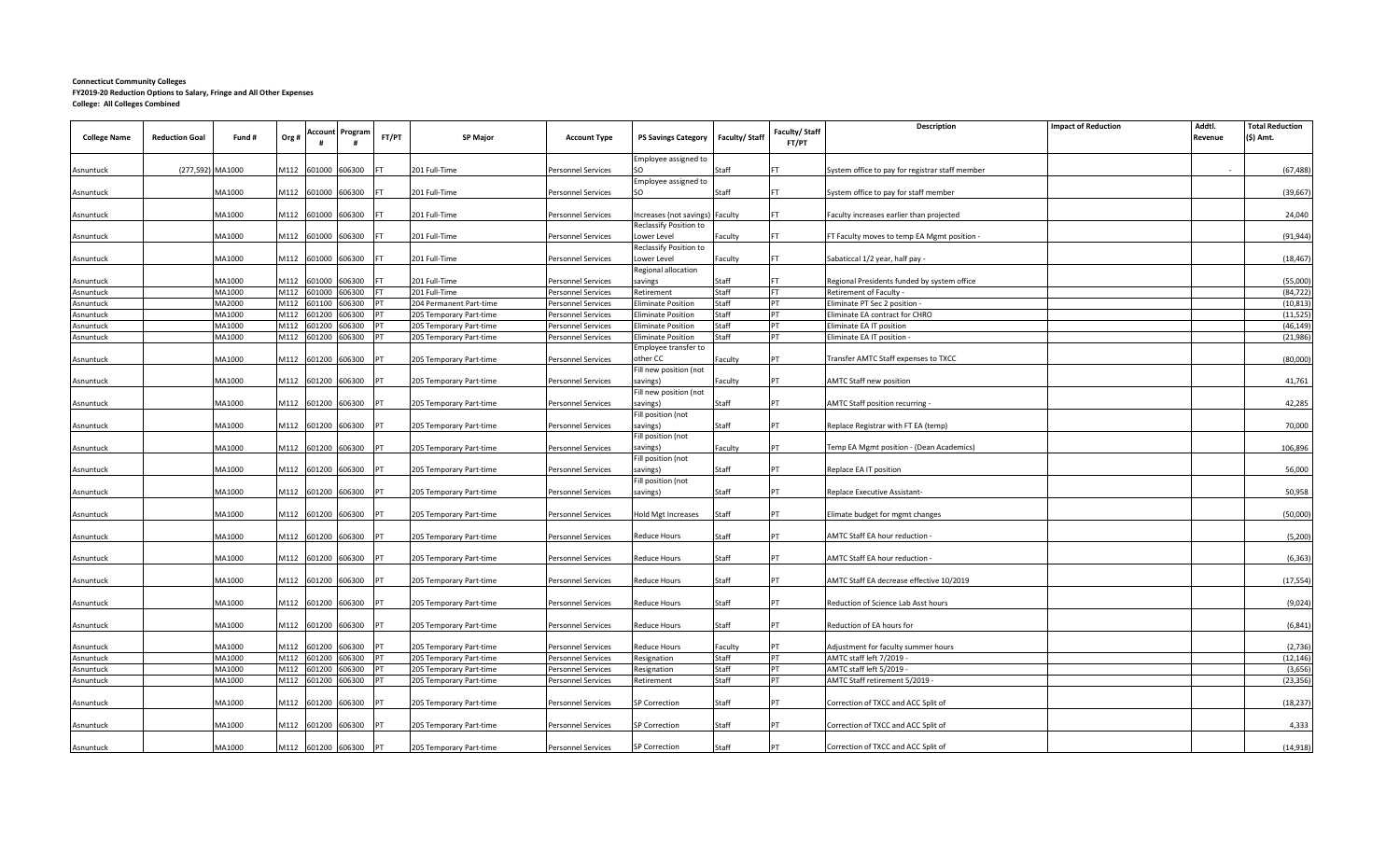|                     |                       |                 |       |             | <b>Account Program</b> |            |                                 |                           |                                      |         | Faculty/ Staff | <b>Description</b>                             | <b>Impact of Reduction</b> | Addtl.  | <b>Total Reduction</b> |
|---------------------|-----------------------|-----------------|-------|-------------|------------------------|------------|---------------------------------|---------------------------|--------------------------------------|---------|----------------|------------------------------------------------|----------------------------|---------|------------------------|
| <b>College Name</b> | <b>Reduction Goal</b> | Fund #          | Org # |             |                        | FT/PT      | <b>SP Major</b>                 | <b>Account Type</b>       | PS Savings Category   Faculty/ Staff |         | FT/PT          |                                                |                            | Revenue | $(5)$ Amt.             |
|                     |                       |                 |       |             |                        |            |                                 |                           |                                      |         |                |                                                |                            |         |                        |
| Asnuntuck           |                       | MA1000          |       |             | M112 601200 606300     | <b>IPT</b> | 205 Temporary Part-time         | <b>Personnel Services</b> | <b>SP Correction</b>                 | Staff   | PT             | Adjust budget for                              |                            |         | 11,729                 |
| Asnuntuck           |                       | MA1000          |       |             | M112 601200 606300     | <b>IPT</b> | 205 Temporary Part-time         | <b>Personnel Services</b> | <b>SP Correction</b>                 | Staff   | PT             | Adjust Budget for                              |                            |         | 4,725                  |
| Asnuntuck           |                       | MA1000          |       |             | M112 601200 606300     | <b>IPT</b> | 205 Temporary Part-time         | <b>Personnel Services</b> | <b>SP Correction</b>                 | Staff   | <b>PT</b>      | Balance GF /OF distrubtution after adjustments |                            |         | 209,194                |
| Asnuntuck           |                       | MA2000          |       |             | M112 601200 606300     | <b>PT</b>  | 205 Temporary Part-time         | <b>Personnel Services</b> | <b>SP Correction</b>                 | Staff   | PT             | Balance GF /OF distrubtution after adjustments |                            |         | (209, 194)             |
|                     |                       |                 |       |             |                        |            |                                 |                           | Upgrade position (not                |         |                |                                                |                            |         |                        |
| Asnuntuck           |                       | MA1000          |       |             | M112 601200 606300     | <b>IPT</b> | 205 Temporary Part-time         | <b>Personnel Services</b> | savings)                             | Staff   | PT             | AMTC Staff increase from PT to FT              |                            |         | 29,532                 |
| Asnuntuck           |                       | MA1000          |       |             | M112 601200 606300 PT  |            | 205 Temporary Part-time         | <b>Personnel Services</b> | Upgrade position (not<br>savings)    | Staff   | <b>IPT</b>     | AMTC Staff EA increase in hours -              |                            |         | 3,945                  |
| Asnuntuck           |                       | MA1000          |       |             | M112 601200 606300     | <b>PT</b>  | 205 Temporary Part-time         | <b>Personnel Services</b> | Upgrade position (not<br>savings)    | Staff   | PT             | AMTC Staff increase from PT to FT -            |                            |         | 31,581                 |
| Asnuntuck           |                       | MA2000          |       |             | M722 601302 101100     | PT         | 202 Lecturers (PTLs)            | <b>Personnel Services</b> | Fill position (not<br>savings)       | Faculty | PT             | Hire PTL to replace J.Egan                     |                            |         | 40,000                 |
| Asnuntuck           |                       | MA2000          |       |             | M722 601302 101100 PT  |            | 202 Lecturers (PTLs)            | <b>Personnel Services</b> | Fill position (not<br>savings)       | Faculty | PT             | Hire PTL to replace                            |                            |         | 40,000                 |
| Asnuntuck           |                       | MA2000          |       |             | M722 601302 101100 PT  |            | 202 Lecturers (PTLs)            | <b>Personnel Services</b> | <b>Reduce Hours</b>                  | Faculty | <b>IPT</b>     | PTL Savings from low-enrolled courses          |                            |         | (50,000)               |
| Asnuntuck           |                       | MA2000          |       |             | M115 501301 101100     |            | 115 Student Fees                | Revenue                   |                                      |         |                |                                                |                            | 50,000  | (50,000)               |
| Asnuntuck           | (181,795) MA2000      |                 |       | M112 602300 | 606300                 |            | 300 Fringe Benefits             | <b>Fringe Benefits</b>    |                                      |         |                | Fringe adjustment @65.49%                      |                            |         | (102, 824)             |
| Asnuntuck           |                       | MA2000          |       |             | M112 601505 606300     |            | 210 All Other Personal Services | <b>Personnel Services</b> | Retirement                           | Staff   |                | Accum leave payout                             |                            |         | 33,000                 |
| Asnuntuck           |                       | (58,092) MA2000 |       | 700000      |                        |            | 420 All Other Expenses          | Other Expenses            |                                      |         |                |                                                |                            |         |                        |
|                     | (517.479)             |                 |       |             |                        |            |                                 |                           |                                      |         |                |                                                |                            | 50.000  | (309, 831)             |